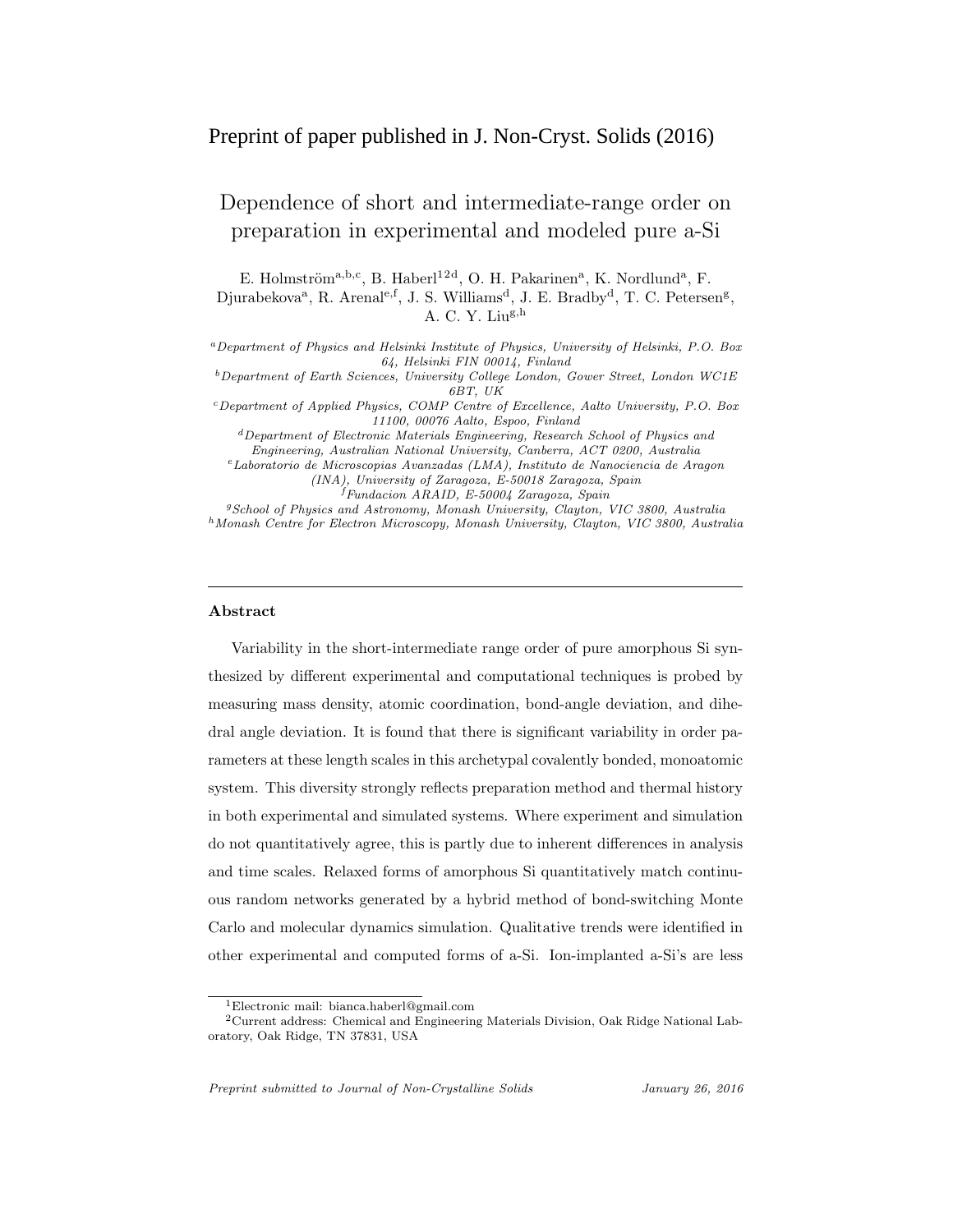ordered than the relaxed forms. Preparation methods which narrowly avoid crystallization such as experimental pressure-induced amorphization or simulated melt-quenching result in the most disordered structures. As no unique form of amorphous Si exists, there can be no single model for the material.

### 1. Introduction

Amorphous solids encompass a rich field of physics and a wealth of existing and prospective technological applications [\[1\]](#page-22-0). Amorphous silicon (a-Si) is of fundamental interest as an archetypal tetrahedral covalent amorphous network and a major technological material for thin-film electronics [\[2,](#page-22-1) [3\]](#page-22-2). Other tetrahedral amorphous materials such as diamond-like carbons and amorphous chalcogenides have many uses as superhard wear-resistant coatings [\[4,](#page-22-3) [5,](#page-22-4) [6\]](#page-22-5) and optical components [\[7\]](#page-22-6). Disordered materials with a tetrahedral network are also of central importance to geophysics and planetary science (e.g. liquid silicates in the interior of planets [\[8,](#page-22-7) [9\]](#page-22-8) and low-density amorphous ice [\[10\]](#page-22-9)). Understanding structural diversity in tetrahedral networks with no long-range ordering is thus a topic of strong scientific and technological significance. However, a robust microscopic understanding has proven elusive, and further work addressing this problem is clearly required.

Pure a-Si is an excellent model amorphous material that can be prepared reproducibly by multiple methods [\[11\]](#page-22-10). Despite long-standing experimental and theoretical interest in pure a-Si, an accepted model for its structure has not been established [\[12,](#page-23-0) [13\]](#page-23-1). This is largely due to the fact that amorphous structures are characterized by correlation functions that encompass the statistical variation in atomic order in the material. To date, these correlation functions have not been measured to sufficiently high order and with sufficient precision to unambiguously identify a preferred structural model for a-Si [\[14\]](#page-23-2). In general it is thought that the short-range order (SRO) up to length scales of a few  $A$ , or nearest-neighbor bonding of these materials, is dominated by  $sp^3$  hybridization. Ordering on approximately the length scale of 4 to 6  $\AA$  is often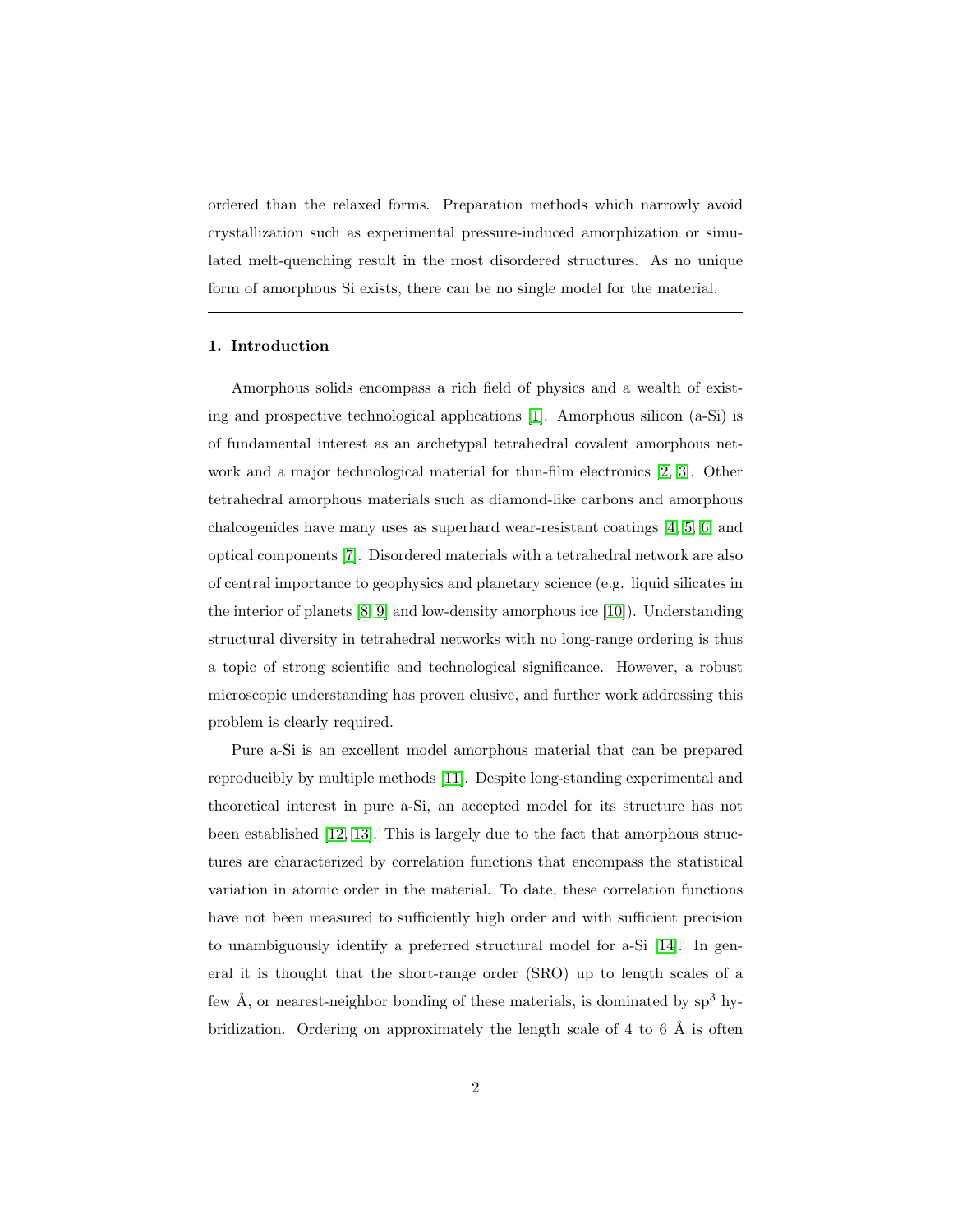termed intermediate-range order (IRO) [\[15\]](#page-23-3). Beyond IRO, the extent and nature of any medium-range order (MRO) is contested and ranges from very little in the case of the continuous random network (CRN) model [\[16\]](#page-23-4) to 1-2 nm grains with topologically crystalline order in the case of the "paracrystallite" model [\[17,](#page-23-5) [18,](#page-23-6) [19,](#page-23-7) [20\]](#page-23-8).

The absence of an established model for the structure of a-Si is also due to its structural variability. A variety of pure voidless a-Si's exists [\[21,](#page-23-9) [22,](#page-24-0) [11\]](#page-22-10) with different mechanical [\[23,](#page-24-1) [24\]](#page-24-2) and thermodynamic [\[25\]](#page-24-3) properties depending on preparation method and thermal history. These properties are only well characterized for a small number of experimental a-Si's. The full diversity of pure, voidless a-Si's remains unknown. This lack of fundamental knowledge complicates the assessment of different computational approaches since a model cannot be fully assessed for its validity if the full breadth of experimental structures is not known. In this contribution, we focus on diversity in the SRO and IRO of pure a-Si prepared by different experimental and computational methods and find that order parameters on these length scales vary significantly with material preparation and thermal history<sup>[3](#page-2-0)</sup>.

We employ well-established experimental techniques to measure parameters reflecting the SRO and IRO of several forms of pure a-Si. These are ionimplanted and pressure-induced (PI) a-Si [\[11\]](#page-22-10) and the thermally annealed versions of these materials. The ion-implanted forms have been studied extensively, but the PI a-Si forms have not been assessed in depth. The MRO of these materials has been investigated previously. It appears that while the as-prepared materials differ in structure, thermal annealing structurally relaxes these materials to a common 'lowest-energy' a-Si structure[\[11\]](#page-22-10). Such a relaxed network approaches the ideal CRN [\[21,](#page-23-9) [22\]](#page-24-0). It remains unclear how preparation method gives rise to the differences in the as-prepared materials. A previous work attempted to obtain a better understanding of the structure of PI a-Si from a

<span id="page-2-0"></span> $3$ Note that this diversity does not represent a 'polyamorphism', *i.e.* a transformation between different amorphous polymorphs. Instead, it represents the extensive structural variety within one of these polymorphs, *i.e.* that of low-density amorphous silicon.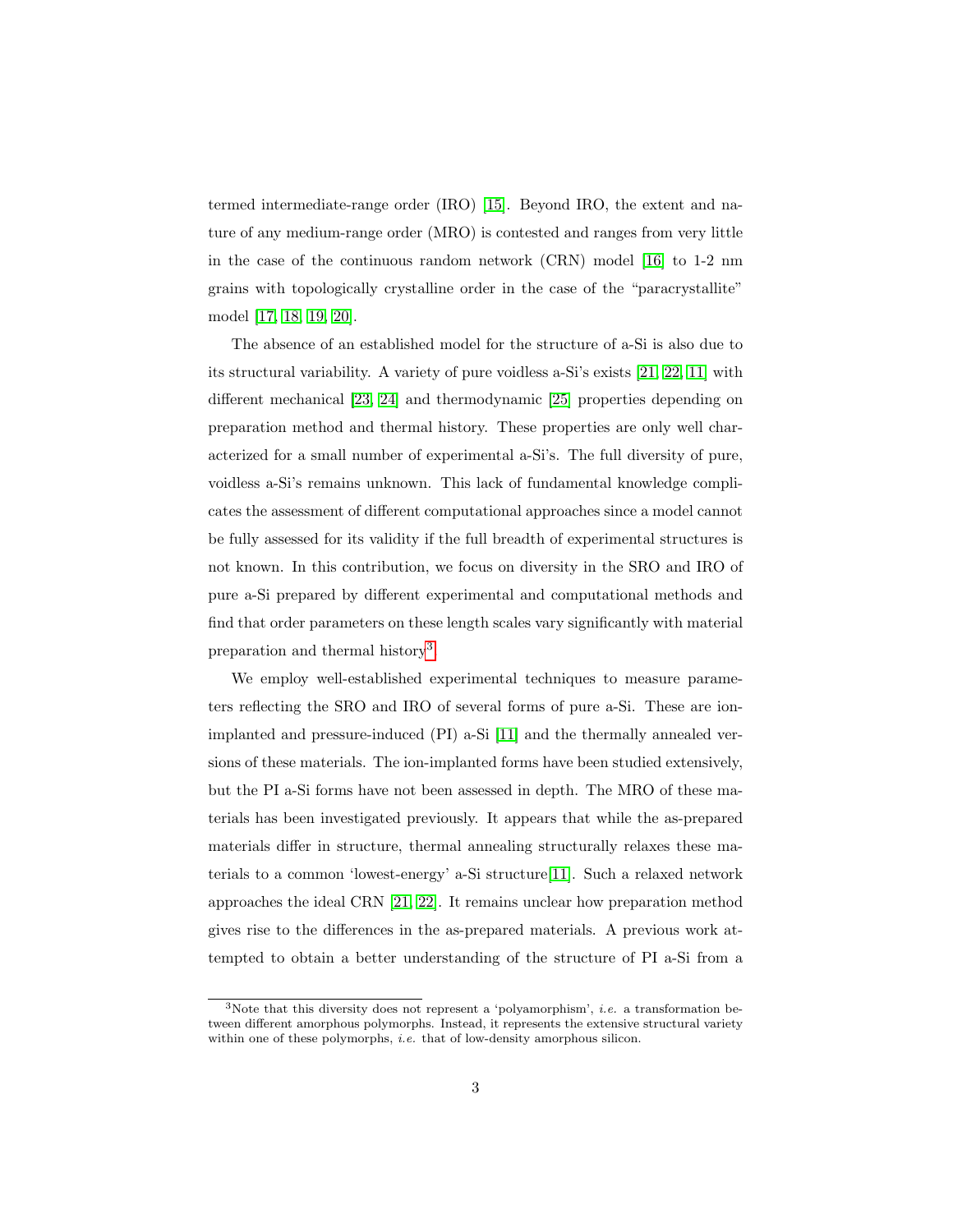reverse Monte Carlo (RMC) approach constrained by experimental SRO and MRO data [\[26\]](#page-24-4). The solution space in this approach was large, and there was a significant dependence of the solution on the starting structure. In this work, we develop this understanding further by comparing the as-implanted and relaxed a-Si's to the unknown PI a-Si using vibrational spectroscopy and diffraction.

The structure of a-Si has been studied theoretically through various atomistic modeling methods. The continuous random network (CRN) model for amorphous  $SiO<sub>2</sub>$  [\[16\]](#page-23-4) was later extended to a-Si [\[27,](#page-24-5) [28\]](#page-24-6). CRN models are now created through a bond-switching algorithm [\[29,](#page-24-7) [30,](#page-24-8) [31\]](#page-24-9) (often called WWW after Wooten, Winer and Weaire). a-Si models can also be created by the activation-relaxation technique [\[32\]](#page-24-10) or, more prevalently, molecular dynamics (MD) simulation. In the latter case, the predominant approach is to quench the amorphous network from the melt [\[33,](#page-25-0) [34,](#page-25-1) [35,](#page-25-2) [36,](#page-25-3) [37\]](#page-25-4), other options being, e.g. to simulate amorphization through ion implantation [\[38\]](#page-25-5) or to anneal a pre-created CRN structure using MD [\[39\]](#page-25-6). Empirical potentials [\[33,](#page-25-0) [34,](#page-25-1) [35,](#page-25-2) [38\]](#page-25-5) as well as quantum-mechanical tight-binding [\[39\]](#page-25-6) and ab initio methods [\[36,](#page-25-3) [37,](#page-25-4) [40\]](#page-25-7) have been used to describe the interatomic forces in these simulations. Regardless of method, the resulting models are compared to data obtained from experiment, such as atomic pair-distribution functions [\[41,](#page-25-8) [33,](#page-25-0) [34,](#page-25-1) [35,](#page-25-2) [30,](#page-24-8) [39\]](#page-25-6) or the vibrational density of states [\[33,](#page-25-0) [35,](#page-25-2) [39\]](#page-25-6) in order to validate them. However, it has proven very difficult to create models of a-Si in agreement with all experimental data, and to date no such model exists [\[42,](#page-25-9) [43,](#page-25-10) [44\]](#page-26-0). In this study, we determine the SRO and IRO characteristics of computer-generated structural models of a-Si constructed using melt-quenching, ion implantation, and a combination of MD and WWW, as well as ad hoc paracrystalline structures, using two different empirical potentials for each case.

We compare the SRO and IRO parameters of the experimental and simulated a-Si structures in depth. The best agreement is found between thermally annealed forms of implanted and PI a-Si and atomistic models prepared using a hybrid WWW and MD approach. Clear qualitative trends are identified in both theory and experiment. Our study reinforces the finding [\[44,](#page-26-0) [13\]](#page-23-1) that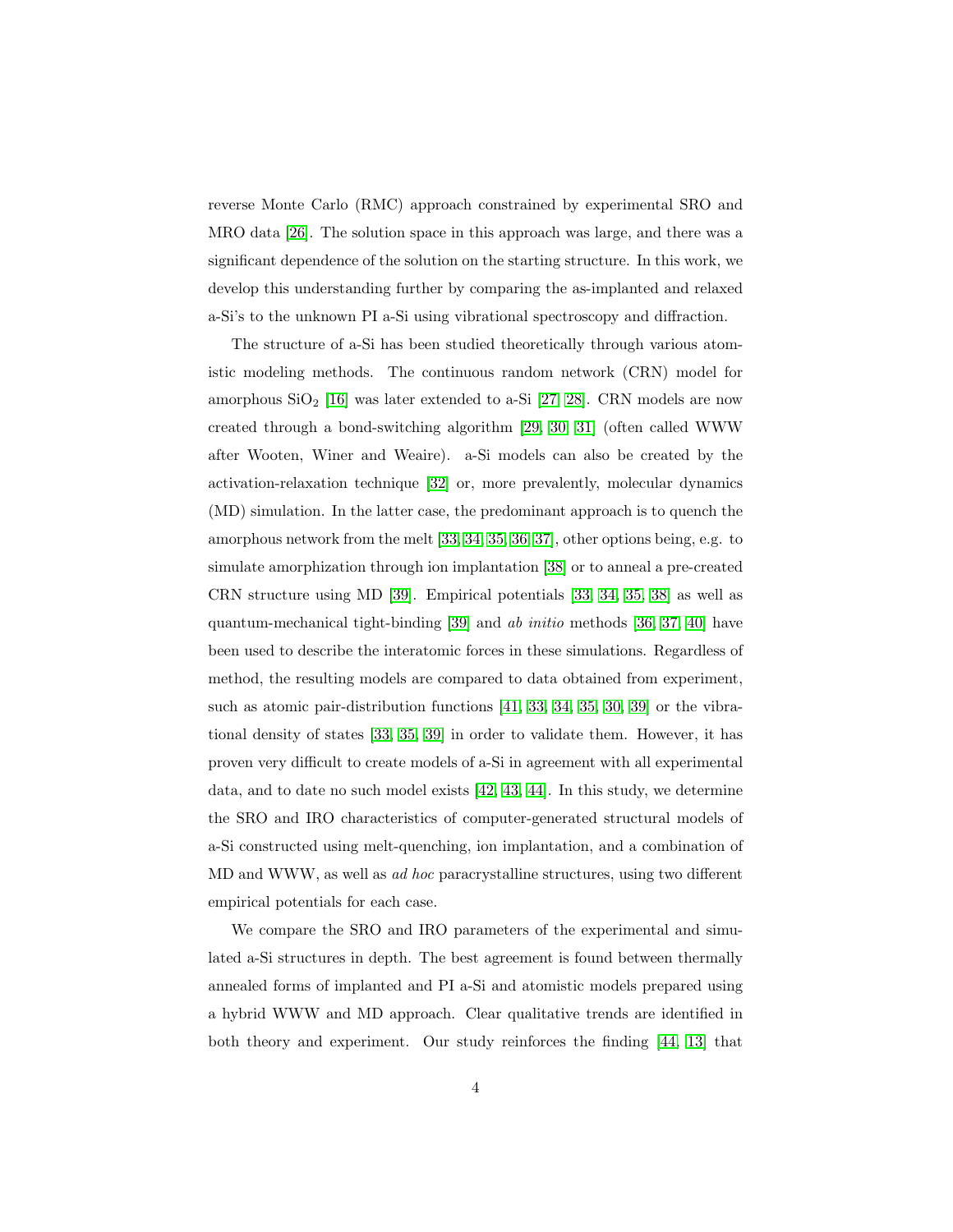the relaxed state of a-Si approaches the theoretical CRN. The experimental and simulated ion-implanted forms share many characteristics, further evidence that modeling can emulate the complex interplay of melting and quenching during implantation. Finally, analysis of PI a-Si and simulated structures directly quenched from the melt suggests that forms of a-Si created via a mechanism that narrowly avoids crystallization display the highest structural disorder in the short-to-intermediate range among different forms of a-Si.

Our study of experimental and computed a-Si's has broad significance. The magnitude of the band gap in pure a-Si is sensitive to atomic order [\[45,](#page-26-1) [46\]](#page-26-2). Our work demonstrates that SRO/IRO in pure a-Si's may be tuned by preparation method and thermal treatment, showing the possibility of engineering band gaps for specific applications in thin film electronics and optical devices. We identify a strong correlation between preparation method and atomic order, allowing new approaches of predictive modeling of different a-Si's to be developed. Such new methods are critical to correctly predicting the crystallization pathway of a-Si under pressure to one of several metastable crystalline phases. Nanoscale volumes of high-pressure crystalline polymorphs or Si may be highly useful for thin-film technology based on crystallization of a-Si [\[47\]](#page-26-3), and also for improved photovoltaics [\[48,](#page-26-4) [49\]](#page-26-5).

### 2. Methods

#### 2.1. Experiment

We experimentally studied four different types of a-Si samples prepared from diamond-cubic (100) Si (dc-Si). These were a-Si amorphized through ion implantation and indentation, and the thermally annealed forms of these two materials.

Continuous  $2 \mu m$  surface layers of implantation-amorphized a-Si were created with the ANU 1.7 MV NEC tandem high energy ion-implanter at liquid nitrogen temperature  $(77 \text{ K})$ . Silicon ions of 80, 500, 1000, 1500 and 2000 keV in energy were implanted to a fluence of  $1 \times 10^{15}$  cm<sup>-2</sup> each into single crystal Cz-Si(100), p-doped with boron to a resistivity of 10-20  $\Omega$ cm. A tilt of 7° to the normal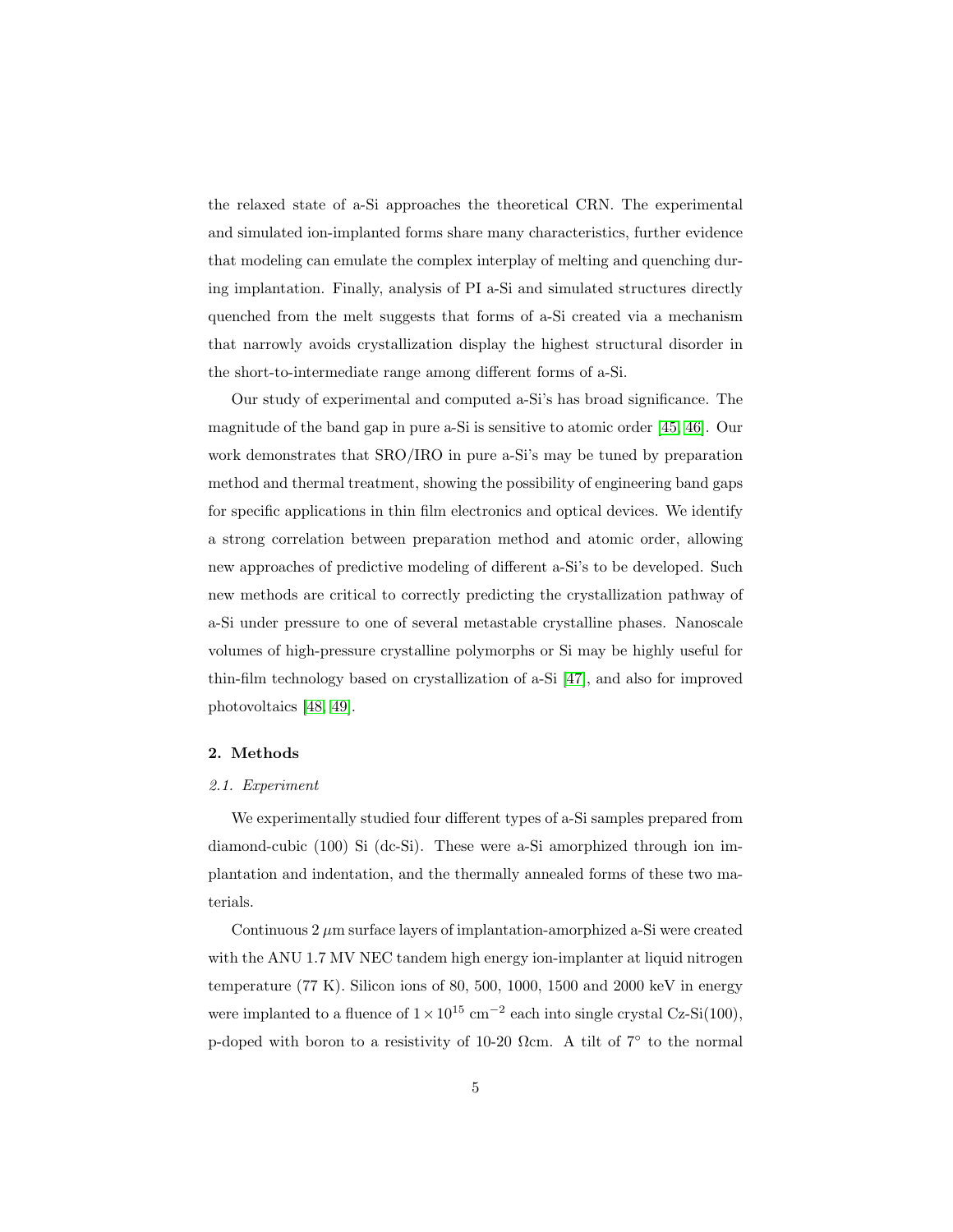of the wafer was used for implantation to avoid channeling effects. These films were cut into 3 mm diameter disks using the Gatan Ultrasonic Disc Cutter 601.

For creating the PI a-Si samples, disks of the same size were first cut from crystalline diamond-cubic Si (dc-Si). The PI a-Si was then formed using the Ultra-Micro-Indentation System 2000 equipped with a spherical diamond indenter of ∼18 µm radius by applying loads of up to 750 mN at a loading rate of 5 mN/s and subsequent fast unloading within 1 s. Some of the implanted and PI samples were then thermally annealed at 450◦C for 30 minutes in a tube furnace with a nitrogen atmosphere, resulting altogether in four different types of a-Si samples. For ion-implanted a-Si, this heat treatment is well known to structurally relax the film [\[50\]](#page-26-6) without significant epitaxial regrowth [\[51\]](#page-26-7), with the same also reported for PI a-Si [\[11\]](#page-22-10).

These a-Si samples were studied by Raman microspectroscopy to obtain the RMS bond-angle deviation  $\Delta\theta$  [\[52,](#page-26-8) [21,](#page-23-9) [53\]](#page-27-0) and a parameter reflecting the dihedral angle deviation  $(I_{TA}/I_{TO})$  [\[54,](#page-27-1) [55,](#page-27-2) [56,](#page-27-3) [15,](#page-23-3) [53\]](#page-27-0). Raman spectra were recorded with a Renishaw 2000 Raman Imaging Microscope using the 632.8 nm excitation line of a HeNe laser. Spectra were taken through a  $\times 80$  objective using a spot of  $\sim$ 2.0 µm radius with a laser power of  $\sim$ 6 mW focused on the sample, with an accumulation time of 30 s. Under these testing conditions, repeated measurements in the same area confirmed that the samples of a-Si were not damaged and remained indeed unaltered by the measurement. Further details of the analysis are in Appendix A.

Transmission electron microscopy (TEM) is ideal to study small volumes and thin films. TEM samples were prepared by dimpling to a thickness of  $\sim$ 10 µm using a Gatan Dimple Grinder 656 and then further thinning to electron transparency (thickness of  $\sim$ 20 nm) by wet-etching using HNO<sub>3</sub>:HF:CH<sub>3</sub>COOH in a mixture of 5:1:1. Electron energy loss spectroscopy (EELS) in the TEM was used to determine the mass density  $\rho_0$  of each a-Si [\[57,](#page-27-4) [58,](#page-27-5) [59,](#page-27-6) [60,](#page-27-7) [61,](#page-27-8) [62\]](#page-27-9). Differently to previous analysis of the same data using the Richardson-Luczy algorithm [\[26\]](#page-24-4), we de-convoluted the zero-loss peak from the plasmon peak with the Fourier-Log method [\[57\]](#page-27-4) for analysis. This became necessary to maintain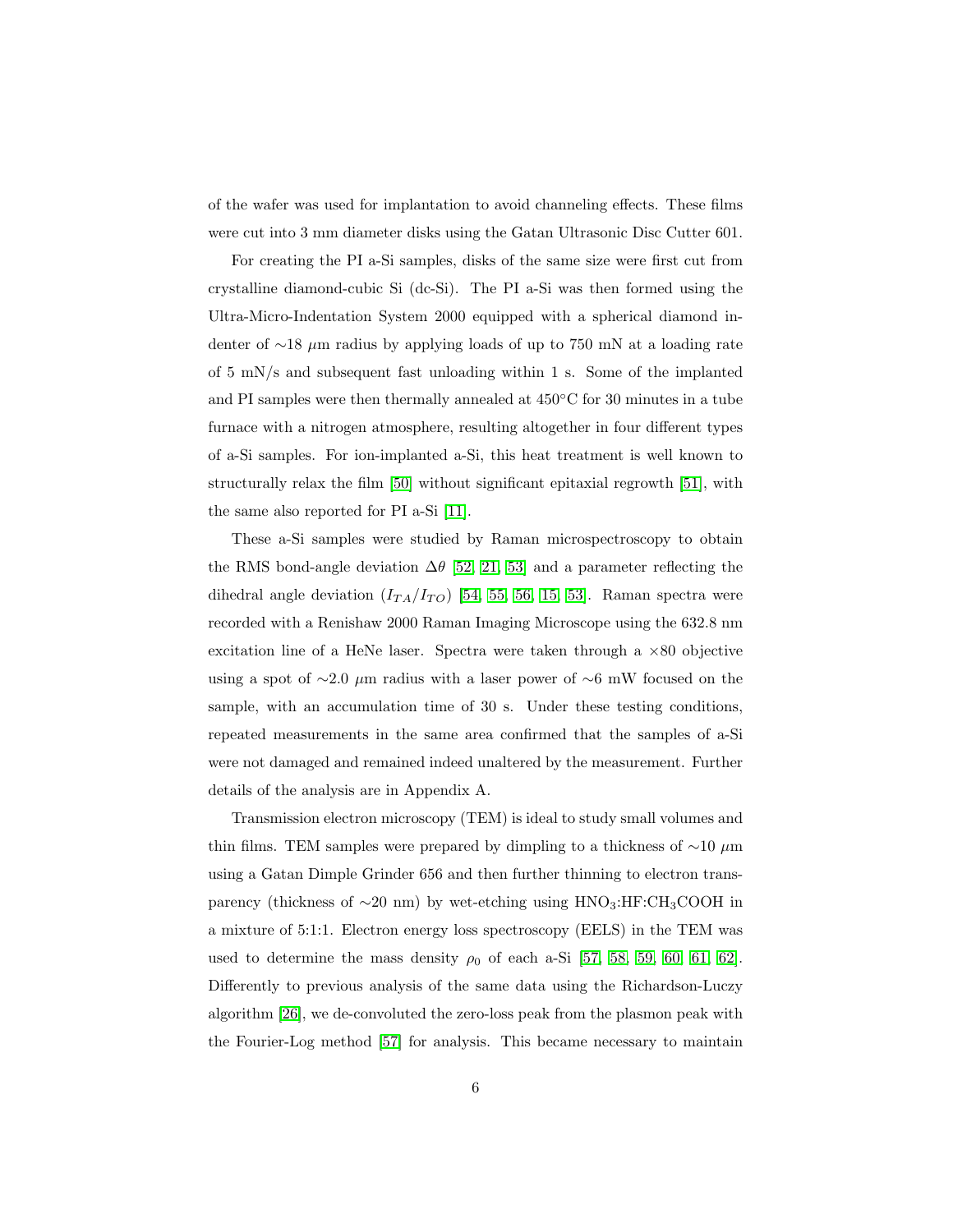consistency within all four sample sets. We then measured the radial distribution function (RDF) of each form of a-Si in the TEM using high-resolution electron diffraction. The mean coordination number  $\langle Z \rangle$ , mean bond-angle  $\langle \theta \rangle$ as well as  $\Delta\theta$  were extracted from the RDF [\[41,](#page-25-8) [63,](#page-28-0) [64,](#page-28-1) [65,](#page-28-2) [66,](#page-28-3) [67\]](#page-28-4). This measurement was in large parts consistent with a previous evaluation of the RDF using electron diffraction [\[26\]](#page-24-4). The measurement presented here, however, allowed for a larger maximum scattering vector due to splicing together of diffraction patterns [\[63,](#page-28-0) [64,](#page-28-1) [65\]](#page-28-2). This directly correlates to higher accuracy in real-space data. Full details of these two electron microscopy analyses are presented in Appendix A.

#### 2.2. Simulation

In order to gain detailed microscopic insight into the structure of a-Si, we created a set of ensembles of atomistic models of a-Si using computer simulation. Our scope in the present work is understanding SRO and IRO. A future study will focus on MRO in a-Si. Because of this, we required each individual structure to consist of several thousand atoms, thus excluding the use of ab initio methods. Additionally, a thickness of  $\sim$  20 nm was imposed on the structures in one dimension, in order to approach TEM sample thickness here and in our future work. We chose to employ the EDIP [\[68\]](#page-28-5) and Tersoff [\[69\]](#page-28-6) empirical potentials for the Si-Si interactions in parallel, as both potentials are known to reproduce the experimentally observed decrease in density of Si upon amorphization and to give a reasonable description of the SRO characteristics of the material [\[38\]](#page-25-5). Note that the widely used Stillinger-Weber [\[70\]](#page-28-7) potential does not give the correct trend in density change. Furthermore, the potential displays spurious features in the RDF at short distances [\[38\]](#page-25-5) and was therefore not employed in this study.

The atomistic ensembles were produced with a range of simulation setups in order to produce a set of different structural models of a-Si. Firstly, to produce a structural ensemble of Si amorphized through ion implantation, we performed MD simulations [\[71,](#page-28-8) [72,](#page-29-0) [73,](#page-29-1) [74,](#page-29-2) [75,](#page-29-3) [76,](#page-29-4) [77\]](#page-29-5) of the amorphization of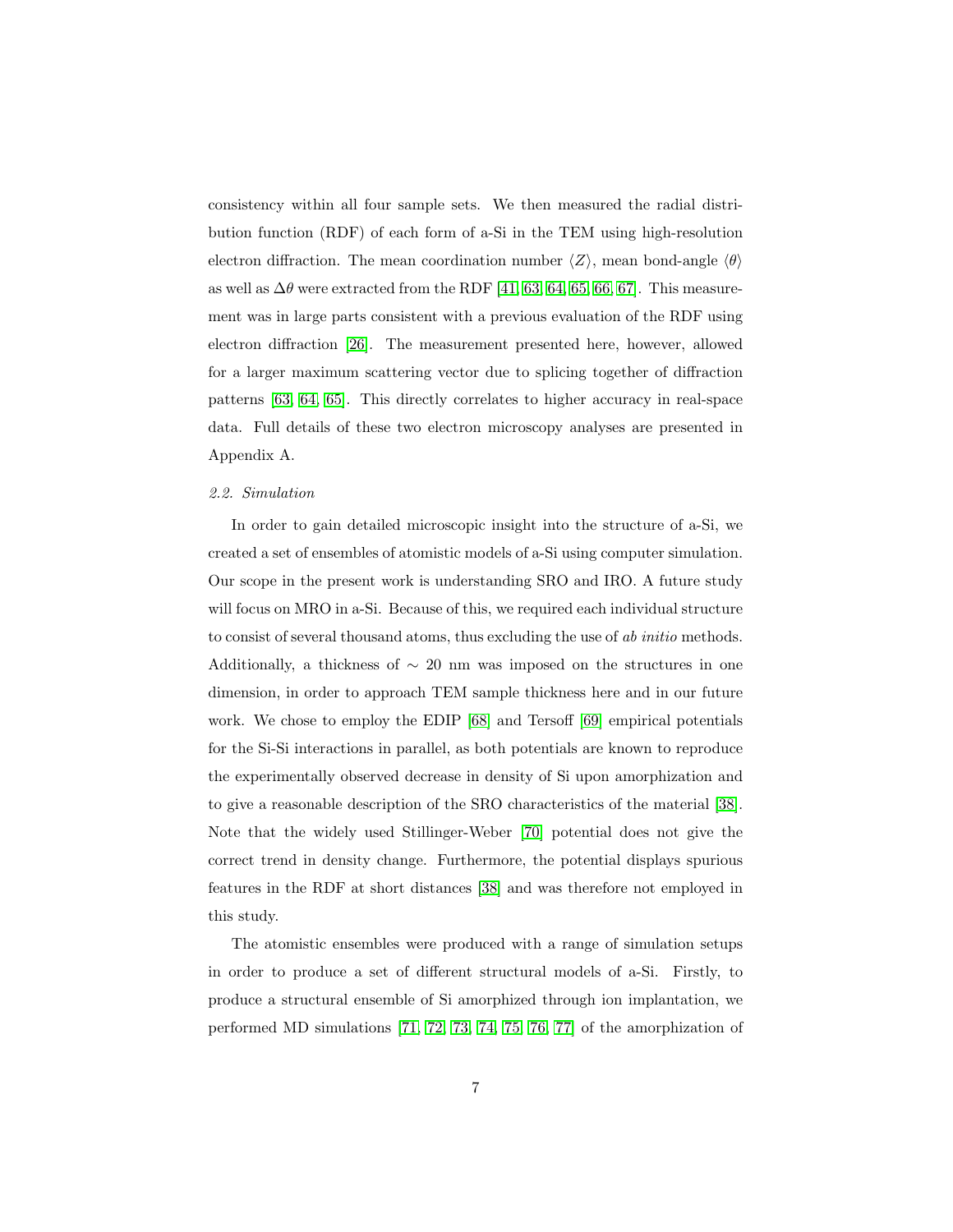the material using 100 eV self-recoils. The resulting ensemble, created using the EDIP potential, will be referred to as "Implanted EDIP". Secondly, using EDIP and Tersoff in turn, we created an ensemble of a-Si through melting and quenching. These ensembles will be referred to as "Melt-quenched EDIP" and "Melt-quenched Tersoff". Thirdly, for each potential, we produced an ensemble of structures by starting from a set of perfect CRN models and then further relaxing the networks through MD. These ensembles will be referred to as "WWWMD EDIP" and "WWWMD Tersoff". Finally, we created an ensemble with paracrystallites, i.e. highly distorted crystalline grains embedded in an otherwise amorphous structure [\[17,](#page-23-5) [18,](#page-23-6) [19,](#page-23-7) [20\]](#page-23-8). We did this by substituting spherical crystalline regions into the WWWMD models, and then fully relaxing the systems. These ensembles we term "Paracrystalline EDIP" and "Paracrystalline Tersoff".

To quantify the SRO characteristics of the atomistic models of a-Si, we computed the RDF,  $\langle Z \rangle$ ,  $\langle \theta \rangle$  and  $\Delta\theta$  for each ensemble. We also computed number density and difference in potential energy relative to dc-Si. Finally, to access the IRO, we determined the distribution of primitive rings [\[78\]](#page-29-6) and dihedral angles [\[40\]](#page-25-7) in each ensemble. Further details of the computational and experimental methods can be found in Appendix B.

### 3. Results

### 3.1. Experiment

#### Raman microspectroscopy

Raman spectra for the experimental a-Si's are shown in Fig. [1.](#page-8-0) For the 2  $\mu$ m thick implanted a-Si, no influence of the substrate is observed. However, in the case of the PI samples, a contribution from the underlying dc-Si can be observed, since the maximum a-Si thickness of ∼500 nm is less than the penetration depth of the laser [4](#page-7-0) . The splitting of the transverse optic-like (TO) band is evidence

<span id="page-7-0"></span><sup>4</sup>Note that these same dc-Si features are also observed under these indentation conditions independent of unloading rate and thus of phase transformed material formed (i.e. bc8/r8-Si or PI a-Si). This strongly indicates that they can be attributed to the surrounding matrix of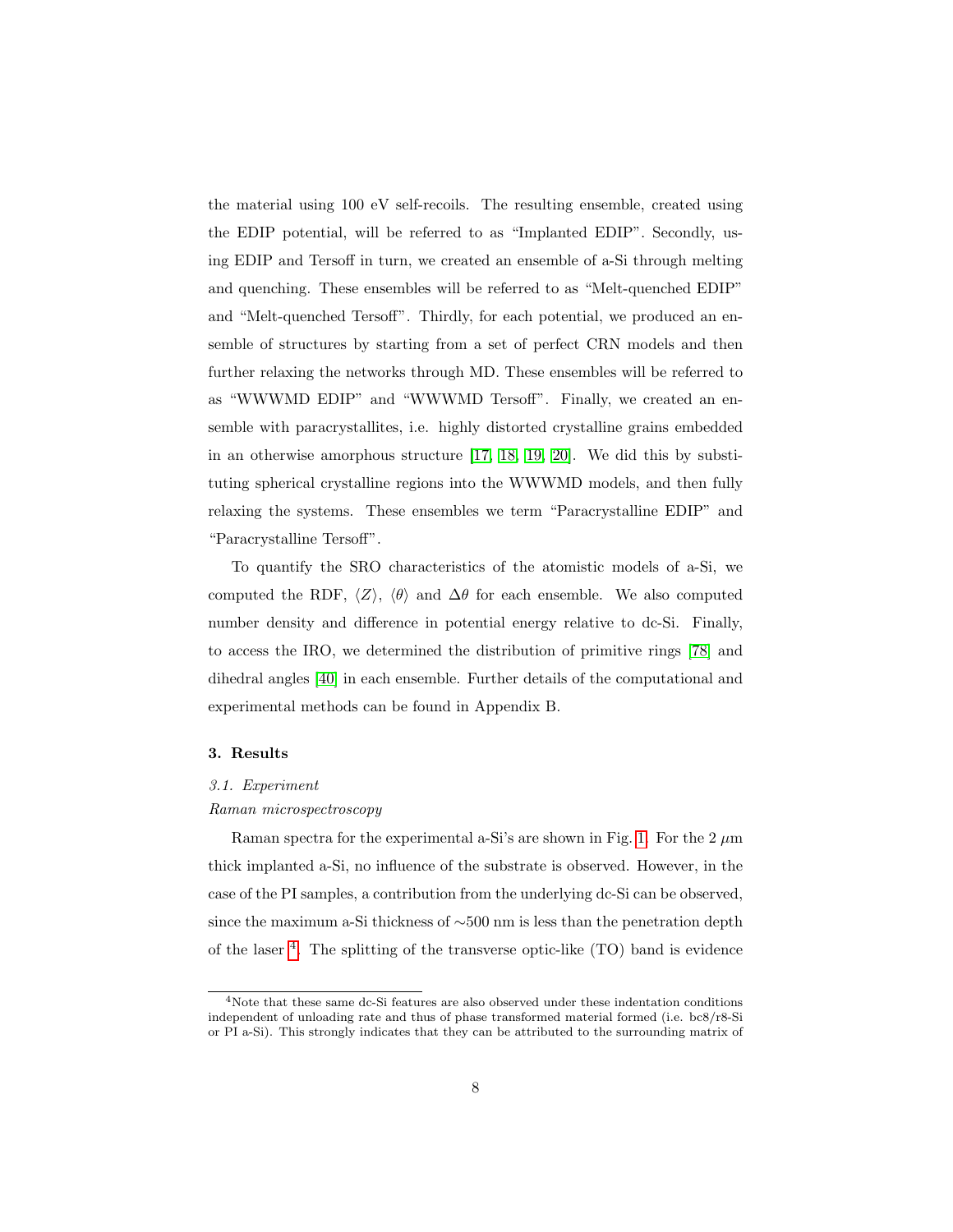

<span id="page-8-0"></span>Figure 1: Examples of Raman spectra of as-implanted and as-indented PI as well as relaxed implanted and relaxed PI a-Si with a dc-Si spectrum as background. The amorphous spectra are all offset for clarity.

of residual stress in the indented specimens [\[79,](#page-29-7) [80,](#page-29-8) [81,](#page-30-0) [82\]](#page-30-1).

The averaged SRO/IRO parameters obtained from five Raman spectra for each a-Si are presented with their standard errors in Table [1.](#page-9-0) The quantitative measures of  $\Delta\theta$  and  $I_{TA}/I_{TO}$  show significant differences between samples created through the four different preparation methods. For both implanted and PI a-Si, thermal annealing of the samples leads to a more ordered network, as reflected in the change in both  $\Delta\theta$  and  $I_{TA}/I_{TO}$  with respect to their as-prepared forms.

#### Electron microscopy

The averaged values of plasmon peak energy  $E_p$  and  $\rho_0$  determined from five EELS spectra from five different areas of each a-Si are presented in Table [2.](#page-9-1)  $\rho_0$ of as-prepared and relaxed ion-implanted a-Si determined by volumetric analysis are  $2.287 \pm 0.003$  g/cm<sup>3</sup> and  $2.289 \pm 0.002$  g/cm<sup>3</sup>, respectively [\[83\]](#page-30-2), in excellent

dc-Si and not the phase transformed material. Furthermore, extensive transmission electron microscopy of such phase transformed zones demonstrates the sole presence of amorphous material.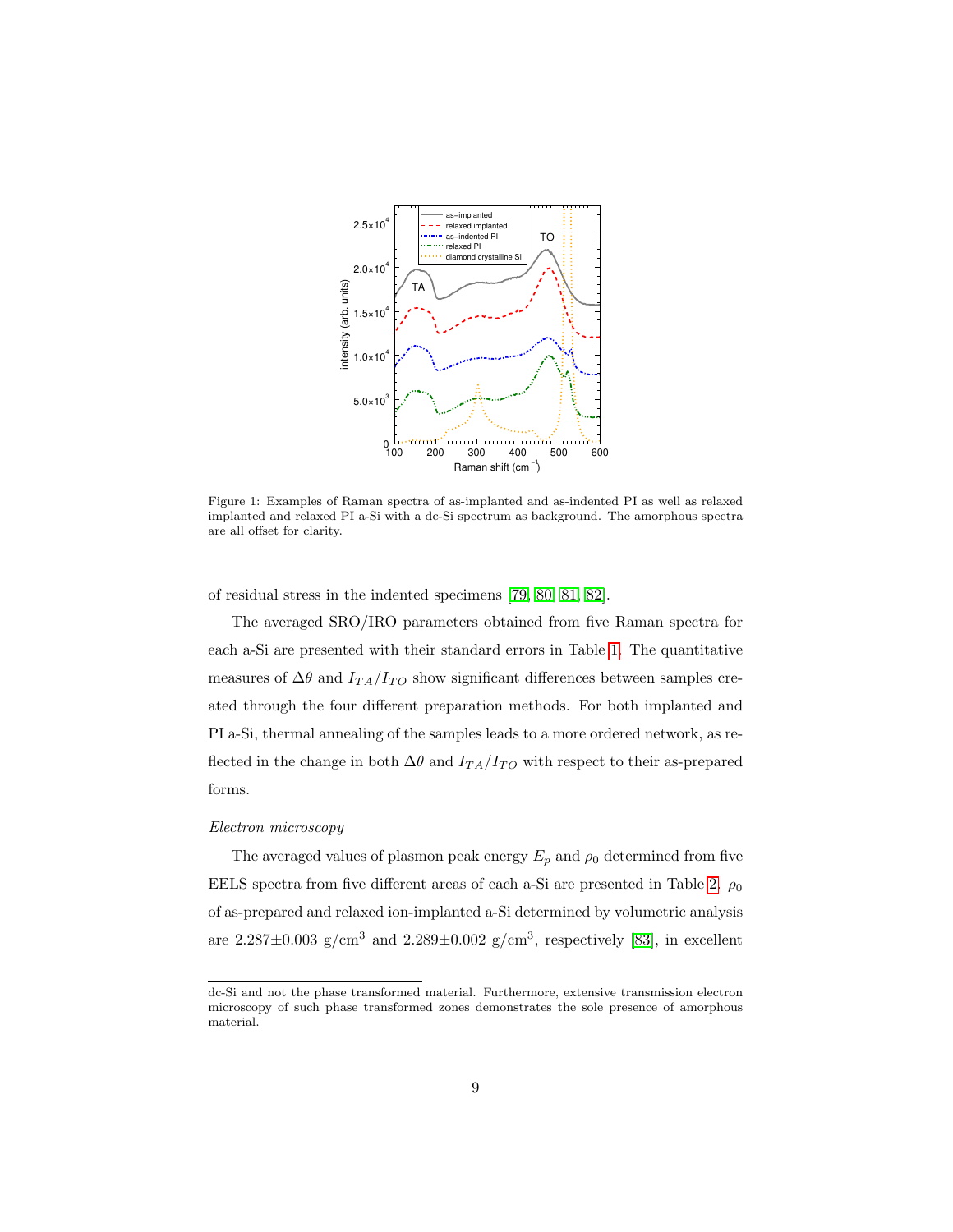| Specimen                 | $\Gamma_{TO}/2$        | $\Delta\theta$ | $I_{TA}/I_{TO}$   |  |
|--------------------------|------------------------|----------------|-------------------|--|
|                          | $\left[cm^{-1}\right]$ | [0]            |                   |  |
| As-Implanted             | $39.8 \pm 0.4$         | $10.8 \pm 0.1$ | $0.636 \pm 0.019$ |  |
| <b>Relaxed Implanted</b> | $34.7 \pm 0.3$         | $9.1 \pm 0.1$  | $0.395 \pm 0.006$ |  |
| As-Indented PI           | $42.0 \pm 0.2$         | $11.5 \pm 0.1$ | $0.744 \pm 0.008$ |  |
| Relaxed PI               | $36.1 \pm 0.1$         | $9.5 \pm 0.1$  | $0.432 \pm 0.002$ |  |

<span id="page-9-0"></span>Table 1: Results extracted from the measured Raman spectra.

| Specimen          | $E_P$ (eV)           | $\rho_0$ (gcm <sup>-3</sup> ) | $\rho_0/\rho_{crystal}$ | $\langle Z\rangle$ | $\langle \theta \rangle (^\circ)$ | $\Delta\theta$ <sup>(<math>\circ</math>)</sup> |
|-------------------|----------------------|-------------------------------|-------------------------|--------------------|-----------------------------------|------------------------------------------------|
| As-Implanted      | $16.61 \pm 0.06$     | $2.287 \pm 0.008$             | $0.982 \pm 0.003$       | $3.7{\pm}0.3$      | $110.0 \pm 1.0$                   | $10.2 + 0.1$                                   |
| Relaxed Implanted | $16.62 \pm 0.08$     | $2.290 \pm 0.012$             | $0.984 {\pm} 0.005$     | $3.9 \pm 0.3$      | $111.0 + 0.6$                     | $9.6 + 0.2$                                    |
| As-Indented PI    | $16.76 \pm 0.07$     | $2.328 \pm 0.010$             | $1.000 \pm 0.004$       | $3.6 + 0.1$        | $109.0 + 0.6$                     | $11 + 1$                                       |
| Relaxed PI        | $16.56 \!\pm\! 0.05$ | $2.274 {\pm} 0.007$           | $0.977 \pm 0.003$       | $13.9 \pm 0.1$     | $110 \pm 1$                       | $8.4 \pm 0.5$                                  |

<span id="page-9-1"></span>Table 2: Density and SRO parameters extracted from the measured EELS spectra and  $J(r)s$ , respectively.

agreement with our measurements. Interestingly, for as-indented PI a-Si,  $\rho_0$ approaches that of dc-Si within experimental error. This elevated mass density correlated well with measurements of mechanical hardness  $[11, 84]$  $[11, 84]$ <sup>[5](#page-9-2)</sup>. The originally high density of PI a-Si decreases significantly upon annealing, in contrast to what is observed for implanted a-Si, where the density is unchanged within experimental error upon the relaxation. The  $\rho_0$  of relaxed PI a-Si is the same, within error, as that of relaxed ion-implanted a-Si. This is in accordance with expectations, as relaxed PI and relaxed ion-implanted a-Si have previously been found to share many structural characteristics [\[11\]](#page-22-10).

Representative reduced RDFs from the four different a-Si specimens are displayed in Fig. [2.](#page-10-0) The SRO parameters of the networks extracted from these experimental RDFs are displayed in Table [2.](#page-9-1) The measured coordination numbers  $\langle Z \rangle$  for the as-implanted and relaxed implanted samples of 3.7 $\pm$ 0.3 and 3.9 $\pm$ 0.3, respectively, are in good agreement with those extracted from high-resolution X-ray diffraction data, which were  $3.79 \pm 0.01$  and  $3.88 \pm 0.01$ , respectively [\[22\]](#page-24-0).

<span id="page-9-2"></span><sup>5</sup>Note that despite its elevated density PI a-Si remains a 'low-density' polymorph as evidenced by its coordination below 4 rather than a 'high-density' polymorph with a coordination above 4.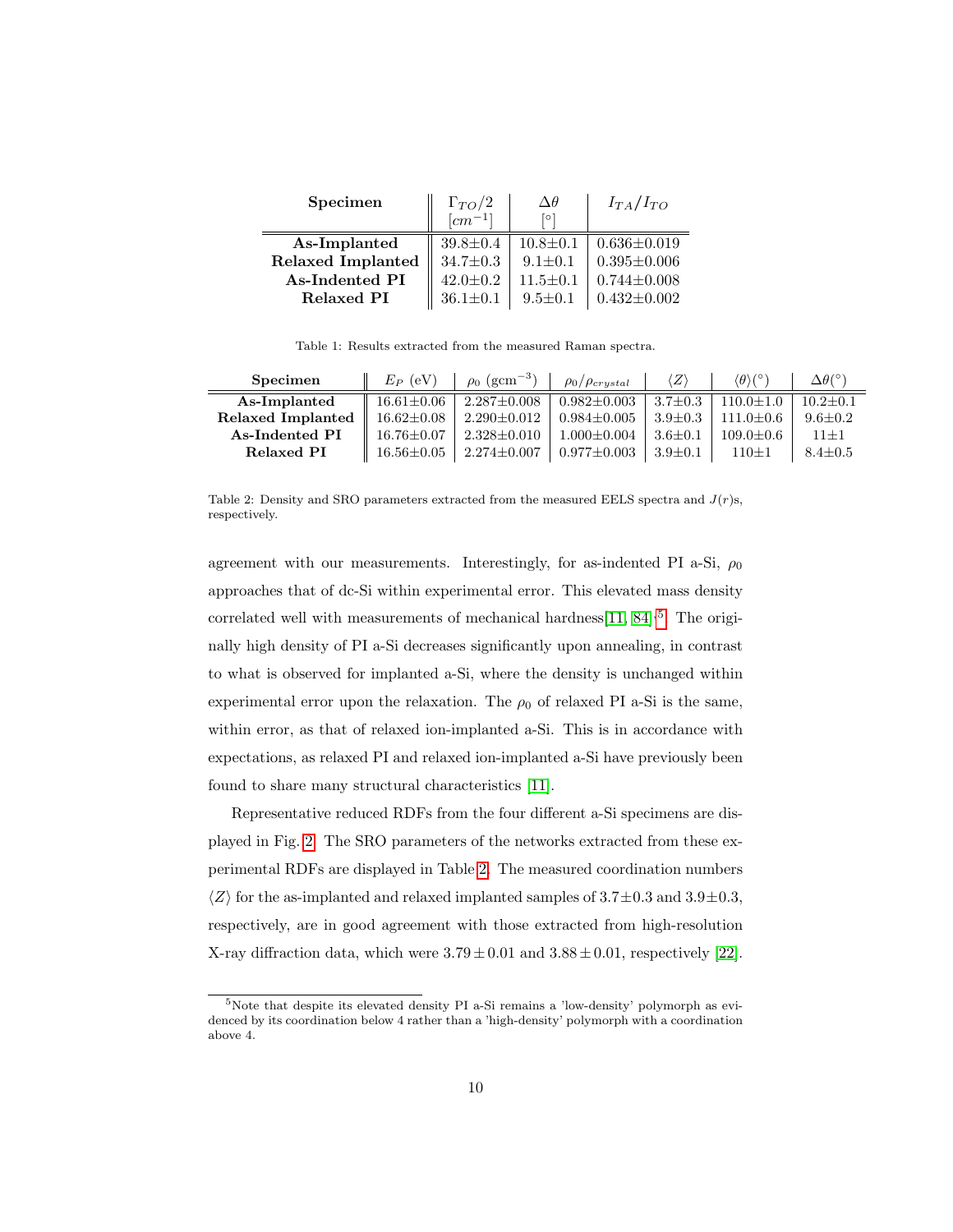This increase in  $\langle Z \rangle$  upon thermal annealing is indicative of short-range ordering from structural relaxation and has been attributed to defect annihilation [\[21,](#page-23-9) [22\]](#page-24-0) based on Raman spectroscopy and differential scanning calorimetry. The asindented PI stands out as having the lowest  $\langle Z \rangle$  of the four samples, consistent with a previous RDF electron diffraction study on this material that did not use such a large range of scattering vector [\[84\]](#page-30-3). Thermal annealing of the PI a-Si, however, results in structural relaxation reflected in the increase in  $\langle Z \rangle$ to the same level as in relaxed implanted a-Si. The bond angle deviation,  $\Delta\theta$ , decreases upon thermal annealing for both the ion-implanted and PI a-Si, in accordance with the structural relaxation inferred from the change in  $\langle Z \rangle$  upon the heat treatment. We plot the bond-angle deviation parameters from Raman analysis and the RDF for comparison in Fig. [6\(](#page-15-0)a).



<span id="page-10-0"></span>Figure 2: Experimental reduced RDFs for the studied four forms of a-Si. The upper three  $G(r)$  curves have been offset by 5 Å<sup>-2</sup> for clarity.

#### 3.2. Simulation

By comparing the SRO characteristics and the reduced RDFs of the computergenerated structural ensembles with the present experimental results, it was found that only six of the created ensembles showed satisfactory agreement with experiment. The general features of  $G(r)$  for these ensembles (Fig. [3\)](#page-11-0) are in good agreement with the experimental RDFs (Fig. [2\)](#page-10-0). However, the computed  $G(r)$  have a tendency to display a very small peak at 3 Å not present in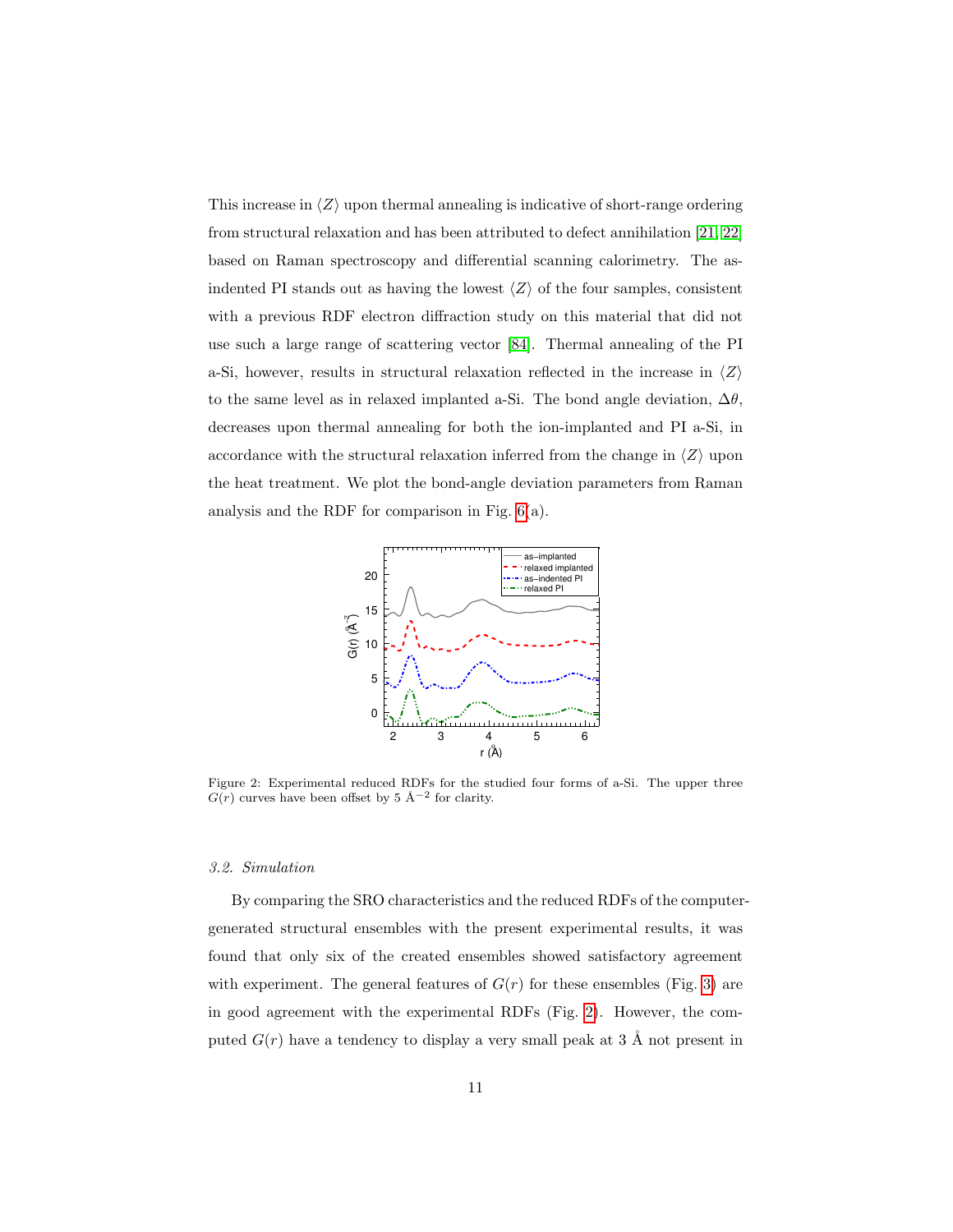the experimental  $G(r)$ . This arises from the inherent cutoffs in the potentials used and highlights the fundamental difficulty in exact replication of experimental data with computation. These small peaks do not, however, affect any consequent analysis or conclusions drawn.



<span id="page-11-0"></span>Figure 3: Reduced RDFs for the simulated materials. The upper  $G(r)$  curves have been offset by  $7 \text{ Å}^{-2}$  for clarity.

The bulk properties and coordination characteristics for the same six computergenerated ensembles are presented in Table [3.](#page-12-0) The structures are found to be energetically stable, as quantified by a mean potential energy  $E - E_c$  higher than that of dc-Si by  $\sim 0.25 \text{ eV/atom}$ . All ensembles show the correct trend of decreased density with respect to dc-Si, with the density relative to dc-Si being broadly similar to the corresponding result from experiment  $(\rho_0/\rho_{crystal} \approx$ 0.98), save for the high-density as-indented PI sample. While the distribution of coordination numbers  $\langle Z \rangle$  will be discussed below, we note here that the atomistic models tend to be overcoordinated with respect to the experimental samples of a-Si [\[85\]](#page-30-4). The mean bond-angle  $\langle \theta \rangle$  is systematically ~ 1° lower in simulation than in experiment, whereas  $\Delta\theta$  tends to be slightly higher.

By examining  $\Delta\theta$  in more detail, it is seen that the WWWMD structures display clearly the lowest bond-angle deviation among the ensembles. To ex-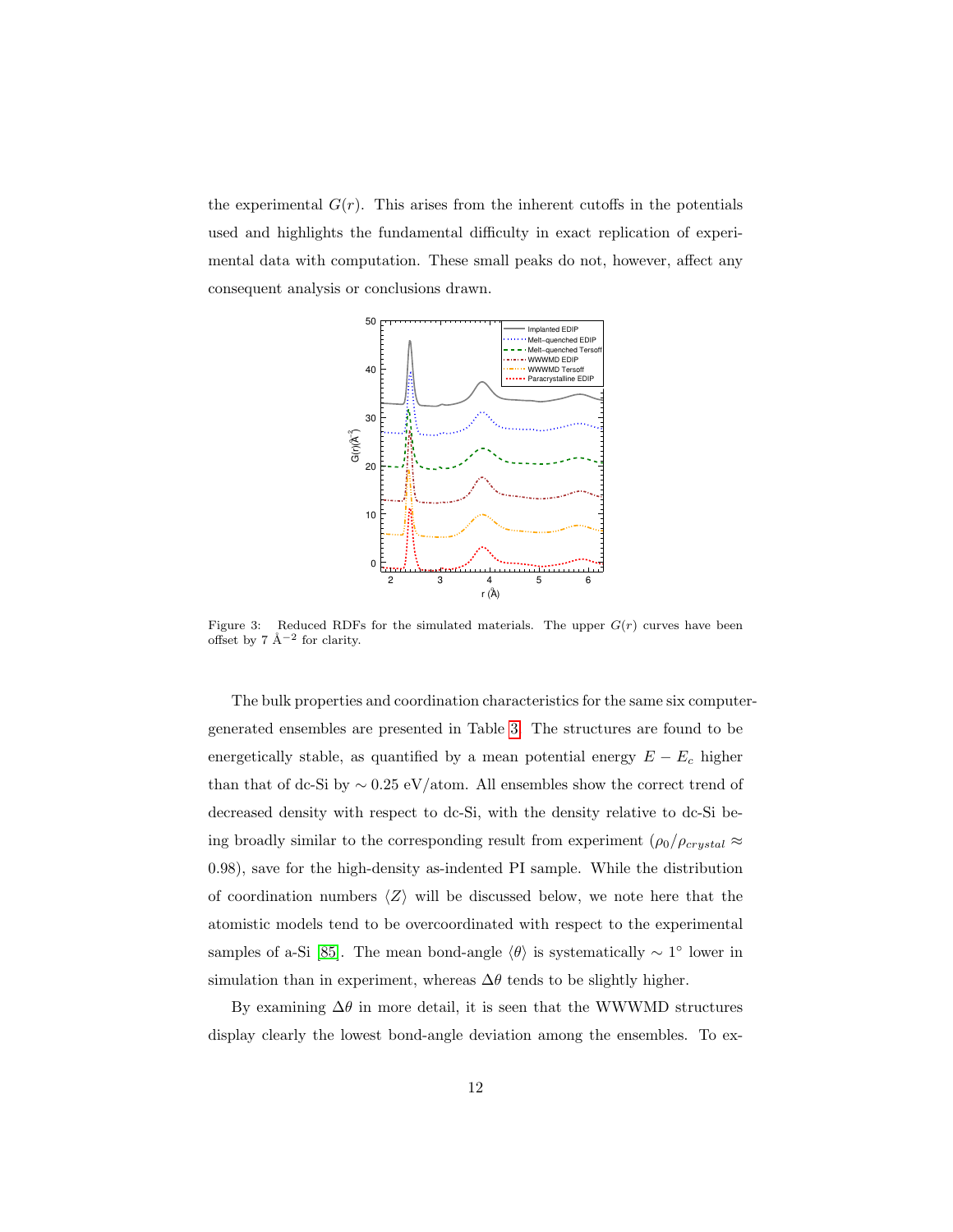| Name of ensemble      | $N_{atoms}$ | Dimensions (nm)            | $E - E_c$ (eV) | $\rho_0/\rho_{crystal}$ | $Z = 3$ | $Z = 4$   | $Z = 5$ | $Z = 6$  | z   |
|-----------------------|-------------|----------------------------|----------------|-------------------------|---------|-----------|---------|----------|-----|
| Implanted EDIP        | 65536       | $8.8 \times 8.8 \times 18$ | 0.24           | 0.964                   | 0.01    | $_{0.88}$ | 0.10    | $_{0.0}$ | 4.1 |
| Melt-quenched EDIP    | 65536       | $8.8 \times 8.8 \times 18$ | 0.26           | 0.973                   | 0.01    | 0.83      | 0.15    | 0.0      | 4.1 |
| Melt-quenched Tersoff | 65536       | $8.8 \times 8.8 \times 18$ | 0.29           | 0.975                   | 0.04    | 0.85      | 0.11    | 0.0      | 4.1 |
| WWWMD EDIP            | 7200        | $2.7 \times 2.7 \times 19$ | 0.20           | 0.972                   | 0.0     | 0.99      | 0.01    | 0.0      | 4.0 |
| WWWMD Tersoff         | 7200        | $2.7 \times 2.7 \times 20$ | 0.23           | 0.978                   | 0.0     | 0.99      | 0.01    | 0.0      | 4.0 |
| Paracrystalline EDIP  | 7233        | $2.8 \times 2.8 \times 20$ | 0.27           | 0.966                   | 0.03    | 0.85      | 0.12    | $_{0.0}$ | 4.1 |

<span id="page-12-0"></span>Table 3: SRO and bulk characteristics of those computer-generated structural ensembles that showed satisfactory agreement with experiment. Natoms stands for the average number of atoms per structure in each ensemble.  $Z = i$  signifies the fraction of atoms in the ensemble with a first-shell coordination of  $i$ .

| Name of ensemble      | $R=3$ | $R=4$ | $R=5$ | $R=6$ | $R=7$ |
|-----------------------|-------|-------|-------|-------|-------|
| <b>Implanted EDIP</b> | 0.03  | 0.08  | 0.51  | 0.68  | 0.46  |
| Melt-quenched EDIP    | 0.05  | 0.11  | 0.54  | 0.65  | 0.46  |
| Melt-quenched Tersoff | 0.01  | 0.08  | 0.51  | 0.73  | 0.48  |
| <b>WWWMD EDIP</b>     | 0.0   | 0.02  | 0.42  | 0.83  | 0.56  |
| WWWMD Tersoff         | 0.0   | 0.01  | 0.42  | 0.83  | 0.56  |
| Paracrystalline EDIP  | 0.08  | 0.06  | 0.40  | 0.78  | 0.49  |
| dc-Si                 | 0.0   | 0.0   | 0.0   | 2.00  | 0.0   |

<span id="page-12-1"></span>Table 4: Distribution of primitive rings (see [\[78\]](#page-29-6)) in each ensemble as given by the total number of rings per total number of atoms. Statistics for standard dc-Si are included for comparison. R stands for the size of the ring.

plain this, we refer to the full bond-angle distributions of the atomistic models (Fig. [4\)](#page-13-0). Here we find the main peak at around 109◦ to be accompanied by two smaller peaks, around  $60°$  and  $75°$ , for Melt-quenched EDIP, Implanted EDIP, and Paracrystalline EDIP, with Melt-quenched Tersoff displaying only the peak at 75◦ . By studying the ring statistics for the ensembles [\[38\]](#page-25-5) (Table [4\)](#page-12-1), it is apparent that the peak  $\sim 60^{\circ}$  is due to three-membered rings and the peak  $\sim 75^{\circ}$ is due to four-membered rings. The existence of these two auxiliary peaks in the bond-angle distribution increases  $\Delta\theta$  for all the ensembles except WWWMD. The trends in  $\Delta\theta$  (visualized in Fig. [6\(](#page-15-0)b)) therefore reduce to trends in the relative abundance of small primitive rings among the ensembles.

The distribution of dihedral angles is presented in Fig. [5](#page-13-1) for each ensemble. For a perfect lattice of dc-Si, the distribution would show two sharp peaks at 60° and 180°, respectively. For the amorphous ensembles, the spread in  $\Delta\theta$ is generally matched with a corresponding spread in dihedral angles around the positions of 60◦ and 180◦ , with the WWWMD structures showing sharper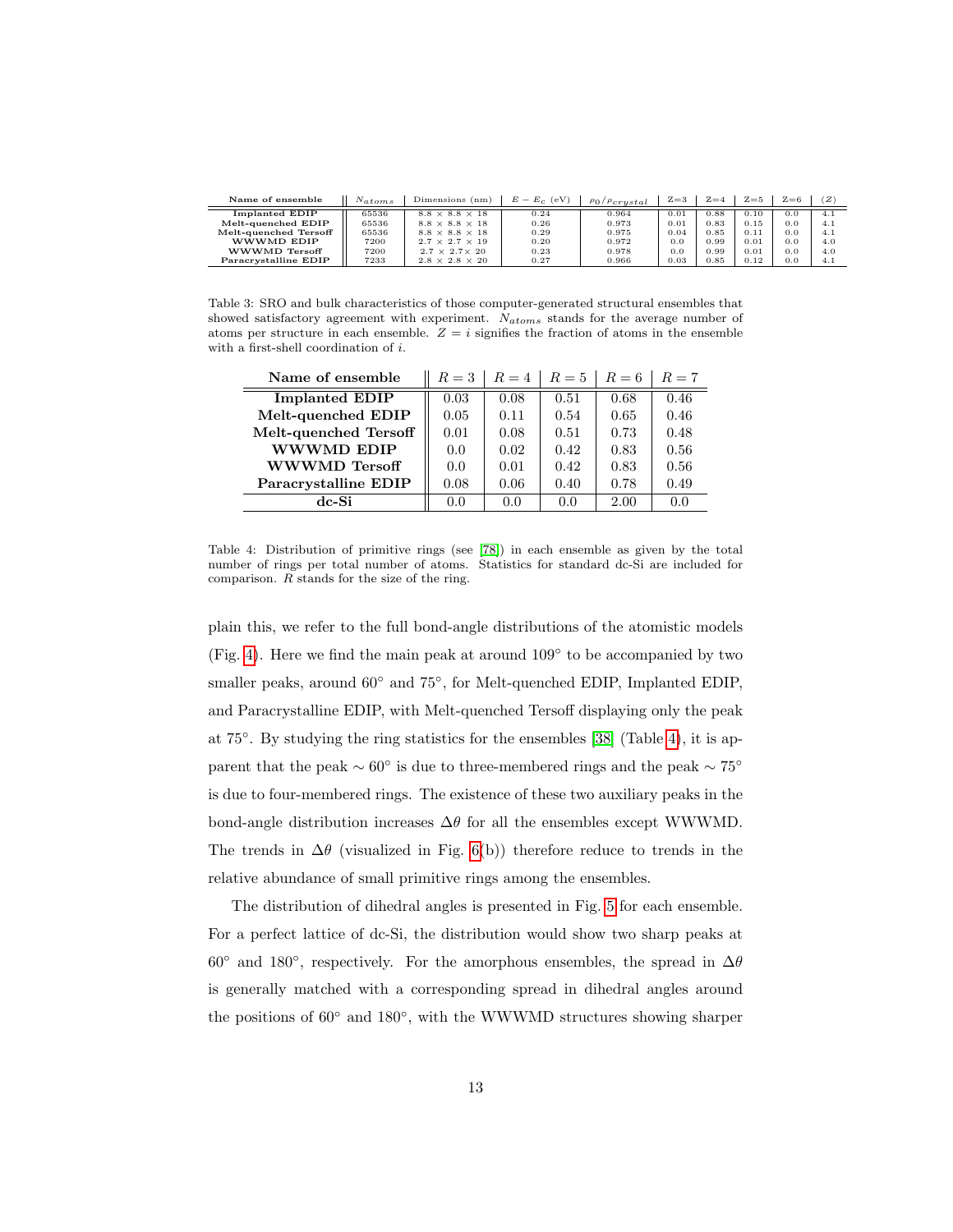| Name of ensemble      | $\langle \theta \rangle$ ( $\degree$ | $\Delta \theta$ (° | $1000/P_{max}^{\varphi}$ |
|-----------------------|--------------------------------------|--------------------|--------------------------|
| <b>Implanted EDIP</b> | 108.3                                | 15.9               | 0.464                    |
| Melt-quenched EDIP    | 107.9                                | 17.6               | 0.656                    |
| Melt-quenched Tersoff | 108.7                                | 14.6               | 0.369                    |
| <b>WWWMD EDIP</b>     | 109.0                                | 12.0               | 0.246                    |
| <b>WWWMD</b> Tersoff  | 109.2                                | 11.0               | 0.232                    |
| Paracrystalline EDIP  | 107.7                                | 17.4               | 0.304                    |

<span id="page-13-2"></span>Table 5: SRO and IRO characteristics of the computer-generated structural ensembles as expressed by the mean bond angle, the bond angle distortion, and the spread of the dihedral angle distributions (see text).



Figure 4: Bond-angle distribution for each structural ensemble.

<span id="page-13-0"></span>

<span id="page-13-1"></span>Figure 5: Dihedral angle distribution for each structural ensemble.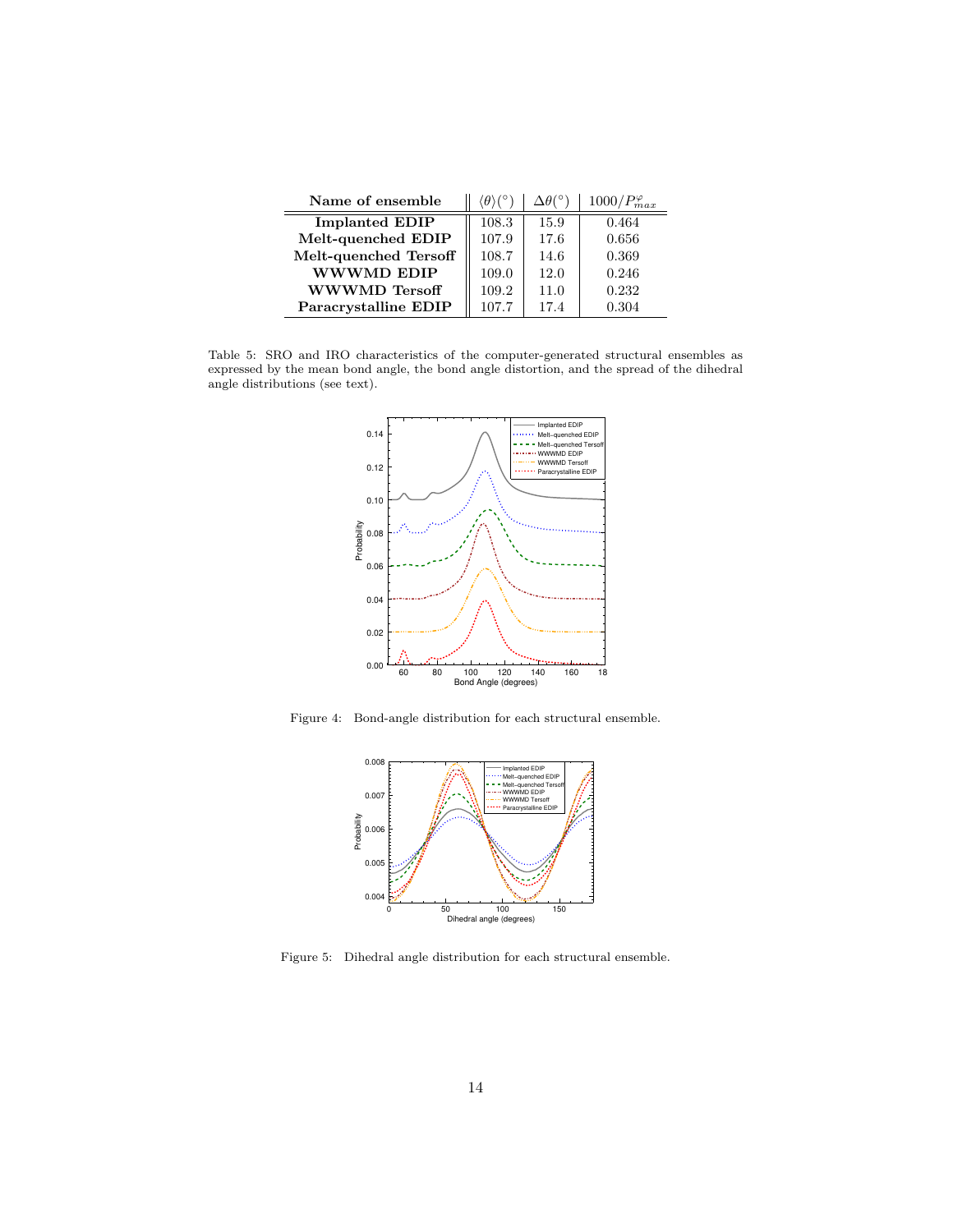distributions than the implanted and melt-quenched ensembles. The paracrystalline model shows mixed behavior with a high  $\Delta\theta$  coupled to a dihedral angle distribution more strongly peaked than the melt-quenched or implanted models. We use the maximum in the probability distribution (Fig. [5\)](#page-13-1) of dihedral angles  $(P_{max}^{\varphi})$  to quantify this trend. To enable qualitative comparison to the experimentally accessed IRO, it is useful to consider the inverse,  $1/P_{max}^{\varphi}$ . For a perfect lattice of dc-Si the probability becomes a two-fold, sharp delta function yielding for  $1/P_{max}^{\varphi}$  a value of zero. This is clearly consistent with the experimental IRO where  $I_{TA}/I_{TO}$  also equals zero. The computed IRO results of the structural models are summarized in Table [5,](#page-13-2) and the comparison to the experimental counterpart,  $I_{TA}/I_{TO}$ , is shown in Figs [6](#page-15-0) (c) and (d). Note that to ease comparison and to display the experimental ratio and simulated  $1/P^\varphi_{max}$ on the same scale,  $1000/P_{max}^{\varphi}$  is used in the table and figure.

The SRO and IRO characteristics expressed by the bond-angle and dihedral angle distributions are summarized in Table [5.](#page-13-2) For the fully amorphous ensembles, i.e. excluding the paracrystalline ensemble, the WWWMD networks display the highest IRO, followed by the implanted and then melt-quenched ones. These findings are thus fully consistent with trends observed from bondangle distributions (Table [5](#page-13-2) and Figs [6](#page-15-0) (b) and (d)).

### 4. Discussion

#### 4.1. Experiment

Strong correlation in the qualitative trends is found between Raman and RDF data (Fig. [6](#page-15-0) (a)). The lack of quantitative agreement is not surprising given that the formula to extract  $\Delta\theta$  from the Raman spectra is empirically derived [\[52\]](#page-26-8). The reduction in  $\Delta\theta$  of as-implanted a-Si upon thermal annealing is in agreement with previous studies [\[21,](#page-23-9) [11\]](#page-22-10).  $\Delta\theta$  of both relaxed forms of a-Si approach a similar value. As-indented PI a-Si exhibits a higher  $\Delta\theta$  than the other forms of a-Si, indicating less structural order on the SRO scale in this network. Furthermore, the structural characteristics of the IRO confirm this finding, since as-indented PI a-Si also exhibits the least order on this length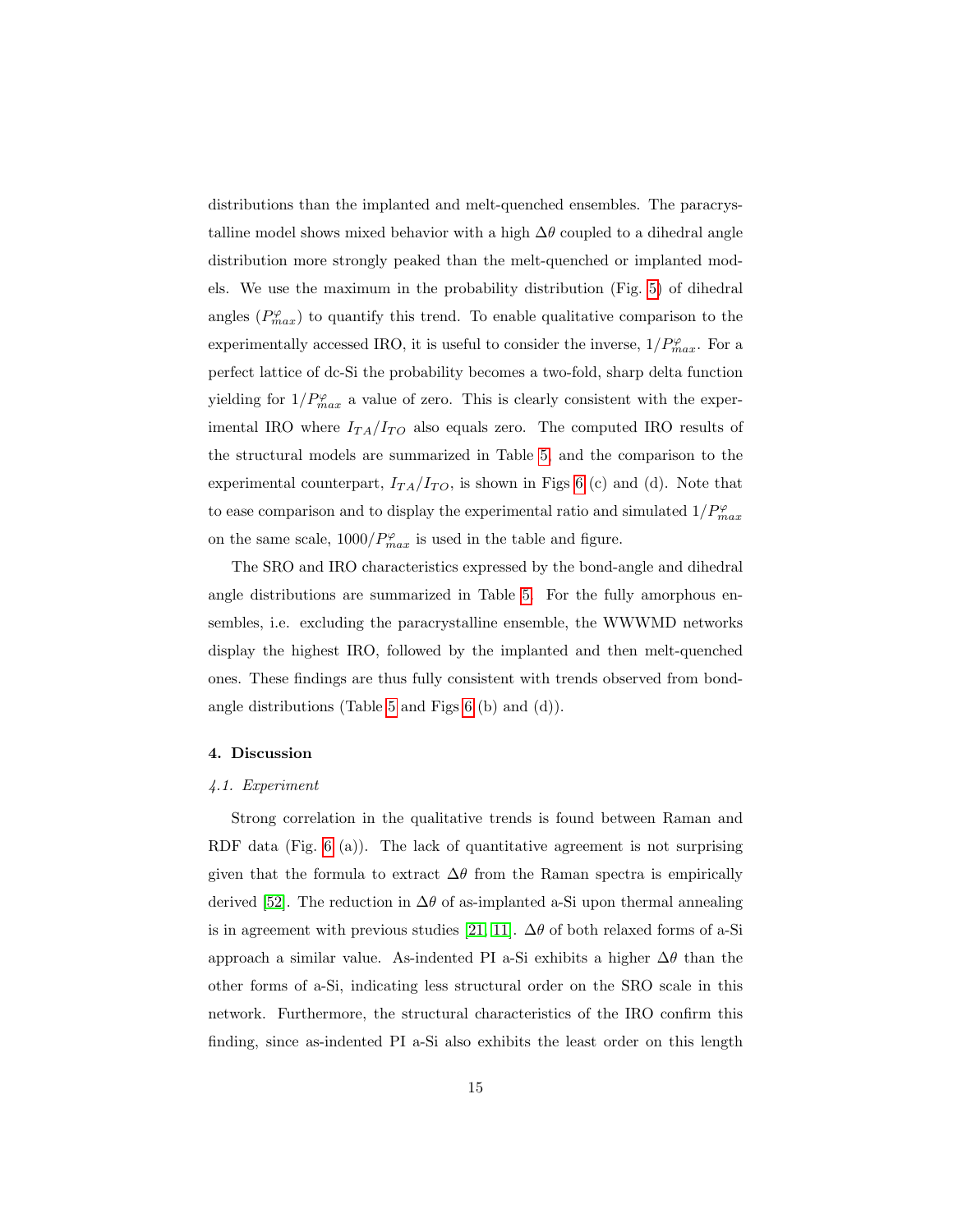

<span id="page-15-0"></span>Figure 6: Top row: Comparison of the SRO parameter  $\Delta\theta$  from (a) experiment and (b) simulation. Note that the same total range of  $7°$  was chosen on the y-axis in (a) and (b) to ease comparison of the two. Bottom row: Comparison of (c) the experimental IRO parameter  $I_{TA}/I_{TO}$  and (d) the IRO parameter  $(1/P_{max}^{\varphi} \times 1000)$  characterizing the dihedral angle distribution of each simulated ensemble (see text). Note that the same total range of 0.5 was chosen on the y-axis in (c) and (d) to ease comparison. In all figures, black solid circles are from Raman spectroscopy, red open circles are derived from the experimental RDFs, blue solid circles are from simulations using EDIP, and green open circles are from those using Tersoff.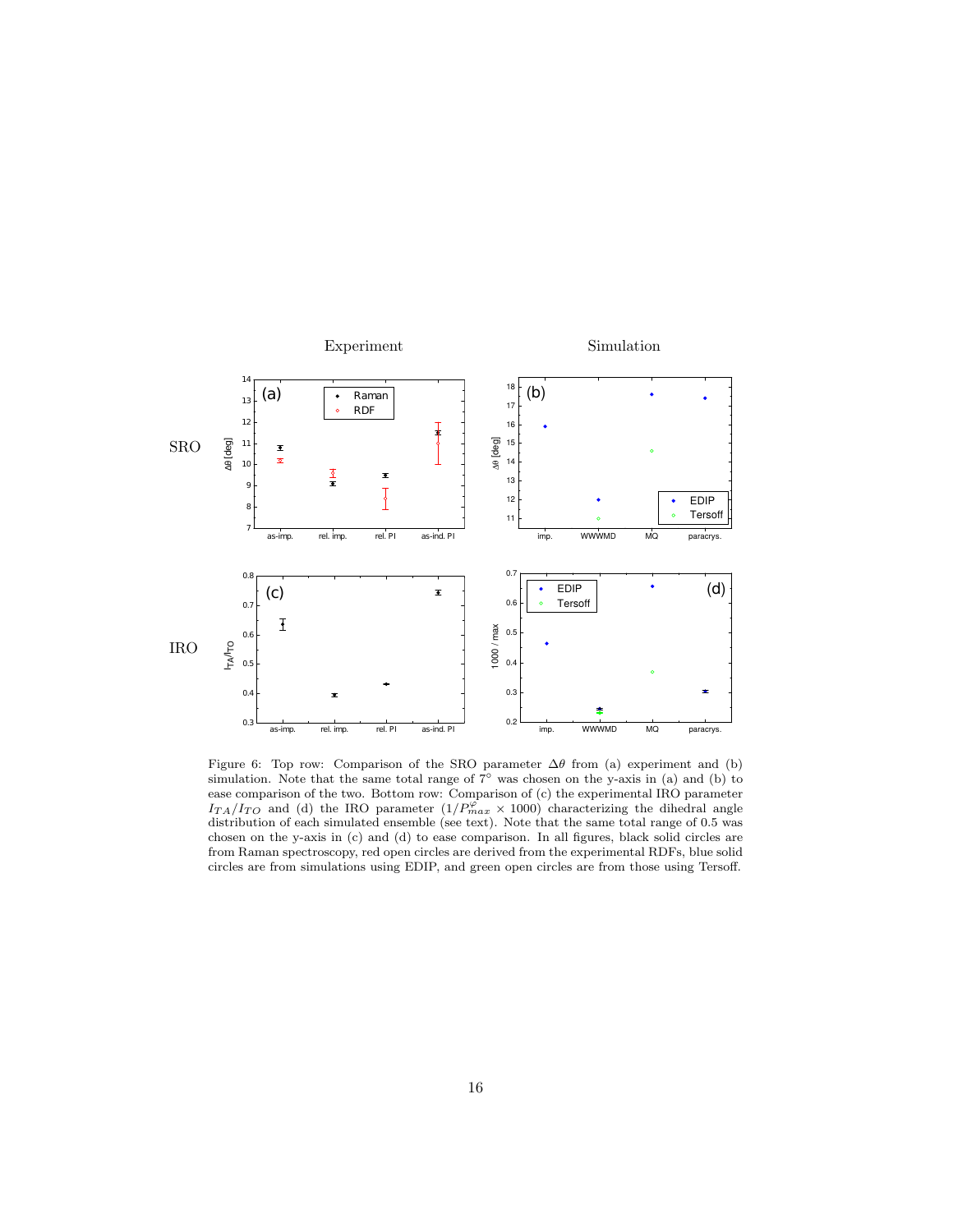scale (Table [1,](#page-9-0) Fig. [6](#page-15-0) (c)). In fact, the degrees of SRO and IRO appear strongly correlated in all experimental a-Si's, as seen in the similar shapes of Figs [6](#page-15-0) (a) and (c). This is true also for the simulated forms of a-Si, as seen in Figs [6](#page-15-0) (b) and (d).

In a completely random arrangement of atoms, an increase in mass density is accompanied by a linear increase in mean coordination number for a fixed cutoff distance. Amorphous materials have significant atomic short-range ordering, giving rise to strong features in the RDF such as the first-nearest neighbour peak. Even so, experimentally, the nearest-neighbour co-ordination shell is not well defined, as the RDF may not exactly go to zero. From the experimental RDFs, we measure  $\langle Z \rangle$  as integrated counts over a constant range of  $r = 2.1$  to 3.0 Å for all measurements as the first-nearest neighbour peak is not well-defined enough to motivate changing the co-ordination shell radius from specimen to specimen [\[63\]](#page-28-0). In our implanted a-Si's, the density remains unchanged, even though measured coordination in this fixed shell increases upon thermal relaxation. This indicates that short-range ordering is occurring during the relaxation anneal, resulting in a sharper first-neighbour peak in the RDF. For the PI a-Si's, we observe a decrease in density and increase in coordination upon relaxation. This trend demonstrates that in the as-indented material there is significant disorder in the first-nearest neighbour shell, and a spreading of nearest neighbour distances beyond the fixed cut-off used to measure the coordination.

Higher-density crystalline polymorphs of Si  $(\beta$ -Sn, Si-II [\[86,](#page-30-5) [87,](#page-30-6) [88,](#page-30-7) [89\]](#page-30-8), Si-XII (r8), and Si-III (bc8) [\[90,](#page-30-9) [91,](#page-31-0) [92,](#page-31-1) [93\]](#page-31-2)) are formed from dc-Si via high pressure in a diamond-anvil cell or via indentation. PI a-Si is formed when an indenter is unloaded quickly and the nucleation of the bc8 and r8 structures is avoided [\[92,](#page-31-1) [11\]](#page-22-10). The rate-dependence of amorphization in this "pressure-quench" is thus somewhat similar to when quenching from the melt. The as-indented PI a-Si is the densest form of a-Si measured to date, reflecting the method of preparation.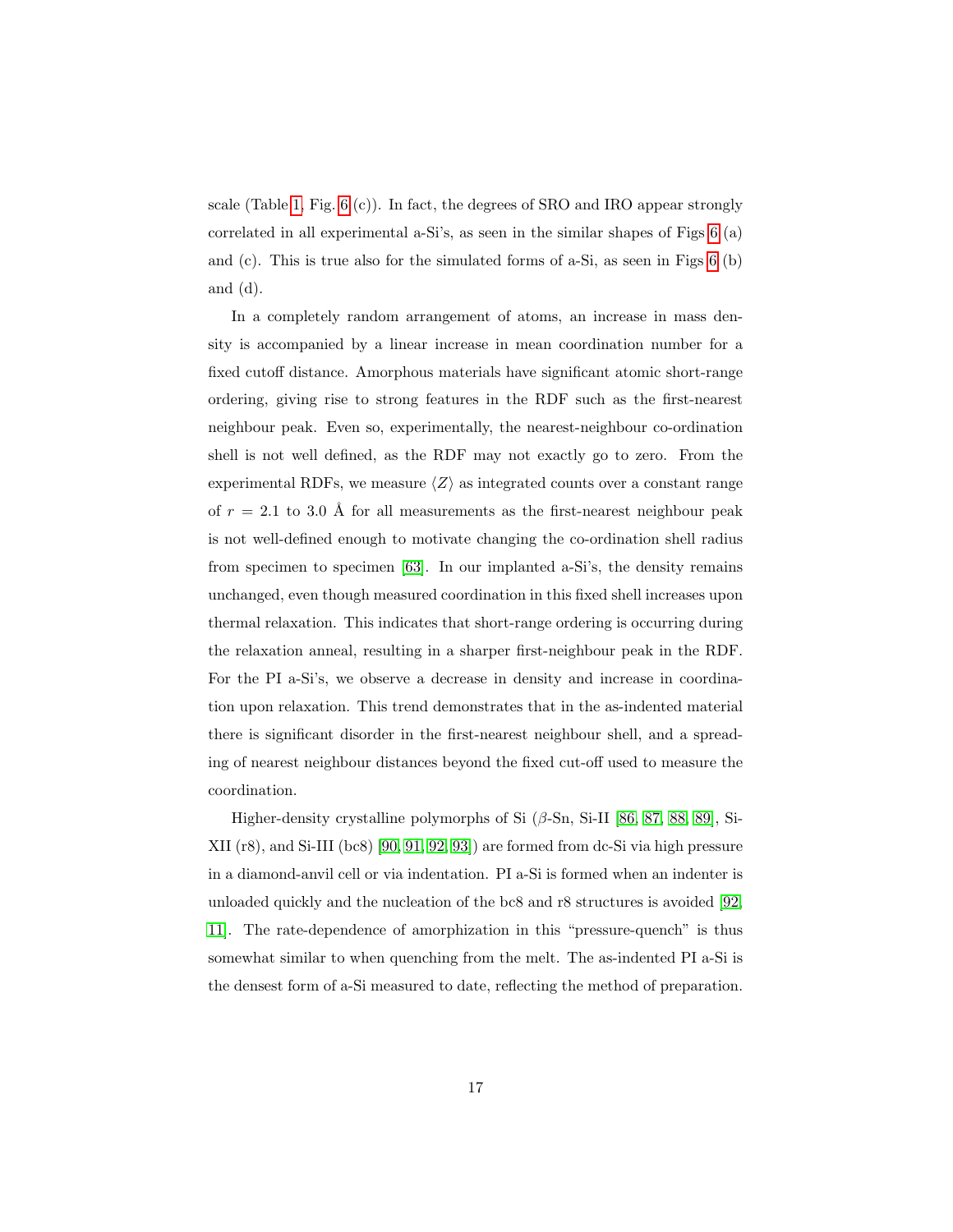### 4.2. Simulation

Structural diversity also exists for the simulated forms of a-Si. We now explore the variety introduced into our computer-generated structures of a-Si by the choice of interatomic potential and generation method.

Two categories of ensembles, WWWMD and melt-quenched, were prepared using both the Tersoff and EDIP potentials. The materials prepared using Tersoff show consistently higher energies, lower  $\Delta\theta$  (Fig. [6](#page-15-0) (b)), a higher fraction of undercoordinated and tetrahedrally coordinated atoms, and a larger number of six-membered rings. The difference in  $\Delta\theta$  is larger between the melt-quenched than the WWW ensembles prepared using the two potentials. This difference is also pronounced in the IRO (Fig. [6](#page-15-0) (d)). This effect may be due to differences in the original melt. While  $\langle Z \rangle$  of the liquid at 2000 K varies only slightly between the two potentials (4.3 for Tersoff, 4.5 for EDIP), the density of the Tersoff liquid is significantly higher than that of dc-Si, whereas the EDIP liquid is less dense [\[68\]](#page-28-5).

In order to probe the effect of generation method on structure, we compare the four different ensembles prepared using the EDIP potential, starting from coordination statistics. The WWWMD displays almost perfect fourfold coordination, as expected. The implanted ensemble and the melt-quenched ensemble have slight overcoordination through an increase in fivefold-coordinated atoms. The overcoordination in simulated melt-quenched and implanted a-Si has been documented previously [\[38\]](#page-25-5), and remains an unresolved problem for these empirical potentials. The paracrystalline structure has a fraction of  $Z = 5$  atoms intermediate between the melt-quenched and implanted ensembles and a finite amount of  $Z = 3$  atoms. These differences in coordination are reflected in the ring statistics for the ensembles (Table [4\)](#page-12-1). For dc-Si, the only ring size present in the size range considered here is  $R = 6$ . The WWWMD structures are almost solely made up of five, six, and seven-membered rings, still giving  $\langle Z \rangle = 4.0$ . However, the other EDIP ensembles display a shift in ring distributions towards smaller ring sizes, implying overcoordination as observed above.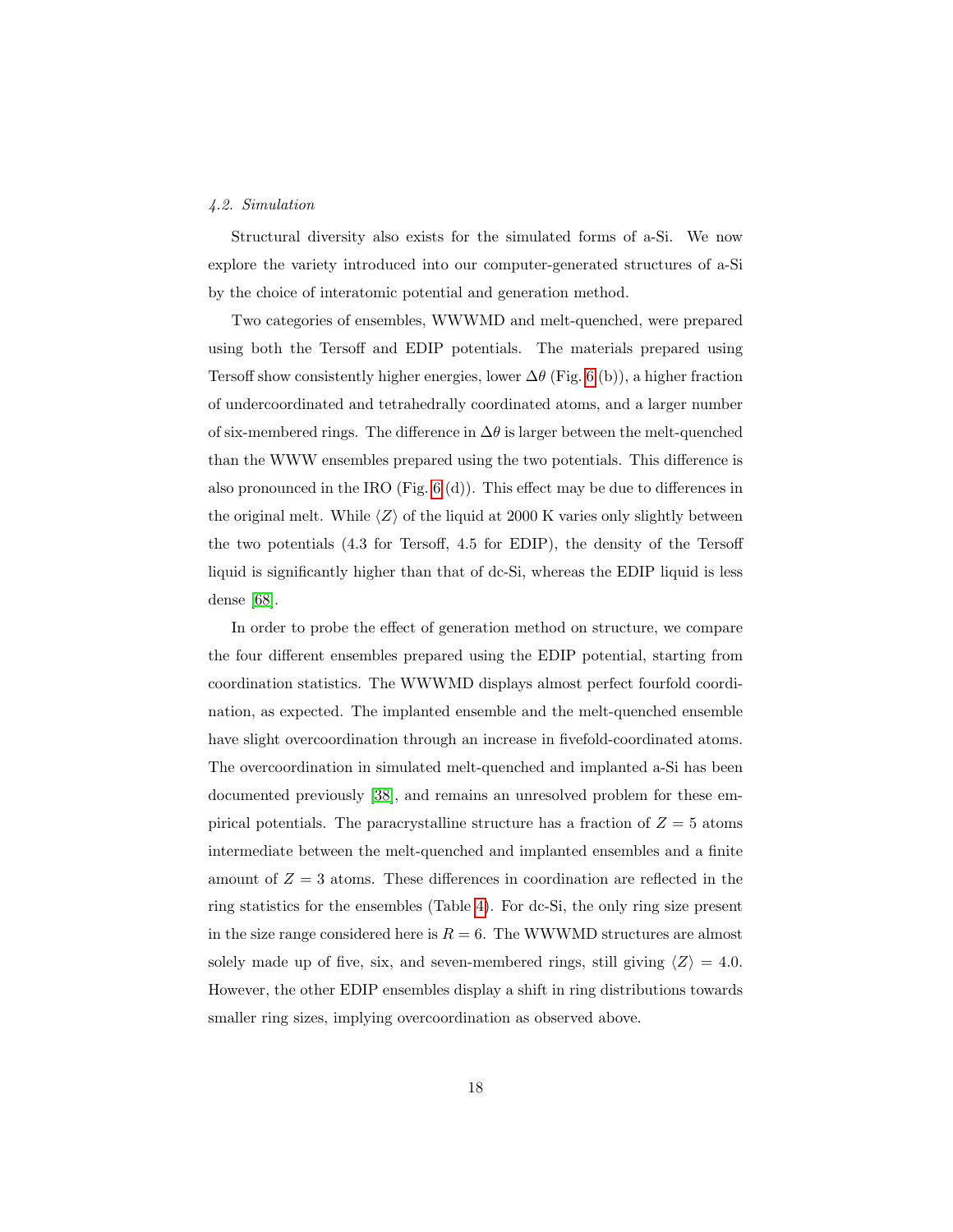### 4.3. Correlation between experimental and simulated structures

Overall, the strong structural variability of computer-generated a-Si with preparation method and thermal history mirrors our observations of the experimental materials, and trends can be identified. However, quantitative agreement between simulation and experiment cannot always be expected. For example, in simulation, the self-consistent way to find  $\langle Z \rangle$  is to integrate the pair-distribution function up to the first minimum beyond the first peak. In experiment, we measure  $\langle Z \rangle$  as integrated counts over a constant range of  $r = 2.1$ to 3.0 Å for all measurements in order to avoid termination ripples at low  $r$  [\[63\]](#page-28-0). The difference in integration range between the two methods may constitute an additional source of discrepancy between simulation and experiment.

#### Experimentally relaxed forms of a-Si and the WWWMD structures

The thermally relaxed a-Si's and the WWWMD models are strikingly similar, with the highest SRO and IRO with respect to other experimental or theoretical generation methods, almost perfect fourfold-coordination, and a similar density deficit with respect to dc-Si. Our findings imply that the WWW bondswitching algorithm is a similar process to structural relaxation in experiment. Indeed, it has been long argued that relaxed a-Si approaches the experimental equivalent of a CRN [\[11,](#page-22-10) [21,](#page-23-9) [22,](#page-24-0) [44,](#page-26-0) [13\]](#page-23-1).

### Experimentally as-implanted a-Si and simulated implanted a-Si

The experimental as-implanted a-Si and the simulated implanted a-Si do not compare quantitatively, although they share the same mechanism of amorphization. The simulated implanted a-Si is slightly overcoordinated and less dense than the experimental material. These observations reiterate previous findings that implantation-amorphized Si cannot be completely accurately produced using standard classical interaction potentials and MD simulation [\[38\]](#page-25-5). Whereas the temperature-quenching of liquid-like collision cascades is captured realistically in standard MD simulation, the time between successive recoil events is orders of magnitude shorter than in typical experiments. The simulation is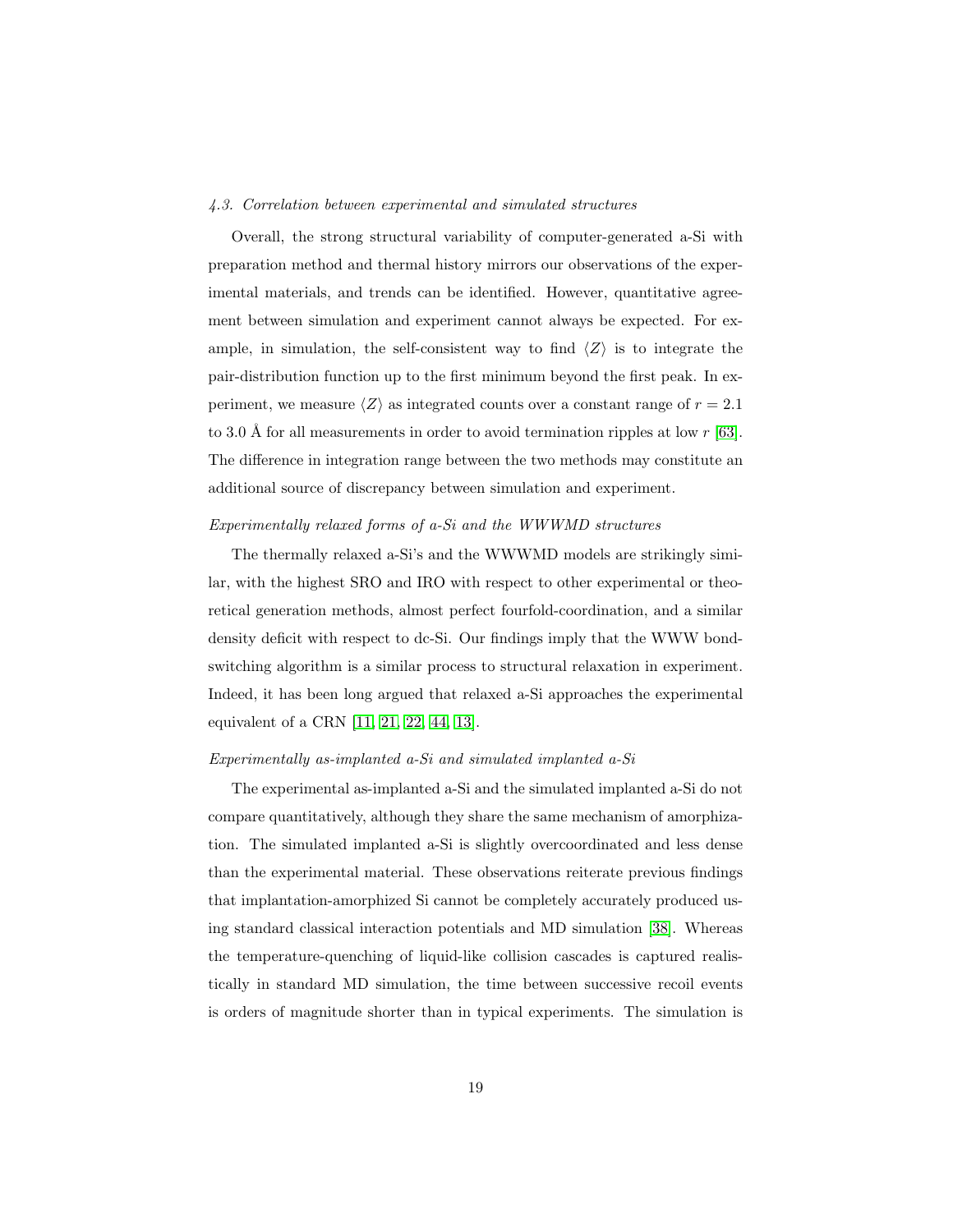therefore likely to neglect relaxation of defect configurations (including recombination of close defects) with relaxation barriers higher than those that can be overcome within short (ps) time scales, contributing to discrepancies between theory and experiment. Nonetheless, the implanted a-Si's compare qualitatively, as they are the second-most ordered a-Si's, midway between the relaxed and quenched forms (Fig. [6\)](#page-15-0).

### Pressure-induced a-Si and simulated melt-quenched a-Si

PI a-Si and melt-quenched a-Si's are the least ordered of all forms considered experimentally and computationally. Both are formed through quench rates that are just sufficiently fast enough to avoid crystallization. In the melt-quenched case this means a cooling rate of 0.01 K/fs or  $10^{13}$  K/s, which prohibits nucleation of dc-Si during cooling. In the case of the PI a-Si, the analogue of rapid quenching is the rapid pressure-release rate of ~10 GPa/s, which is fast enough to prevent nucleation of the crystalline bc8 and r8 structures. The a-Si's do not compare quantitatively, similar to the implanted a-Si's, as these processes are sensitive to rate, and the simulation could not match the experimental time scales.

### The paracrystalline ensemble

Unlike the other models, the paracrystalline model has no experimental equivalent in this study. The low degree of SRO and high degree of IRO (Figs [6](#page-15-0) (b) and (d)) is not consistent with any known experimental form of a-Si, where high IRO always corresponds to high SRO and vice versa.

### 4.4. Significance of variation in structural order

Through our combined experimental and modeling study we have been able to distinguish clear trends in structural order of a-Si with preparation technique. Our work provides an initial guide for engineering desirable properties in this elemental amorphous system, and also for following a new approach of predictive modeling of a-Si.

A low defect density is critical in silicon photonics based on a-Si [\[94\]](#page-31-3). Previous experiments [\[46\]](#page-26-2) have demonstrated that the magnitude of the band gap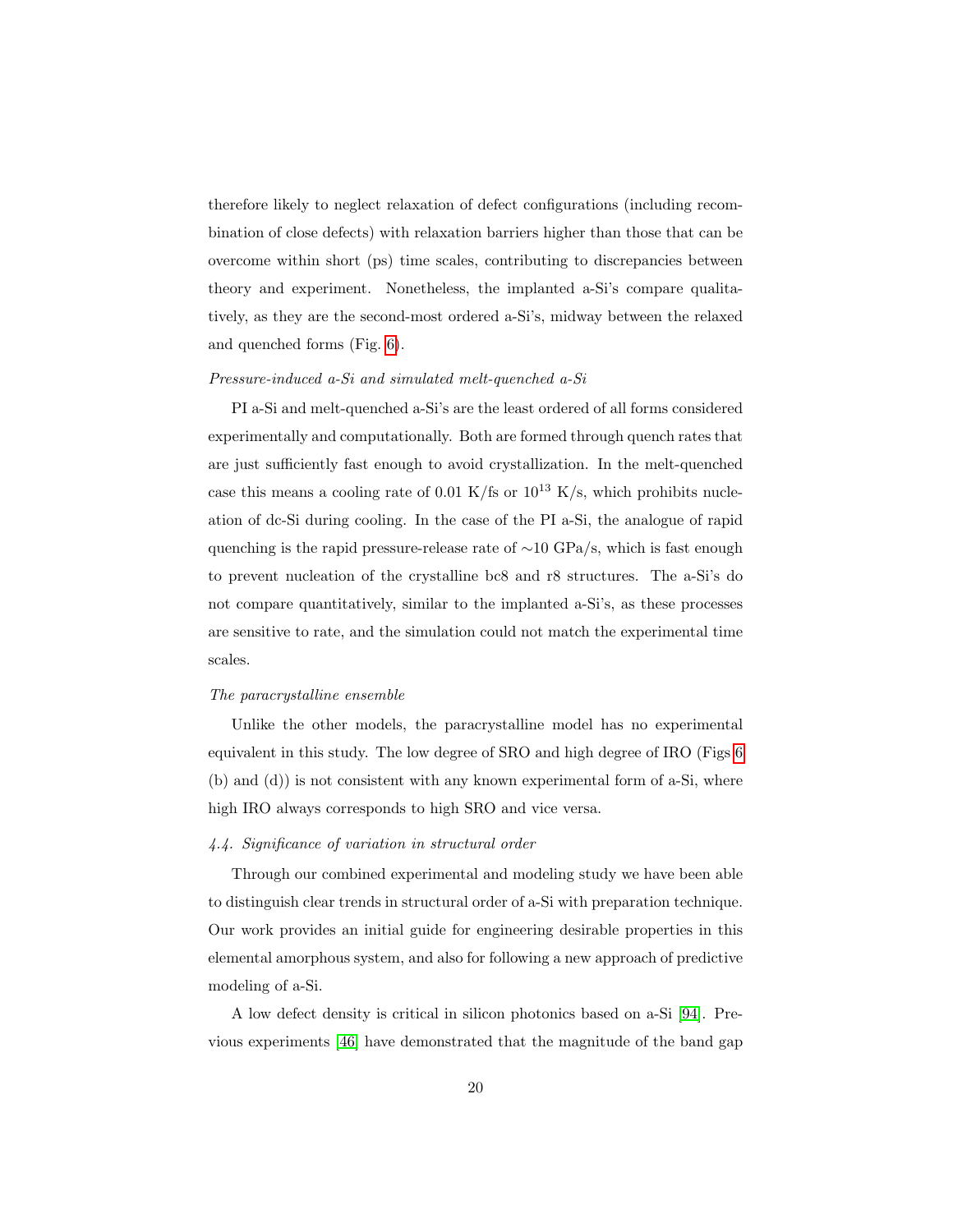in nominally pure a-Si's is extremely sensitive to preparation method, varying from 0.95 eV for sputtered a-Si to 1.3 eV for a-Si prepared using electron-beam evaporation. Modeling studies also show a variation in the band gap as a function of preparation method, with the WWW model having a larger band gap and fewer gap states than a model prepared by melt-quenching [\[45\]](#page-26-1). Our study demonstrates that order in the short-intermediate range can be varied strongly by controlling preparation method, with a smaller band gap anticipated for generation methods yielding higher disorder [\[45,](#page-26-1) [95\]](#page-31-4). Our work shows that a significant amount of electronic structure engineering can be achieved even for these elemental amorphous semiconductors, which are used widely in thin-film transistor and solar cell technology.

Phase transformation to the bc8/r8 Si polymorphs can be induced by indentation pressure in a-Si enabling impurity-free crystallization of a-Si at room temperature [\[47\]](#page-26-3), an alternative to more expensive laser-crystallization [\[96\]](#page-31-5). These localized phase transformations can be exploited for maskless nanoscale patterning simply through the differing etch rates of these different Si phases [\[97\]](#page-31-6). The bc8 and r8 polymorphs are themselves of interest, with both phases predicted to be significantly better suited for photovoltaic applications than standard dc-Si or a-Si [\[48,](#page-26-4) [49\]](#page-26-5). The correlations we have found between experimental and modeled structures and the demonstrated universal dependence of structure on preparation method may enable new avenues for engineering such nanoscale patterning. To this end, we propose an approach of predictive modeling where a form of a-Si, sufficiently rigid to undergo phase transformation instead of plastic flow [\[98\]](#page-31-7), is first created in simulation, and then this preparation method is emulated is experiment, to enable following a particular crystallization pathway to a desirable high-pressure metastable phase.

### 5. Conclusions

Large variation in atomic ordering is found between experimental and simulated forms of a-Si, regardless of their voidless, pure, and uniform nature. The only simulated a-Si that attained quantitative agreement with experiment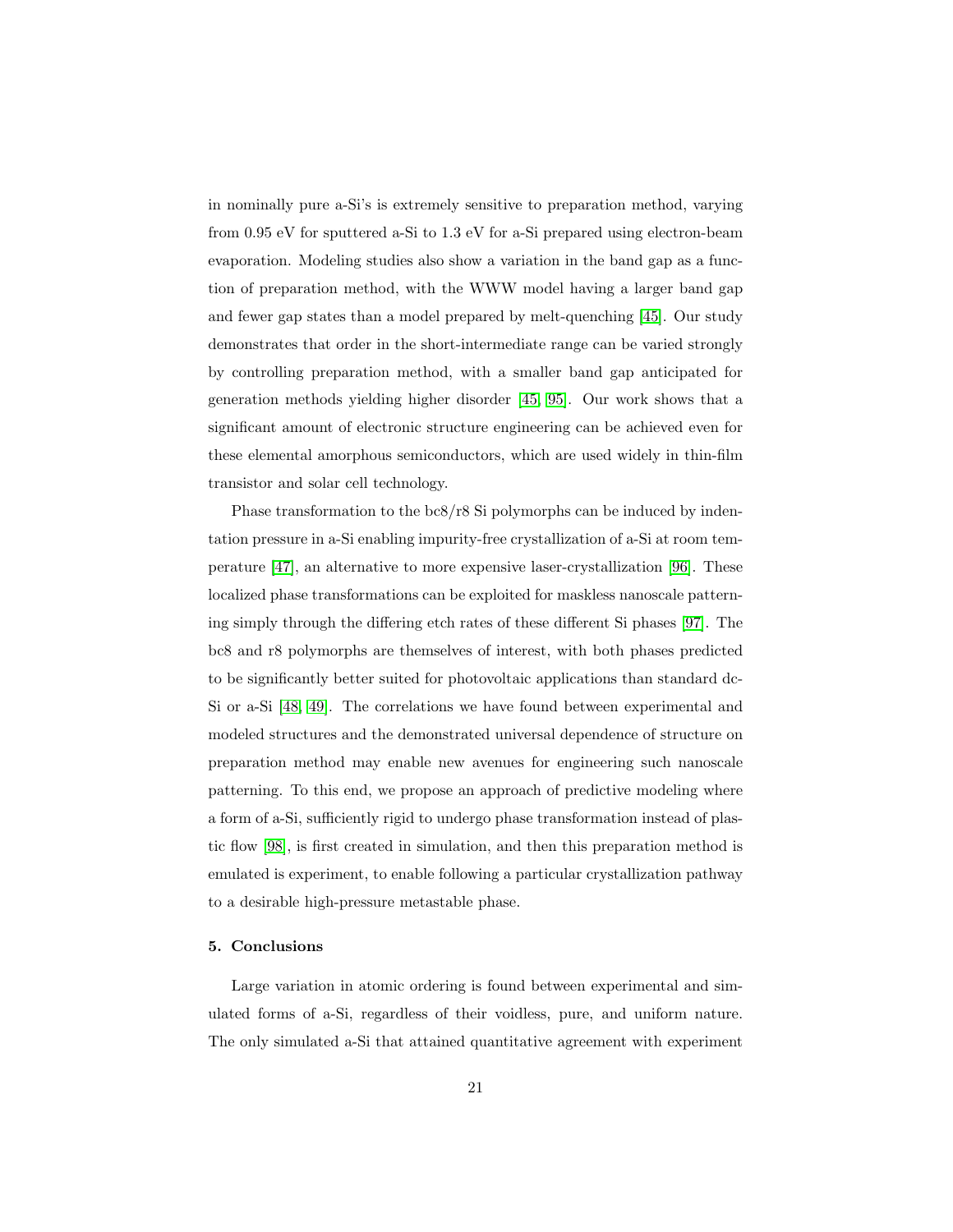was that generated through a hybrid bond-switching Monte Carlo and MD approach, giving a structure very close to the experimentally thermally relaxed a-Si's. Simulation methods that depend on rate, such as ion-implantation and melt-quenching, could not match the measured SRO/IRO parameters, as the simulated time scales are too short. Nonetheless, clear relative differences were identified in SRO/IRO in both theory and experiment. a-Si quenched from extreme conditions is the most disordered. a-Si formed from implantation is more ordered, and relaxed forms of a-Si are the most ordered, regardless of preparation method preceding the relaxation. No unique experimental form and therefore no unique structural model exists for a-Si. By mimicking experimental setups in simulation, qualitative agreement in structural properties can be achieved. Our work serves to guide engineering a-Si for desireable properties in existing photonics, and our findings enable a new approach of predictive modeling of a-Si for future applications.

#### Acknowledgements

BH gratefully acknowledges funding from an Alvin M. Weinberg Fellowship (ORNL) and through the Spallation Neutron Source, sponsored by the U.S. Department of Energy, Office of Basic Energy Sciences. ACYL wishes to acknowledge the support of the Margaret Clayton Women In Research Fellowship, the Science Faculty, Monash University and the Monash Centre for Electron Microscopy. BH and ACYL thank Vicki Keast for discussions on treatment of low-loss EELS spectra and Nestor Zaluzec for assistance with initial electron diffraction measurements at Argonne National Laboratory. JEB acknowledges funding from the Australian Research Council Future Fellowship scheme. The authors acknowledge use of facilities within the Monash Centre for Electron Microscopy and the Electron Microscopy Center, Argonne National Laboratory. OHP gratefully acknowledges funding from the Academy of Finland and grants of computation time from CSC − IT Center for Science Ltd (Finland). EH gratefully acknowledges generous grants of computing time on the Ametisti cluster at the University of Helsinki and the Vuori HP CP4000 BL ProLiant supercluster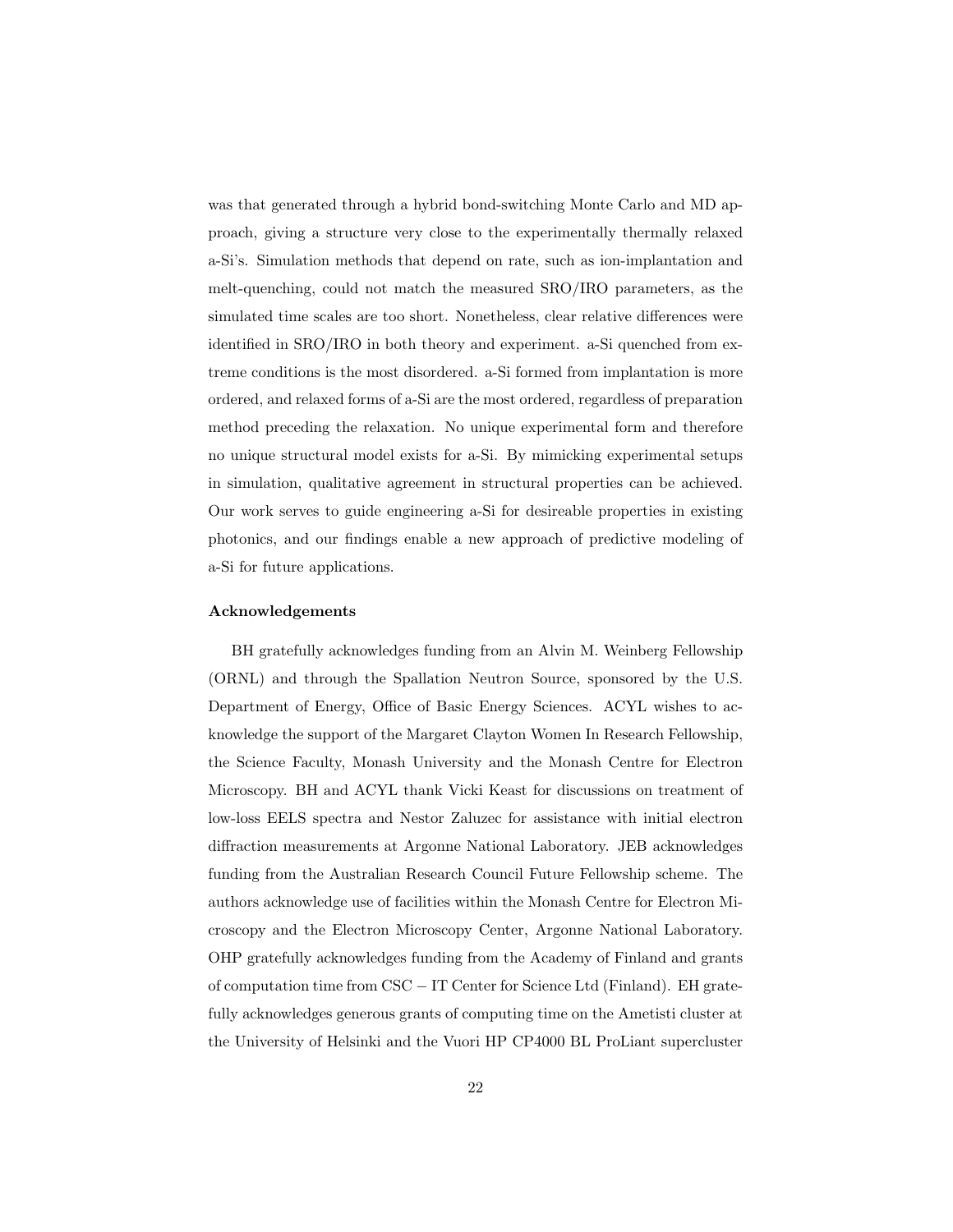at CSC. We acknowledge financial support by the Academy of Finland through the Centres of Excellence Program (Project No. 251748).

- <span id="page-22-0"></span>[1] T. Vogt, T. Shinbrot, Overlooking glass?, Phys. Rev. Applied Editorial (May 19th 2015).
- <span id="page-22-1"></span>[2] M. J. Powell, The physics of amorphous-silicon thin-film transistors, IEEE Transactions on Electron Devices 36 (1989) 2753–2763.
- <span id="page-22-2"></span>[3] D. E. Carlson, C. R. Wronski, Amorphous silicon solar cells, Applied Physics Letters 28 (1976) 671–374.
- <span id="page-22-3"></span>[4] J. Robertson, Properties of diamond-like carbon, Surface and Coatings Technology 50 (1992) 185–203.
- <span id="page-22-4"></span>[5] Y. Lifshitz, Diamond-like carbon - present status, Diamond and Related Materials 8 (1999) 1659–1676.
- <span id="page-22-5"></span>[6] R. C. Powles, N. A. Marks, D. M. Lau, D. G. McCulloch, D. R. McKenzie, An energy landscape for carbon network solids, Carbon 63 (2013) 416.
- <span id="page-22-6"></span>[7] M. Wuttig, N. Yamada, Phase-change materials for rewriteable data storage, Nature Materials 6 (2007) 824–832.
- <span id="page-22-7"></span>[8] L. Stixrude, B. Karki, Structure and freezing of mgsio3 liquid in earth's lower mantle, Science 310 (2005) 297.
- <span id="page-22-8"></span>[9] B. Karki, D. Bhattarai, L. Stixrude, First-principles simulations of liquid silica: Structural and dynamical behavior at high pressure, Phys. Rev. B 76 (2007) 104205.
- <span id="page-22-9"></span>[10] S. Klotz, G. Hamel, J. S. Loveday, R. J. Nelmes, M. Guthrie, A. K. Soper, Structure of high-density amorphous ice under pressure, Phys. Rev. Lett. 89 (2002) 285502.
- <span id="page-22-10"></span>[11] B. Haberl, A. C. Y. Liu, J. E. Bradby, S. Ruffell, J. S. Williams, P. Munroe, Structural characterization of pressure-induced amorphous silicon, Physical Review B 79 (2009) 155209.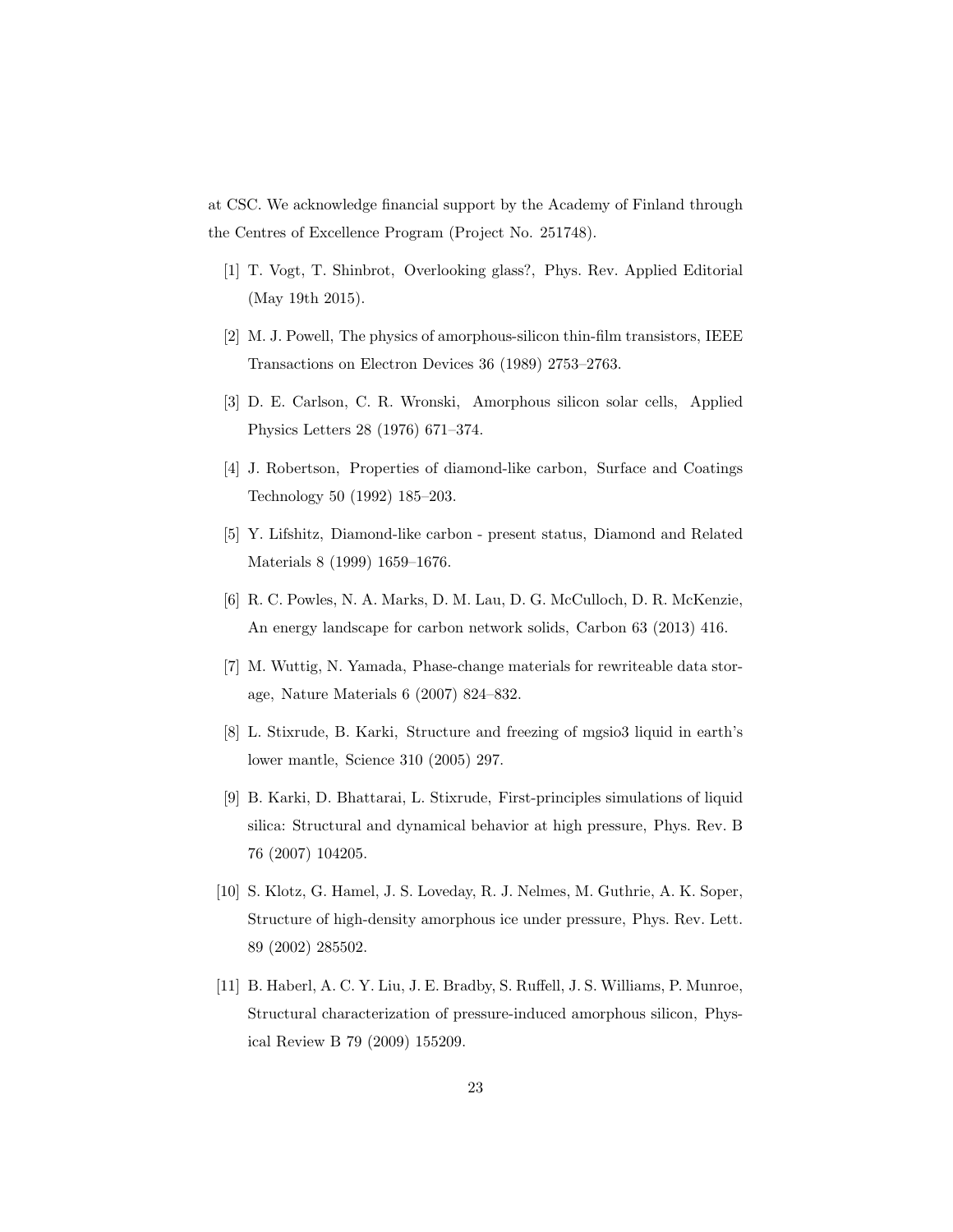- <span id="page-23-0"></span>[12] M. M. J. Treacy, K. B. Borisenko, The local structure of amorphous silicon, Science 335 (2012) 950.
- <span id="page-23-1"></span>[13] S. Roorda, L. J. Lewis, Comment on 'the local structure of amorphous silicon', Science 338 (2012) 1539.
- <span id="page-23-2"></span>[14] J. M. Ziman, Models of Disorder: The Theoretical Physics of Homogeneously Disordered Systems, Cambridge University Press, Cambridge, 1979.
- <span id="page-23-3"></span>[15] S. Gupta, R. S. Katiyar, G. Morell, S. Z. Weisz, I. Balberg, The effect of hydrogen on the network disorder in hydrogenated amorphous silicon, Applied Physics Letters 75 (1999) 2803–2805.
- <span id="page-23-4"></span>[16] W. H. Zachariasen, The atomic arrangement in glass, Journal of the American Chemical Society 54 (1932) 3841–3851.
- <span id="page-23-5"></span>[17] M. M. J. Treacy, K. B. Borisenko, The local structure of amorphous silicon, Science 335 (2012) 950.
- <span id="page-23-6"></span>[18] S. N. Bogle, P. M. Voyles, S. V. Khare, J. R. Abelson, Quantifying nanoscale order in amorphous materials: simulating fluctuation electron microscopy of amorphous silicon, J. Phys.: Condens. Matter 19 (2007) 455204.
- <span id="page-23-7"></span>[19] J. M. Gibson, M. M. J. Treacy, Diminished medium-range order observed in annealed amorphous germanium, Physical Review Letters 78 (1997) 1074–1077.
- <span id="page-23-8"></span>[20] K. Nordlund, J. Keinonen, E. Rauhala, T. Ahlgren, Range profile in self-ion-implanted crystalline si, Phys. Rev. B 52 (1995) 15170.
- <span id="page-23-9"></span>[21] S. Roorda, W. C. Sinke, J. M. Poate, D. C. Jacobson, S. Dierker, B. S. Dennis, D. J. Eaglesham, F. Spaepen, P. Fuoss, Structural relaxation and defect annihilation in pure amorphous silion, Physical Review B 44 (1991) 3702–3725.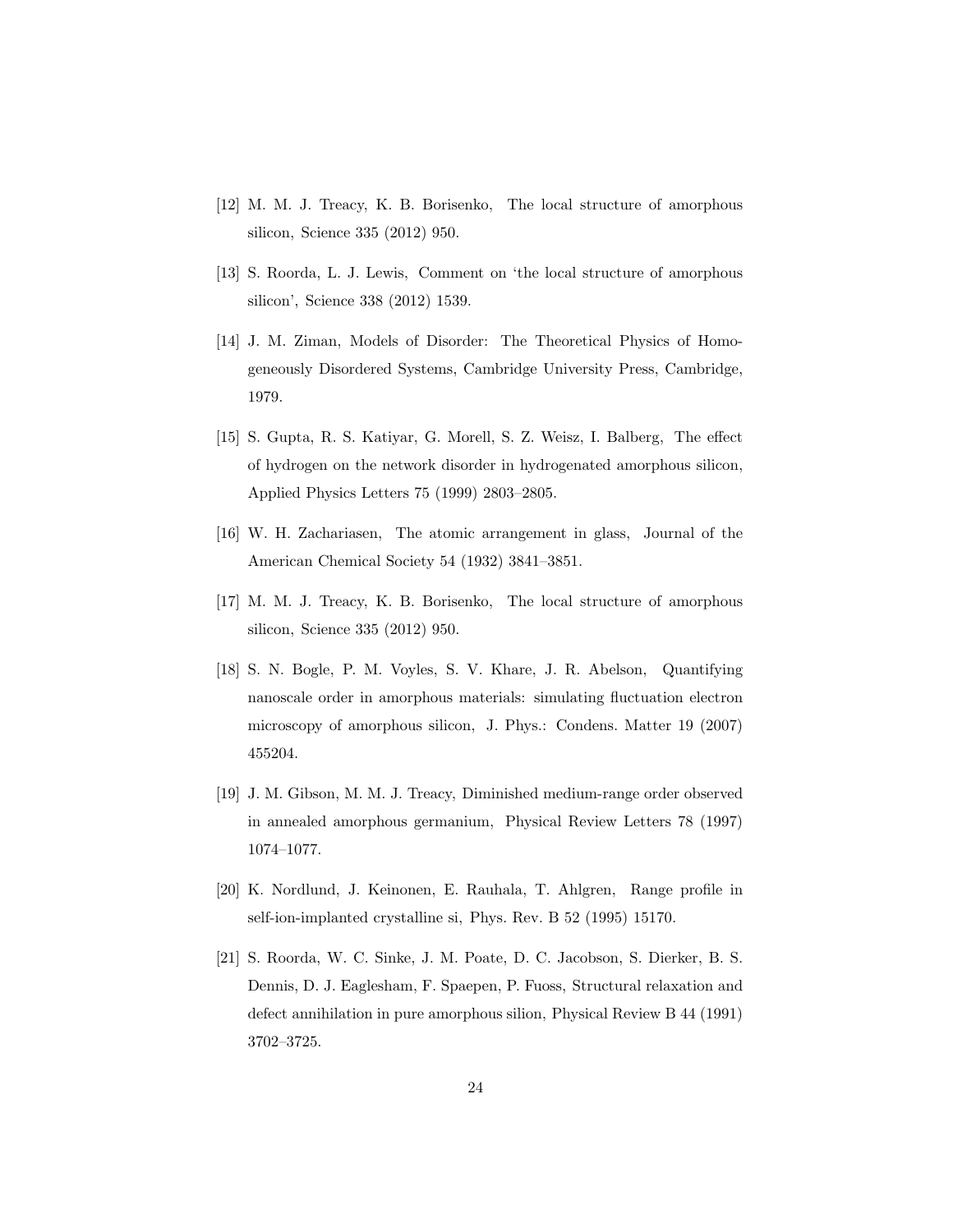- <span id="page-24-0"></span>[22] K. Laaziri, S. Kycia, S. Roorda, M. Chicoine, J. L. Robertson, J. Wang, S. C. Moss, High-energy X-ray diffraction study of pure amorphous silicon, Physical Review B 60 (1999) 13520–13533.
- <span id="page-24-1"></span>[23] B. Haberl, J. E. Bradby, S. Ruffell, J. S. Williams, P. Munroe, Phase transformations induced by spherical indentation in ion-implanted amorphous silicon, Journal of Applied Physics 100 (2006) 013520–1–013520–9.
- <span id="page-24-2"></span>[24] B. Haberl, J. E. Bradby, M. V. Swain, J. S. Williams, P. Munroe, Phase transformations induced in relaxed amorphous silicon by indentation at room temperature, Applied Physics Letters 85 (2004) 5559–5561.
- <span id="page-24-3"></span>[25] M. G. Grimaldi, P. Baeri, M. A. Malvezzi, Phys. Rev. B 44 (1991) 1546.
- <span id="page-24-4"></span>[26] K. B. Borisenko, B. Haberl, A. C. Y. Liu, Y. Chen, G. Li, J. S. Williams, J. E. Bradby, D. J. H. Cockayne, M. M. J. Treacy, Medium-range order in amorphous silicon investigated by constrained structural relaxation of two-body and four-body electron diffraction data, Acta Materialia 60 (2012) 359375.
- <span id="page-24-5"></span>[27] D. E. Polk, Structural model for amorphous silicon and germanium, Journal of Non-Crystalline Solids 5 (1971) 365–376.
- <span id="page-24-6"></span>[28] D. Beeman, B. L. Bobbs, Computer restructuring of continuous random tetrahedral networks, Physical Review B 12 (1975) 1399–1403.
- <span id="page-24-7"></span>[29] F. Wooten, K. Winer, D. Weaire, Phys. Rev. Lett. 54 (1985) 1392.
- <span id="page-24-8"></span>[30] G. T. Barkema, N. Mousseau, High-quality continuous random networks, Physical Review B 62 (2000) 4985–4990.
- <span id="page-24-9"></span>[31] S. von Alfthan, A. Kuronen, K. Kaski, Realistic models of amorphous silica: A comparative study of different potentials, Phys. Rev. B 68 (2003) 073203.
- <span id="page-24-10"></span>[32] G. T. Barkema, N. Mousseau, Event-based relaxation of continuous disordered systems, Physical Review Letters 77 (1996) 4358–4361.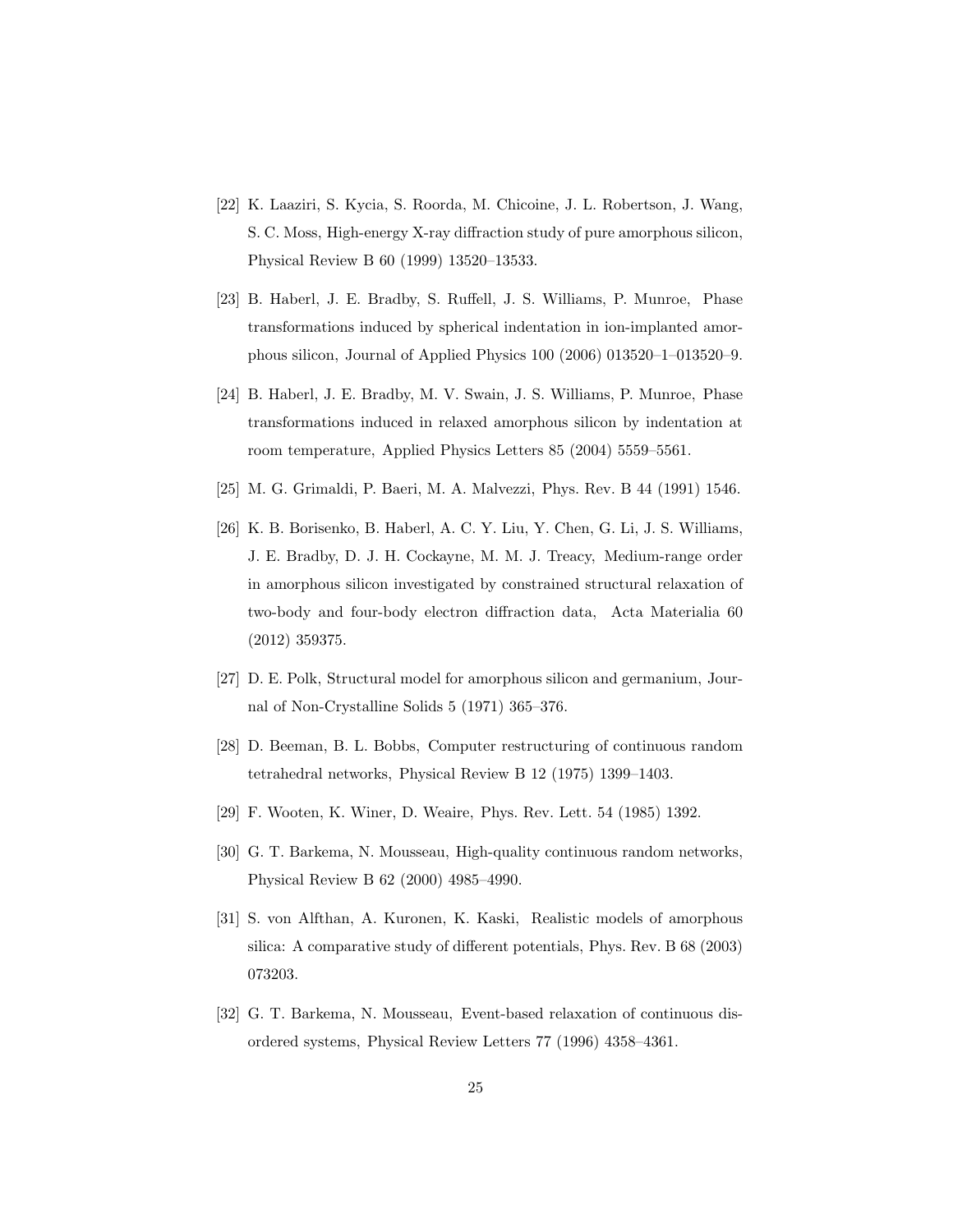- <span id="page-25-0"></span>[33] R. Biswas, G. S. Grest, C. M. Soukoulis, Generation of amorphous-silicon structures with use of molecular-dynamics simulations, Physical Review B 36 (1987) 7437–7441.
- <span id="page-25-1"></span>[34] M. D. Kluge, J. R. Ray, A. Rahman, Amorphous silicon formation by rapid quenching: A molecular-dynamics study, Physical Review B 36 (1987) 4234–4237.
- <span id="page-25-2"></span>[35] W. D. Luedtke, U. Landman, Preparation, structure, dynamics, and energetics of amorphous silicon: A molecular-dynamics study, Physical Review B 40 (1989) 1164–1174.
- <span id="page-25-3"></span>[36] R. Car, M. Parrinello, Structural, dynamical, and electronic properties of amorphous silicon: An ab initio molecular-dynamics study, Phys. Rev. Lett. 60 (1988) 204.
- <span id="page-25-4"></span>[37] D. A. Drabold, P. A. Fedders, O. F. Sankey, J. D. Dow, Moleculardynamics simulation of amorphous si, Phys. Rev. B 42 (1990) 5135.
- <span id="page-25-5"></span>[38] J. Nord, K. Nordlund, J. Keinonen, Phys. Rev. B 65 (2002) 165329.
- <span id="page-25-6"></span>[39] N. Bernstein, J. L. Feldman, M. Fornari, Structural model of amorphous silicon annealed with tight binding, Physical Review B 74 (2006) 205202/1–10.
- <span id="page-25-7"></span>[40] I. Stich, R. Car, M. Parrinello, Phys. Rev. B 44 (1991) 11092.
- <span id="page-25-8"></span>[41] D. J. H. Cockayne, The study of nanovolumes of amorphous materials using electron scattering, Annual Review of Materials Research 37 (2007) 159–187.
- <span id="page-25-9"></span>[42] D. Drabold, J. Li, Approximate ab initio simulations of amorphous silicon and glassy chalcogenides, Current Opinion in Solid State and Materials Science 51 (2001) 509–516.
- <span id="page-25-10"></span>[43] D. Drabold, Topics in the theory of amorphous materials, The European Physical Journal B 68 (2009) 1–21.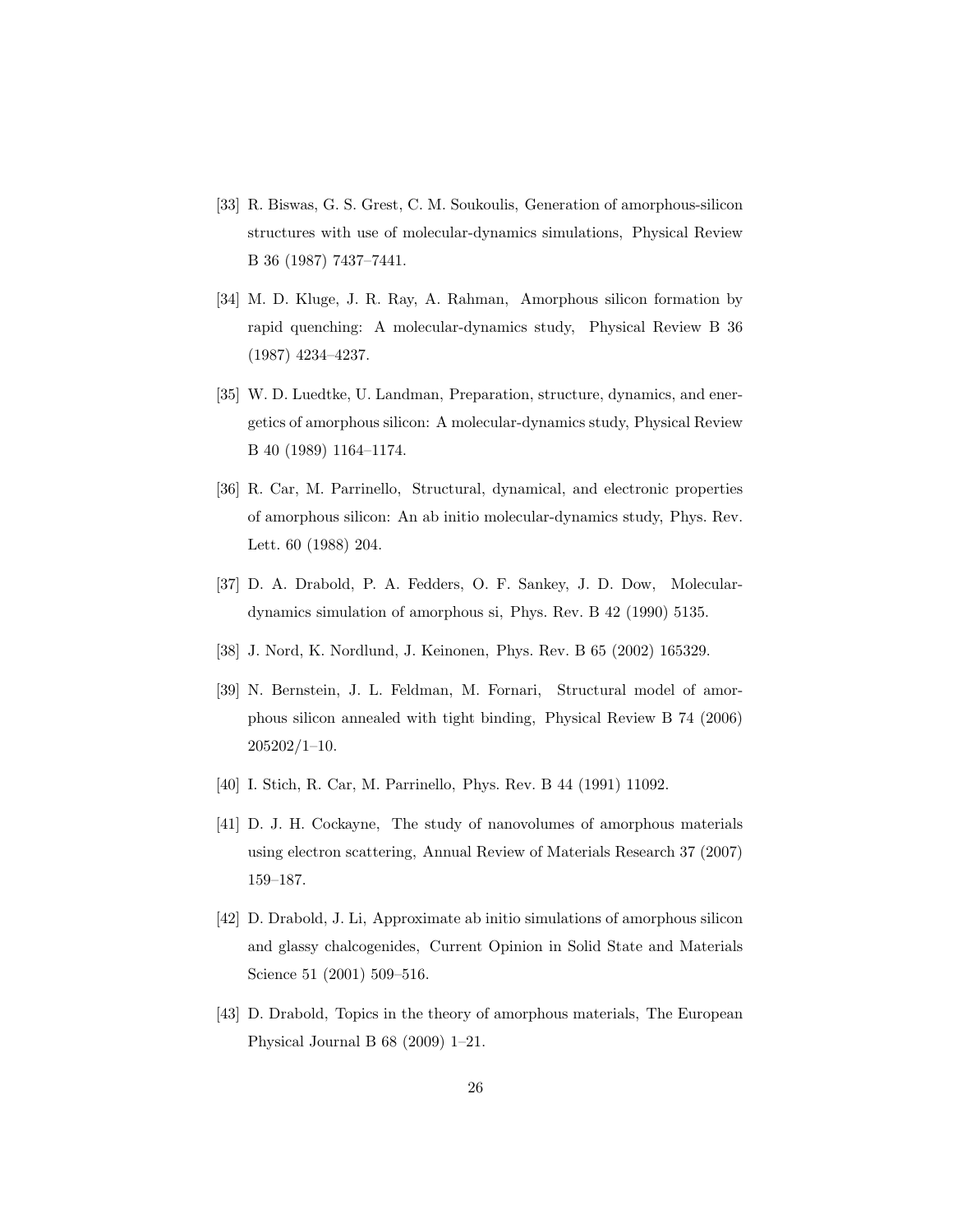- <span id="page-26-0"></span>[44] S. Roorda, C. Martin, M. Droui, M. Chicoine, A. Kazimirov, S. Kycia, Disentangling neighbors and extended range density oscillations in monatomic amorphous semiconductors, Phys. Rev. Lett. 108 (2012) 255501.
- <span id="page-26-1"></span>[45] R. Singh, S. Prakash, N. N. Shukla, R. Prasad, Sample dependence of the structural, vibrational, and electronic properties of a-Si:H: A densityfunctional-based tight-binding study, Physical Review B 70 (2004) 115213.
- <span id="page-26-2"></span>[46] A. R. Forouhi, I. Bloomer, Optical dispersion relations for amorphous semiconductors and amorphous dielectrics, Physical Review B 34 (1986) 7018–7026.
- <span id="page-26-3"></span>[47] S. Ruffell, K. Sears, A. P. Knights, J. E. Bradby, J. S. Williams, Experimental evidence for semiconducting behavior of Si-XII, Physical Review B 83 (2011) 075316.
- <span id="page-26-4"></span>[48] B. D. Malone, J. D. Sau, M. L. Cohen, Ab initio study of the optical properties of si-xii, Physical Review B 78 (2008) 161202(R).
- <span id="page-26-5"></span>[49] S. Wippermann, M. Vörös, D. Rocca, A. Gali, G. Zimanyi, G. Galli, Highpressure core structures of si nanoparticles for solar energy conversion, Physical Review Letters 110 (2013) 046804.
- <span id="page-26-6"></span>[50] J. S. Williams, J. S. Field, M. V. Swain, Mechanical property characterisation of crystalline, ion implantation amorphised and annealed relaxed silicon with spherical indenters, in: P. H. Townsend, T. P. Weihs, P. B. J. E. Sanchez, Jr. (Eds.), Thin Films: Stresses and Mechanical Properties IV, volume 308 of Materials Research Society Symposium Proceedings, Warrendale, PA, 1993, pp. 571–576.
- <span id="page-26-7"></span>[51] G. L. Olson, J. A. Roth, Kinetics of solid phase crystallization in amorphous silicon, Materials Science Reports 3 (1988) 1–77.
- <span id="page-26-8"></span>[52] D. Beeman, R. Tsu, M. F. Thorpe, Structural information from the Raman spectrum of amorphous silicon, Physical Review B 32 (1985) 874–878.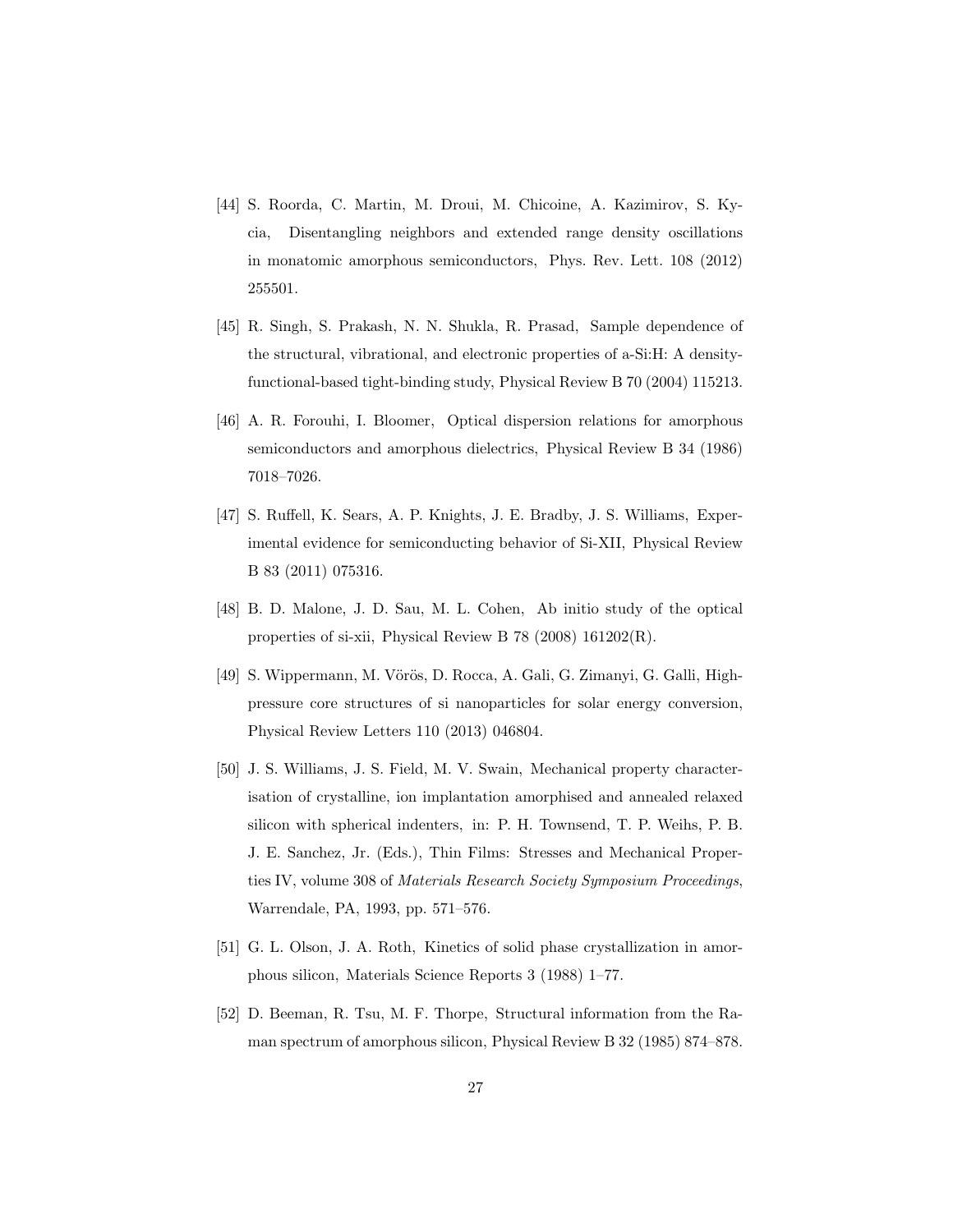- <span id="page-27-0"></span>[53] M. Marinov, N. Zotov, Model investigation of the Raman spectra of amorphous silicon, Physical Review B 55 (1997) 2938–2944.
- <span id="page-27-1"></span>[54] A. P. Sokolov, A. P. Shebanin, O. A. Golikova, M. M. Mezdrogina, Structural disorder and optical gap fluctuations in amorphous silicon, Journal of Physics: Condensed Matter 3 (1991) 9887–9894.
- <span id="page-27-2"></span>[55] J. Fortner, J. S. Lannin, Structural relaxation and order in ion-implanted Si and Ge, Physical Review B 37 (1988) 10154–10158.
- <span id="page-27-3"></span>[56] G. Morell, R. S. Katiyar, S. Z. Weisz, H. Jia, J. Shinar, I. Balberg, Raman study of the network disorder in sputtered and glow discharge a-Si:H films, Journal of Applied Physics 78 (1995) 5120–5125.
- <span id="page-27-4"></span>[57] R. F. Egerton, Electron Energy Loss Spectroscopy in the Electron Microscope, 2nd ed., Plenum, New York, 1996.
- <span id="page-27-5"></span>[58] D. R. McKenzie, D. Muller, B. A. Pailthorpe, Compressive-stress-induced formation of thin-film tetrahedral amorphous carbon, Physical Review Letters 67 (1991) 773.
- <span id="page-27-6"></span>[59] A. C. Ferrari, A. Libassi, B. K. Tanner, V. Stolojan, J. Yuan, L. M. Brown, R. S. E., B. Kleinsorge, J. Robertson, Density,  $sp^3$  fraction, and cross-sectional structure of amorphous carbon films determined by X-ray reflectivity and electron energy-loss spectroscopy, Physical Review B 62 (2000-II) 11089–11103.
- <span id="page-27-7"></span>[60] S. Kivelson, C. D. Gellat, Jr., Effective-mass theory in noncrystalline solids, Physical Review B 10 (1979) 5160–5177.
- <span id="page-27-8"></span>[61] S. M. Sze, Physics of Semiconductor Devices, 2nd ed., Wiley-Interscience, 1981.
- <span id="page-27-9"></span>[62] A. Liu, R. Arenal, D. Miller, X. Chen, J. J. O. Erylmaz, A. Erdemir, J. Woodford, Structural order in near-frictionless dlc films probed at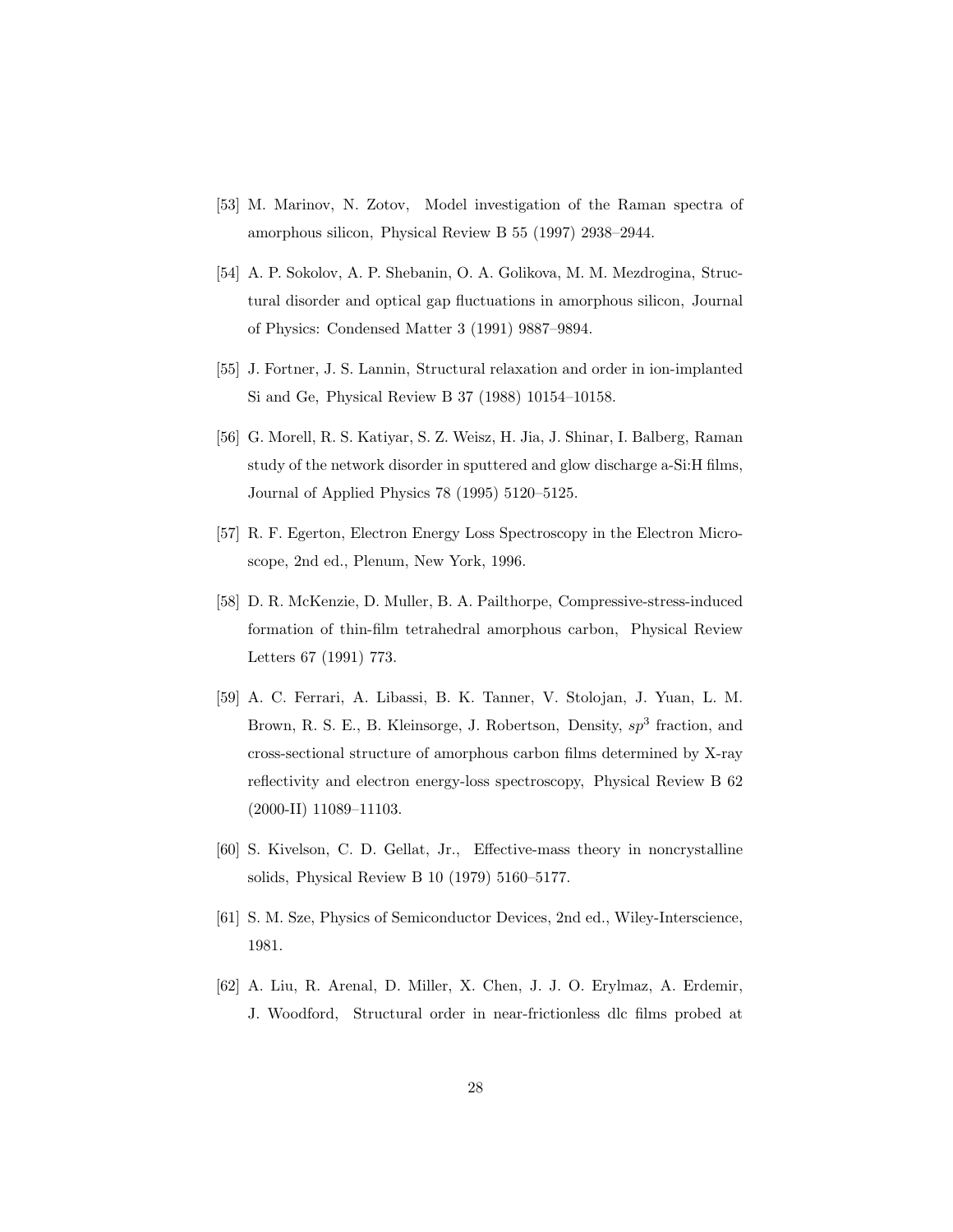three different length scales in transmission electron microscope, Phys. Rev. B 75 (2007) 205402.

- <span id="page-28-0"></span>[63] L. Gorecki, A. C. Y. Liu, T. C. Petersen, High-resolution radial distribution function of pure ion-implanted amorphous silicon measured using tilted-illumination selected area electron diffraction., Microscopy and Microanalysis 20 (2014) 50–54.
- <span id="page-28-1"></span>[64] T. C. Petersen, W. McBride, D. McCulloch, I. K. Snook, I. Yarovsky, Refinements in the collection of energy filtered diffraction patterns from disordered materials, Ultramicrosc. 103 (2005) 175–283.
- <span id="page-28-2"></span>[65] D. R. G. Mitchell, T. C. Petersen, Rdftools: a software tool for quantifying short-range ordering in amorphous materials, Microsc. Res. Tech. 75 (2012) 153–163.
- <span id="page-28-3"></span>[66] K. Laaziri, S. Kycia, S. Roorda, M. Chicoine, J. L. Robertson, J. Wang, S. C. Moss, High-energy x-ray diffraction study of pure amorphous silicon, Phys. Rev. B 60 (1999) 13520.
- <span id="page-28-4"></span>[67] J. Fortner, J. S. Lannin, Radial distribution functions of amorphous silicon, Physical Review B 39 (1989) 5527–5530.
- <span id="page-28-5"></span>[68] J. F. Justo, M. Z. Bazant, E. Kaxiras, V. V. Bulatov, S. Yip, Interatomic potential for silicon defects and disordered phases, Phys. Rev. B 58 (1998) 2539.
- <span id="page-28-6"></span>[69] J. Tersoff, Empirical interatomic potential for silicon with improved elastic properties, Phys. Rev. B 38 (1988) 9902.
- <span id="page-28-7"></span>[70] F. A. Stillinger, T. A. Weber, Computer simulation of local order in condensed phases of silicon, Phys. Rev. B 31 (1985) 5262.
- <span id="page-28-8"></span>[71] K. Nordlund, 2006. parcas computer code. The main principles of the molecular dynamics algorithms are presented in [\[99,](#page-31-8) [100\]](#page-31-9). The adaptive time step and electronic stopping algorithms are the same as in [\[101\]](#page-32-0).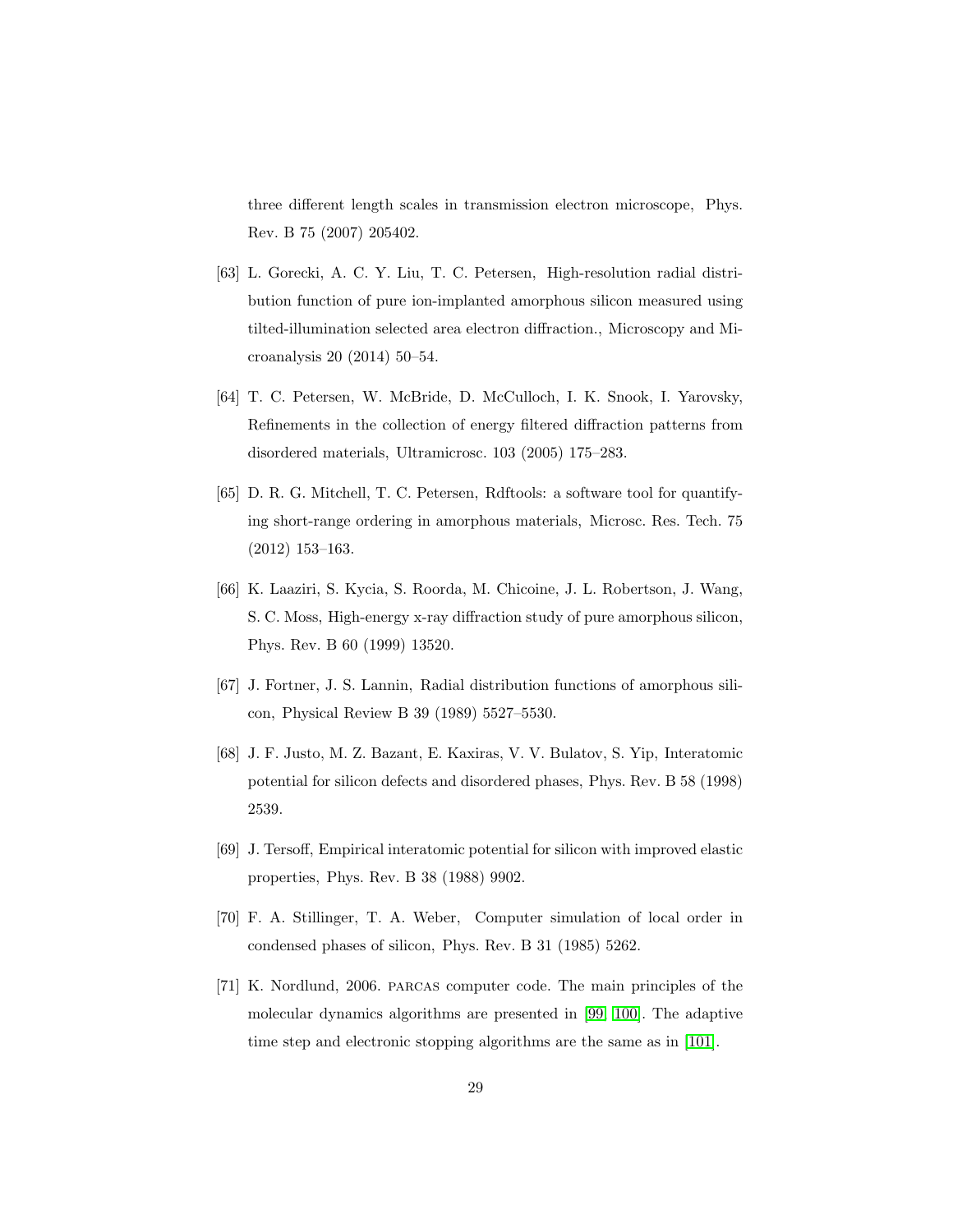- <span id="page-29-0"></span>[72] H. Zhu, R. S. Averback, M. Nastasi, Molecular dynamics simulations of a 10 kev cascade in  $\beta$ -nial, Phil. Mag. A 71 (1995) 735.
- <span id="page-29-1"></span>[73] J. R. Dennis, E. B. Hale, J. Appl. Phys. 49 (1978) 1119.
- <span id="page-29-2"></span>[74] E. Holmström, A. V. Krasheninnikov, K. Nordlund, Quantum and classical molecular dynamics studies of the threshold displacement energy in si bulk and nanowire, in: D. Ila, J. K. N. Lindner, P. K. Chu, J. Baglin, N. Kishimoto (Eds.), Ion Beams and Nano-Engineering, volume 1181 of MRS Symposium Proceedings, MRS, Warrendale, PA, USA, 2009, pp. DD05–02.
- <span id="page-29-3"></span>[75] M. J. Norgett, M. T. Robinson, I. M. Torrens, A proposed method of calculating displacement dose rates, Nucl. Engr. and Design 33 (1975) 50–54.
- <span id="page-29-4"></span>[76] H. J. C. Berendsen, J. P. M. Postma, W. F. van Gunsteren, A. DiNola, J. R. Haak, Molecular dynamics with coupling to external bath, J. Chem. Phys. 81 (1984) 3684.
- <span id="page-29-5"></span>[77] M. C. Payne, M. P. Teter, D. C. Allan, T. A. Arias, J. D. Joannopoulos, Iterative minimization techniques for ab initio total-energy calculations: molecular dynamics and conjugate gradients, Rev. Mod. Phys. 64 (1992) 1045.
- <span id="page-29-6"></span>[78] X. Yuan, A. N. Cormack, Efficient algorithm for primitive ring statistics in topological networks, Comput. Mat. Sci. 24 (2002) 343.
- <span id="page-29-7"></span>[79] B. A. Weinstein, G. J. Piermarini, Raman scattering and phonon dispersion in Si and GaP at very high pressure, Physical Review B 12 (1975) 1172–1186.
- <span id="page-29-8"></span>[80] T. Englert, G. Abstreiter, Determination of existing stress in silicon films on sapphire substrate using Raman spectroscopy, Solid-State Electronics 23 (1980) 31–33.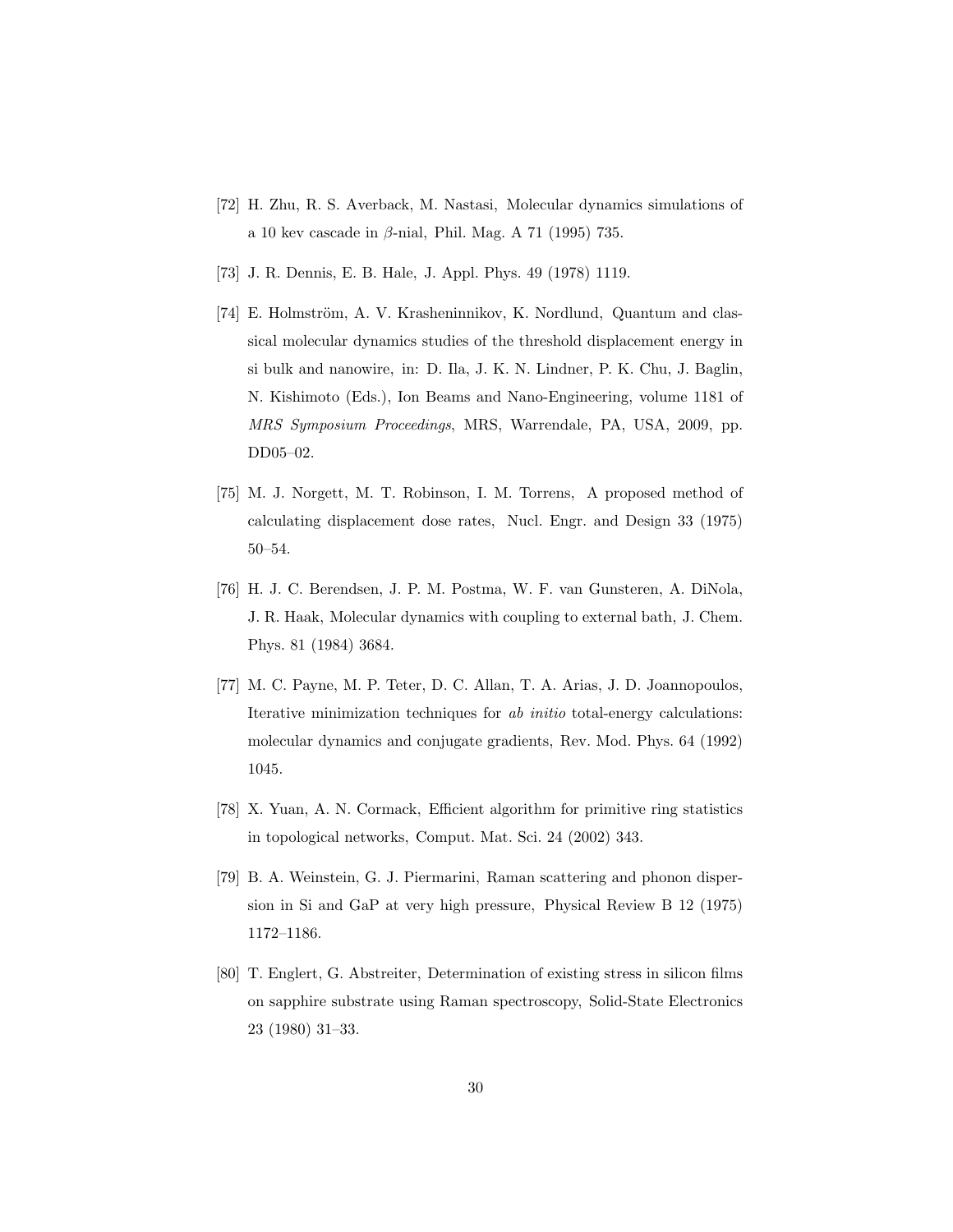- <span id="page-30-0"></span>[81] A. Kailer, Lokale Schädigung von Oberflächen und Phasenumwandlungen in harten, spröden Materialen verursacht druch mechanischen Kontakt, Shaker Verlag, Aachen, 1999.
- <span id="page-30-1"></span>[82] B. R. Lawn, A. G. Evans, A model for crack initiation in elastic/plastic indentation fields, Journal of Materials Science 12 (1977) 2195–2199.
- <span id="page-30-2"></span>[83] J. S. Custer, M. O. Thompson, D. C. Jacobson, J. M. Poate, S. Roorda, W. C. Sinke, Density of amorphous Si, Applied Physics Letters 64 (1994) 437–439.
- <span id="page-30-3"></span>[84] B. Haberl, Structural Characterization of Amorphous Silicon, Ph.D. thesis, Australian National University, 2010.
- <span id="page-30-4"></span>[85] J. Nord, K. Nordlund, J. Keinonen, Amorphization mechanism and defect structures in ion-beam-amorphized Si, Ge, and GaAs, Physical Review B 65 (2002) 165329/1–14.
- <span id="page-30-5"></span>[86] J. C. Jamieson, Crystal structures at high pressures of metallic modifications of silicon and germanium, Science 139 (1963) 762–764.
- <span id="page-30-6"></span>[87] A. P. Gerk, D. Tabor, Indentation hardness and semiconductor-metal transition of germanium and silicon, Nature 271 (1978) 732–733.
- <span id="page-30-7"></span>[88] G. M. Pharr, W. C. Oliver, D. S. Harding, Electrical resistance of metallic contacts on silicon and germanium during indentation, Journal of Materials Research 6 (1991) 1129–1130.
- <span id="page-30-8"></span>[89] J. E. Bradby, J. S. Williams, M. V. Swain, In situ electrical characterization of phase transformations in Si during indentation, Physical Review B 67 (2003) 085205.
- <span id="page-30-9"></span>[90] R. H. Wentorf, Jr., J. S. Kasper, Two new forms of silicon, Science 139 (1963) 338–339.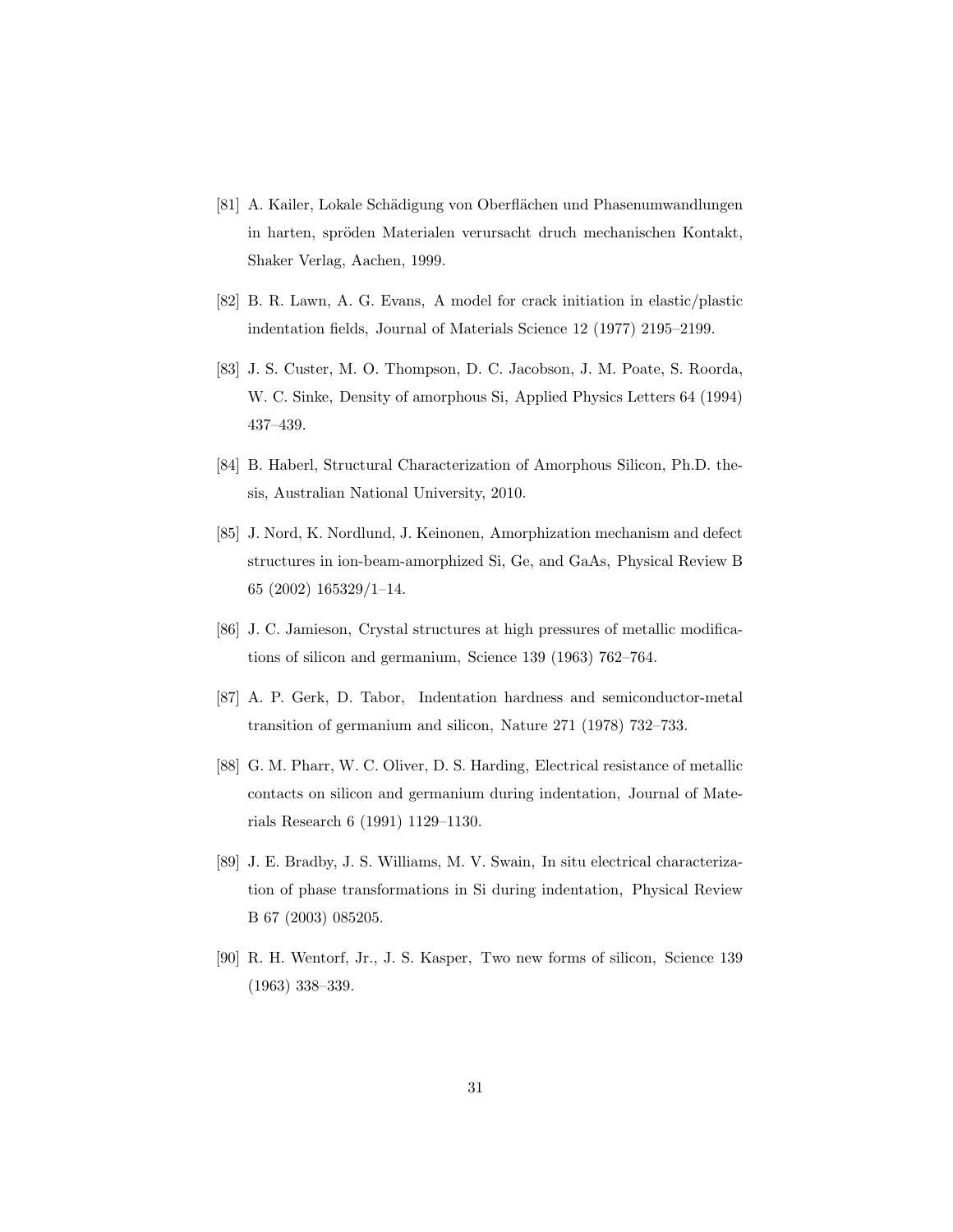- <span id="page-31-0"></span>[91] R. O. Piltz, J. R. Maclean, S. J. Clark, G. J. Ackland, P. D. Hatton, J. Crain, Structure and properties of silicon XII: A complex tetrahedrally bonded phase, Physical Review B 52 (1995) 4072–4085.
- <span id="page-31-1"></span>[92] A. Kailer, K. G. Nickel, Y. G. Gogotsi, Raman microspectroscopy of nanocrystalline and amorphous phases in hardness indentations, Journal of Raman Spectroscopy 30 (1999) 939–946.
- <span id="page-31-2"></span>[93] J. E. Bradby, J. S. Williams, J. Wong-Leung, M. V. Swain, P. Munroe, Transmission electron microscopy observation of deformation microstructure under spherical indentation in silicon, Applied Physics Letters 77 (2000) 3749–3751.
- <span id="page-31-3"></span>[94] O. Graydon, Amorphous alternative, Nature Photonics 6 (2012) 716.
- <span id="page-31-4"></span>[95] R. A. Street, Hydrogenated Amorphous Silicon, Cambridge University Press, Cambridge, 1991.
- <span id="page-31-5"></span>[96] J. Robertson, Materials science: Crystallization of silicon ideas, Nature 418 (2002) 30.
- <span id="page-31-6"></span>[97] R. Rao, J. E. Bradby, J. S. Williams, Patterning of silicon by indentation and chemical etching, Applied Physics Letters 91 (2007) 123113/1–3.
- <span id="page-31-7"></span>[98] L. B. Aji, S. Ruffell, B. Haberl, J. Bradby, J. Williams, Correlation of indentation-induced phase transformations with the degree of relaxation of ion-implanted amorphous silicon, Journal of Materials Research 28 (2013) 1056.
- <span id="page-31-8"></span>[99] K. Nordlund, M. Ghaly, R. S. Averback, M. Caturla, T. Diaz de la Rubia, J. Tarus, Defect production in collision cascades in elemental semiconductors and fcc metals, Phys. Rev. B 57 (1998) 7556–7570.
- <span id="page-31-9"></span>[100] M. Ghaly, K. Nordlund, R. S. Averback, Molecular dynamics investigations of surface damage produced by kev self-bombardment of solids, Phil. Mag. A 79 (1999) 795.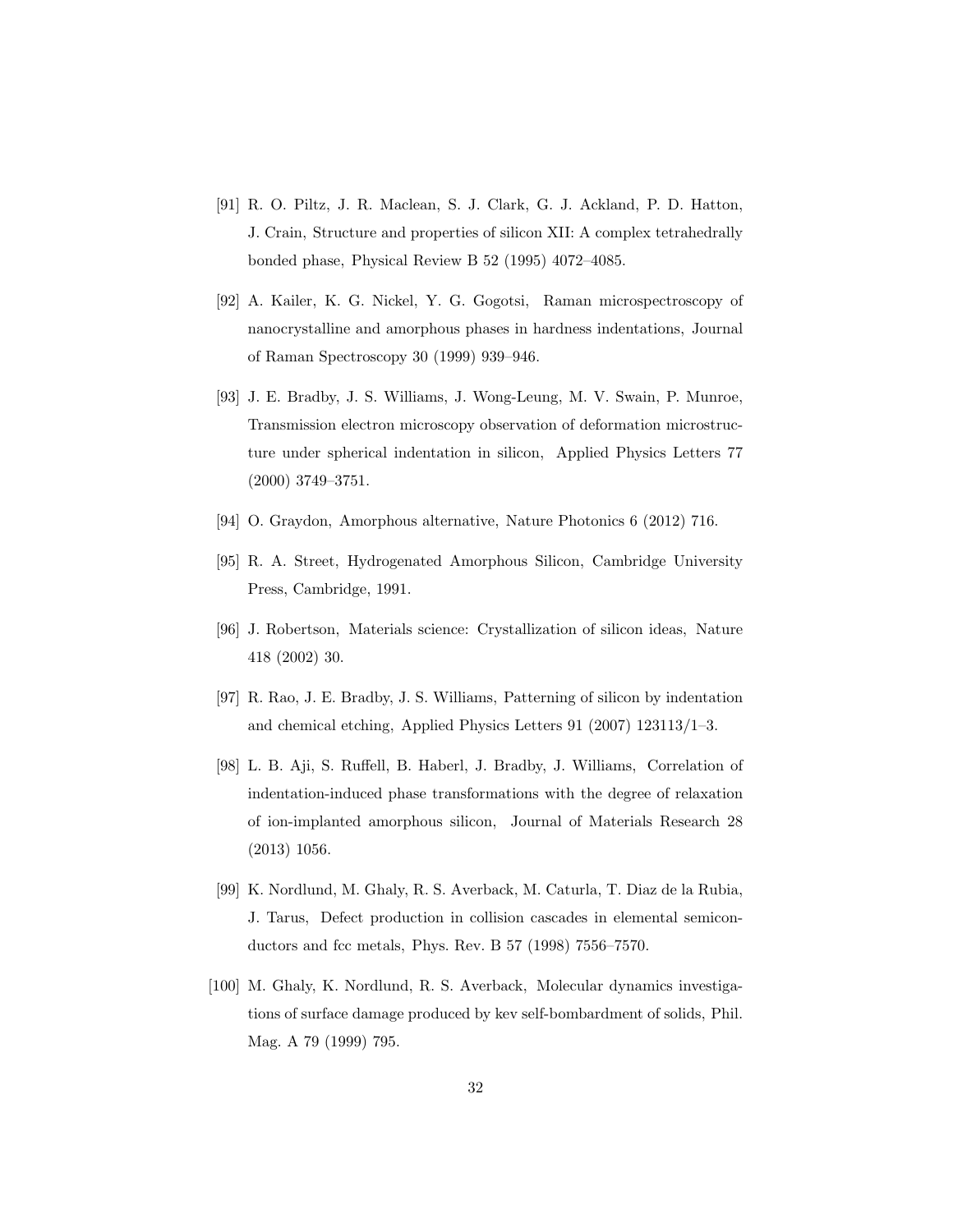- <span id="page-32-0"></span>[101] K. Nordlund, Molecular dynamics simulation of ion ranges in the 1 - 100 kev energy range, Comput. Mater. Sci. 3 (1995) 448.
- <span id="page-32-2"></span>[102] W. Humphrey, A. Dalke, K. Schulten, Vmd - visual molecular dynamics, J. Molec. Graphics 14 (1996) 33–38.

### Appendix A. Experimental methods

### Appendix A.1. Raman spectroscopy

Significant differences in terms of peak position and width were observed between the different samples of a-Si after thermal annealing. The differences in peak positions can be quantified through detailed analysis of the Raman spectra. The main features used for the quantification are the half width at half maximum of the broad transverse optic-like  $(TO)^6$  $(TO)^6$   $(\Gamma_{TO}/2)$ , the intensity of the TO-like peak  $(I_{TO})$ , and the intensity of the transverse acoustic-like (TA) peak  $(I_{TA})$ . The characteristics of the TO-like peak are correlated with the vibrational bond-stretching modes and thus  $\Gamma_{TO}/2$  can indicate whether the state of a-Si is relaxed or unrelaxed [\[55,](#page-27-2) [21,](#page-23-9) [53\]](#page-27-0). A simple empirical equation directly relates  $\Gamma_{TO}$  to the RMS bond-angle  $\Delta\theta$  as derived by Beeman *et al.* [\[52\]](#page-26-8):

$$
\Gamma_{TO} = 15 + 6\Delta\theta \tag{A.1}
$$

Note that usually  $\Gamma_{TO}/2$  is used for this analysis, since only the high-frequency side of the TO-like peak is fully optic, whereas the lower-frequency side of the TO-like peak overlaps with acoustic modes [\[53\]](#page-27-0). Consistent with previ-ous work [\[21\]](#page-23-9),  $\Gamma_{TO}/2$  was thus determined directly from the maximum of the TO-like peak and the minimum on the high-frequency side.

Information on the dihedral angle deviation and hence intermediate-range order (IRO) in the materials can be accessed by means of the intensity of the

<span id="page-32-1"></span> $6$ Note that the TO peak is a well defined, sharp peak in dc-Si. The peak in a-Si referred to as 'TO-like' represents its amorphous equivalent broadened due to breakdown of quantum confinement. Equally, the other broad a-Si peaks are only observed due to this breakdown. To signify this, the peaks are supplied with the suffix '-like' in the remainder of the text.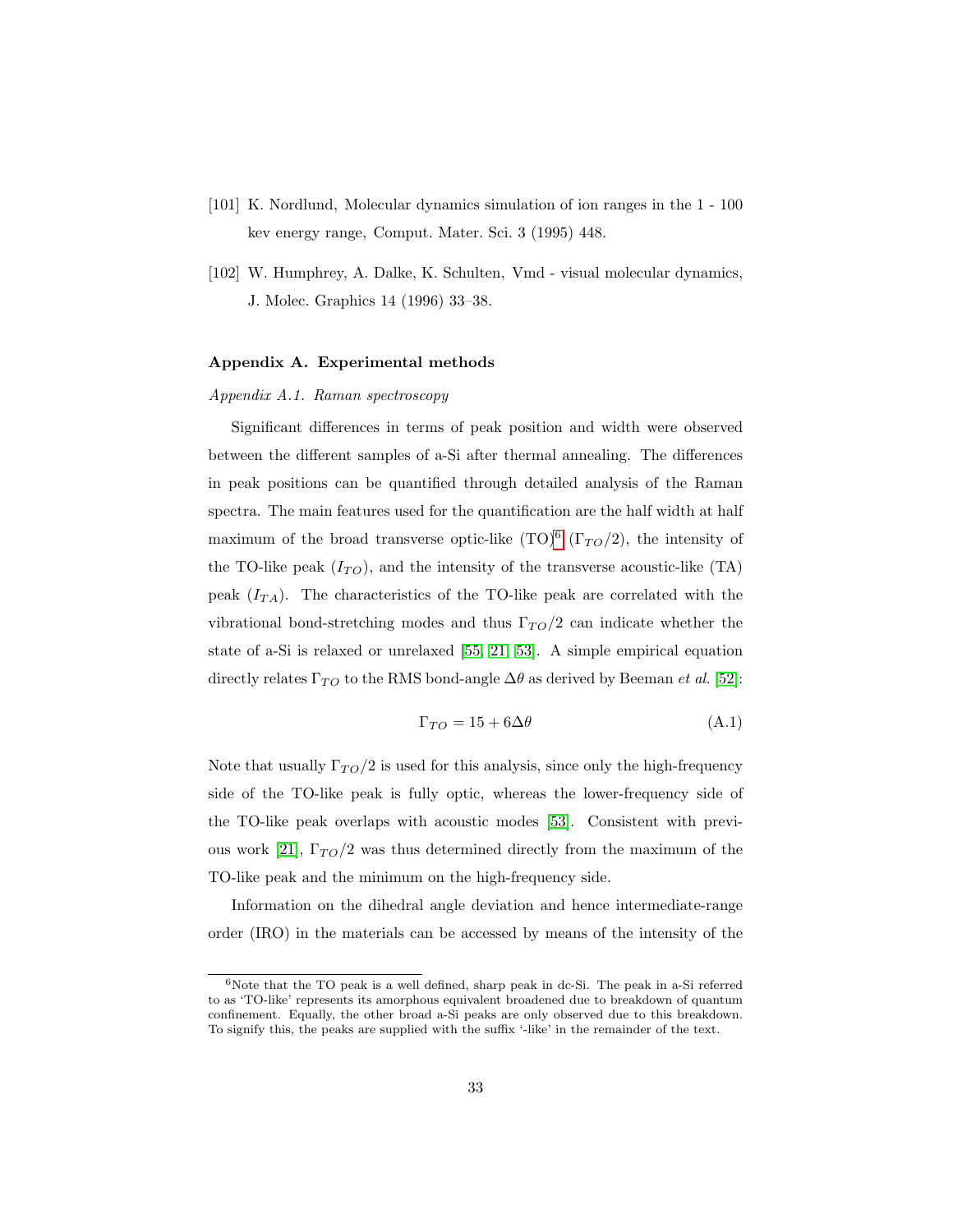TA-like peak. The vibrations giving rise to this peak are due to bond-bending modes, i.e., to the collective vibration of entire Si tetrahedra, and the peak intensity is related to the amplitude of fluctuations of the dihedral angle [\[54\]](#page-27-1). Hence, a more rigid, or more ordered, network will yield a lower TA-like peak intensity. In order to gain a normalized measure of the ordering of the network through this relationship, the ratio  $I_{TA}/I_{TO}$  was calculated, with a lower ratio indicating a more ordered network [\[55,](#page-27-2) [56,](#page-27-3) [15\]](#page-23-3). For computing this ratio, the intensity of the TO-like peak used was the peak intensity determined for  $\Gamma_{TO}/2$ as described above. The intensity of the TA-like peak is determined from the maximum on the low-frequency side of the peak, as only this side is free from overlap with optic modes [\[53\]](#page-27-0). The intensity of the peak was obtained directly from the spectrum after fitting using the Savitzky-Golay formalism for 5-point smoothing using the Origin package.

Although less prominent in the relaxed PI case, in the as-indented PI sample the dc-Si transverse optic-like (TO) band is clearly split into two bands at  $510 \text{ cm}^{-1}$  and  $528 \text{ cm}^{-1}$ . This behavior is presumably due to residual stresses in the underlying dc-Si introduced by the indentation. The band at 510  $\rm cm^{-1}$ is consistent with tensile stress, whereas the band at 528 cm<sup>−</sup><sup>1</sup> is suggestive of compressive stress [\[79,](#page-29-7) [80,](#page-29-8) [81\]](#page-30-0). The reason for the presence of two distinct bands rather than an integration over the entire dc-Si volume sampled might be the fact that residual stresses are directional. Therefore, it is likely that the tensile stress present in the underlying dc-Si is in the  $x/y$ -direction of the indenter geometry and thus a precursor to the formation of a median crack [\[82\]](#page-30-1), whereas the compressive stress in the underlying dc-Si is in the z-direction of the indenter geometry.

#### Appendix A.2. Determining the mass density

The mass density  $\rho_0$  was measured using electron energy loss spectroscopy (EELS) and the free-electron or "jellium" model. In this model, assuming each Si atom contributes four valence electrons, the plasmon energy  $E_p$  and  $\rho_0$  are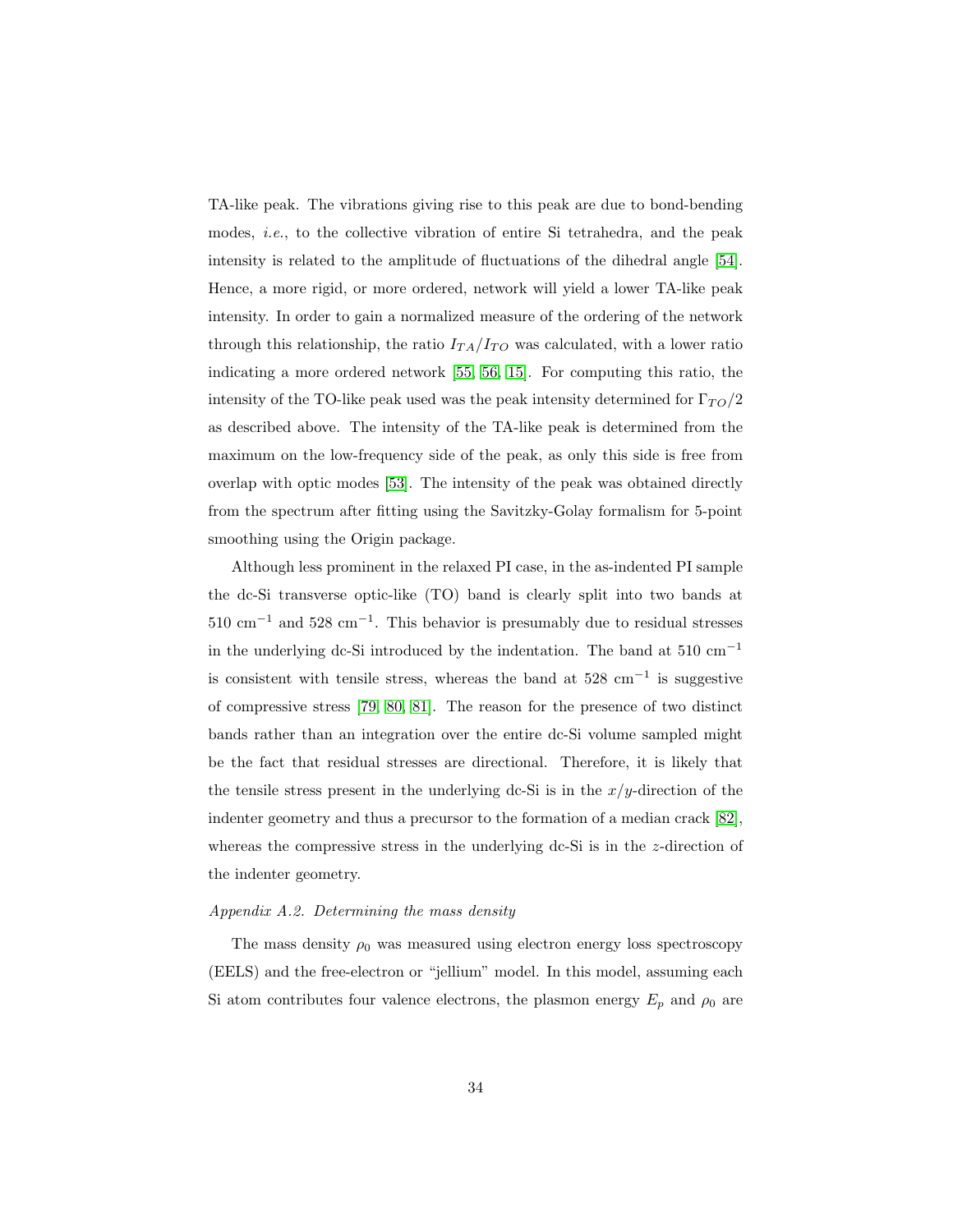related by [\[57\]](#page-27-4)

<span id="page-34-0"></span>
$$
\rho_0 = \frac{\epsilon_0}{4\hbar^2 N_A e^2} M_{Si} m^* E_p^2.
$$
\n(A.2)

Here  $\hbar$  is the reduced Planck constant,  $N_A$  the Avogadro constant,  $M_{Si}$  the atomic mass of Si,  $e$  the elementary charge,  $\epsilon_0$  the permittivity of free space and m<sup>∗</sup> the effective electron mass [\[57\]](#page-27-4). Theoretical calculations demonstrate an equivalent  $m^*$  for pure dc-Si and a-Si [\[60\]](#page-27-7). Hence, the known longitudinal  $m^*$ of 0.98 for dc-Si [\[61\]](#page-27-8) was assumed for all Si forms.  $E_p$  was directly measured by EELS in a Philips CM30T TEM working at 100 kV by using a Gatan 666 PEEL spectrometer. The energy resolution of the EELS measurement was ∼1 eV. EELS spectra were recorded in diffraction mode using convergence and collection semiangles of 3 and 5 mrad, respectively. The determination of  $E_p$ using the Richardson-Lucy algorithm for the deconvolution of the low-loss EELS was unsuccessful because of the low intensity of one data set. For consistency,  $E_p$  was therefore determined from the low-loss spectrum after de-convolution of the zero-loss peak from the plasmon peak using the Fourier-Log method [\[57\]](#page-27-4). The plasmon peak was fitted using a DC offset as a dark-current correction and the energy-loss function [\[57\]](#page-27-4) in an energy range of 13 to 22 eV. From the determined  $E_p$ , the mass density  $\rho_0$  was then calculated using Eq. [A.2.](#page-34-0)

#### Appendix A.3. Measuring and analyzing the radial distribution function

For measuring the radial distribution function (RDF) of the samples in the TEM, the ion-implanted specimens were polished using low-energy, glancingangle  $Ar<sup>+</sup>$  ions at low temperature for 10 minutes to remove any surface oxide (PIPS, 1 keV,  $2^{\circ}$ ,  $-100^{\circ}$  C) just prior to insertion into the TEM. The indented specimens were not ion-milled, as they were not mechanically (due to significant residual stresses) and thermally stable enough for the procedure. Selected-area diffraction patterns were obtained in a JEOL JEM-2100F FEGTEM using a Gatan UltraScan 1000 (2k x 2k) CCD camera. The dark-field tilt was employed to tilt the incident beam and bring diffracted intensity associated with different ranges of the scattering vector onto the CCD camera, thereby extending the total accessible angular range. By splicing the diffraction patterns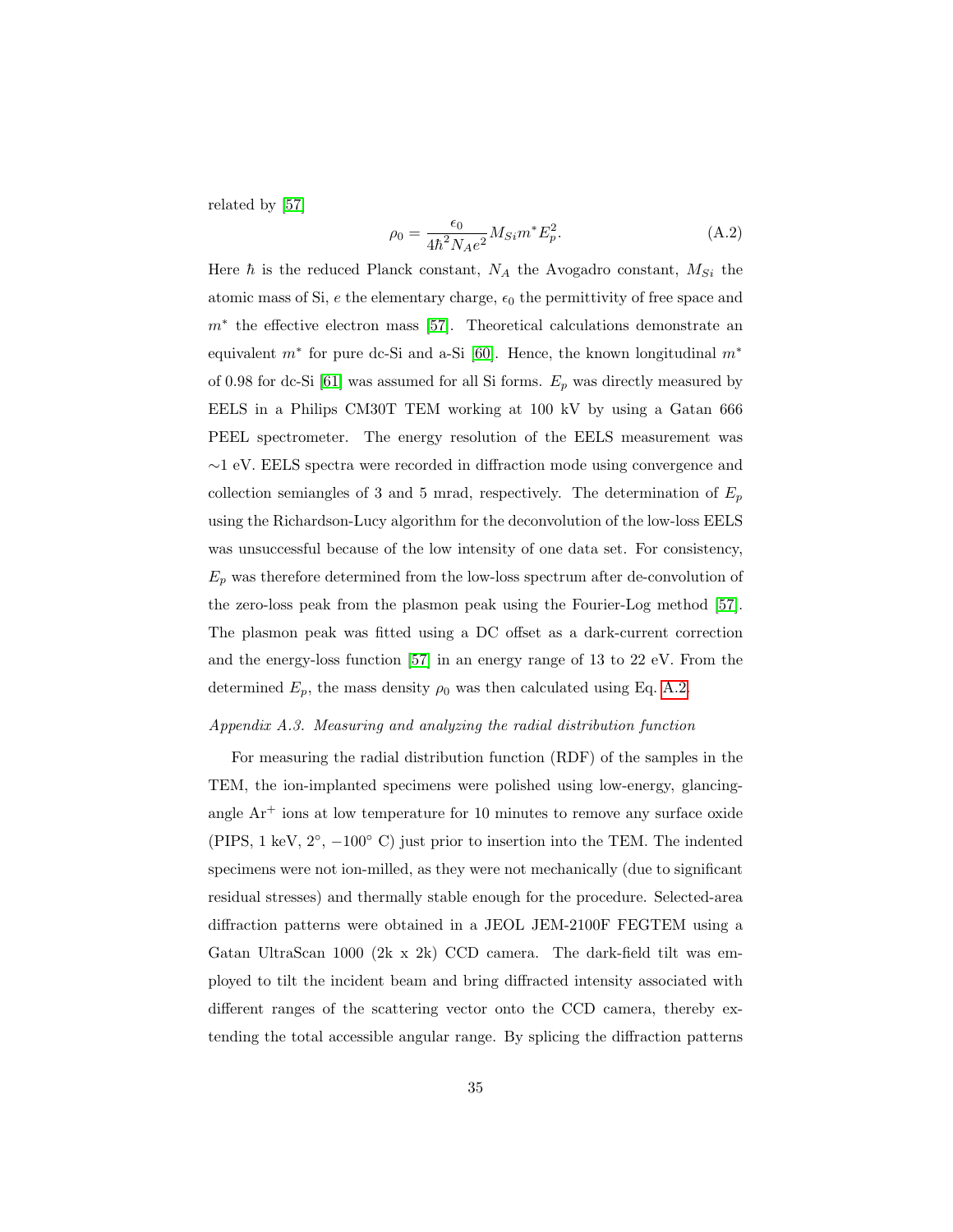together, diffracted intensities were measured out to a maximum scattering vector  $s = 2\sin(\theta)/\lambda$  of 3.3-3.7 Å<sup>-1</sup> for the ion-implanted samples, permitting a high-resolution RDF to be measured as detailed in Refs [\[63,](#page-28-0) [64,](#page-28-1) [65\]](#page-28-2). For the PI a-Si, the maximum angular range was 2.8-3.0  $\AA^{-1}$ , since the sufficiently thin indented regions provided a limited field of view  $(i.e.,$  due to the fact the PI a-Si can only be created in localized volumes of a maximum of 10  $\mu$ m diameter). The diffracted intensity was radially averaged into  $I(s)$  and transformed to the reduced intensity function  $\phi(s)$  using tabulated values for the atomic scattering factor [\[63\]](#page-28-0). The reduced intensity function was then Fourier-transformed to a reduced RDF,  $G(r) = J(r)/r - 4\pi r \rho_0$ , where  $\rho_0$  was determined using EELS as detailed above and  $J(r)$  is the RDF [\[41\]](#page-25-8). Parameters associated with the SRO of the materials were extracted from the RDF.

Coordination numbers were measured by integrating each RDF between the limits of 2.1 Å and 3.0 Å. For the ion-implanted a-Si, the error in the values quoted is the min-max spread as the high integration limit was varied between 2.9 and 3.1 Å. For the PI a-Si, the min-max spread was estimated from different regions probed from each specimen, as opposed to the variation of the integration limits. For electron diffraction, truncation with a finite  $Q_{max}$  results in a broadening that can be approximated by a Gaussian and does not affect the coordination number if suitable integration limits were chosen. The maxima of the first and second-nearest-neighbor peaks were used to determine the average bond-angle  $\langle \theta \rangle$  [\[63\]](#page-28-0) as a statistical measure of both structure and implicit correlations due to bonding energetics. The bond-angle spread was measured by fitting the left-hand shoulder of the second-nearest-neighbor peak with a Gaussian and deconvoluting the experimental resolution function to obtain the natural width of the peak. For the PI a-Si, three areas were sampled for each specimen. Bond-angle and coordination statistics were averaged for each specimen and the variability was then estimated from the min-max spread.

The bond-angle distortion  $\Delta\theta$  appears to depend on the spread of the secondnearest-neighbor peak due to thermal and instrumental broadening. While the effects of thermal broadening alone are small, an upper limit for instrumental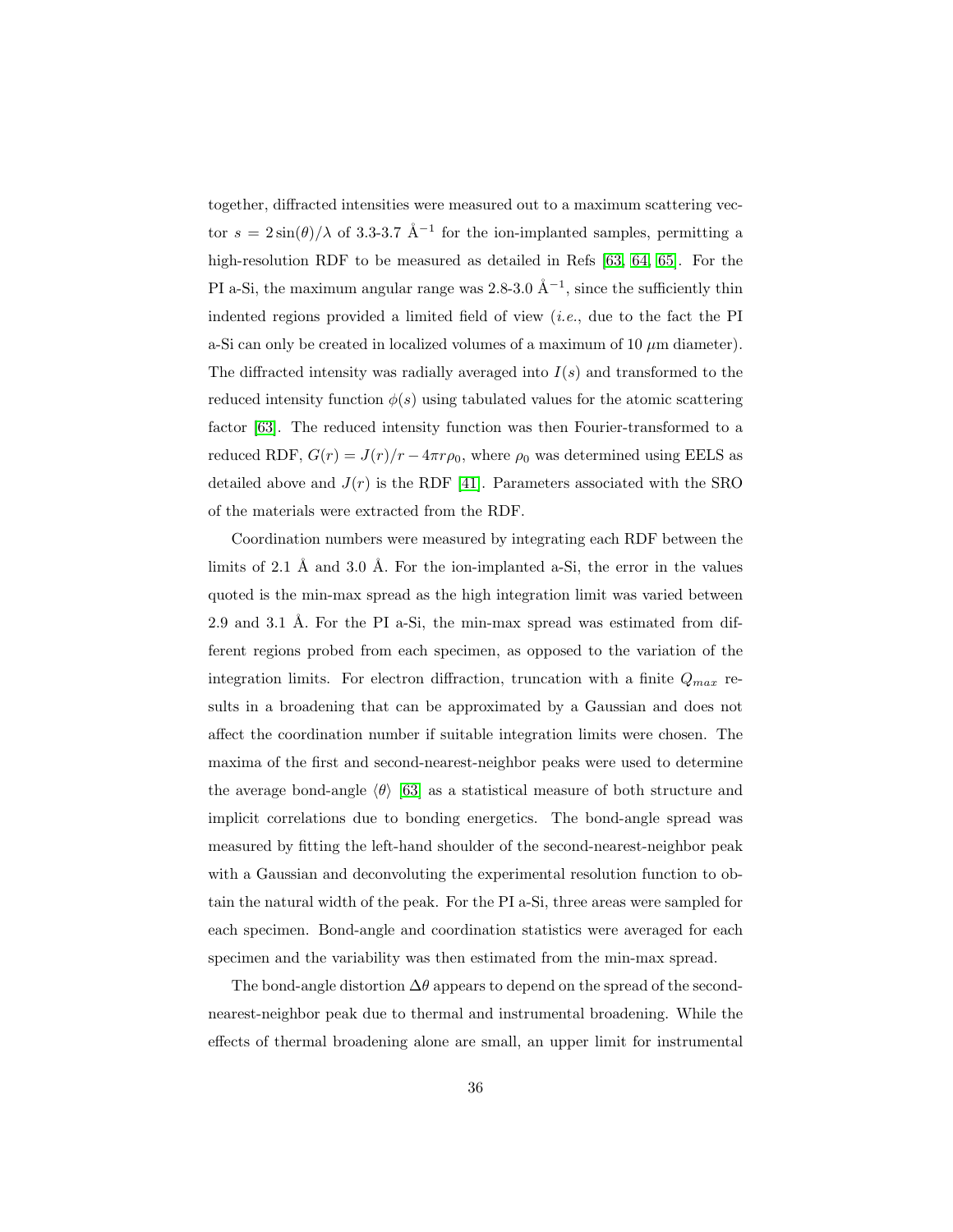broadening and consequent deconvolution had to be estimated. The rigidity of the strong covalent Si-Si bond implies a very sharp first diffraction peak approximating a Dirac delta function. The broadening of this first peak can be regarded as an extreme upper limit for the 'response function' and cannot be smaller than the true broadening. Since amorphous covalent networks exhibit a real dispersion of nearest-neighbor distances, which contributes to the broadening, approximating the true broadening by this width is most likely a severe overestimation. Nonetheless, Gaussian fits to the first diffraction peak of all RDFs were made to provide such an overestimate of the inherent broadening of all second diffraction peaks. This was then subtracted in quadrature for deconvolution [\[67\]](#page-28-4). This lowered the values for the average bond-angle distortion  $\Delta\theta$  by  $\sim 4-9\%$ . The resulting values further departed from  $\Delta\theta$  measured by Raman in terms of absolute values and also trends. Consequently, further broadening effects do not seem to affect measurement of  $\Delta\theta$  from our RDFs, and deconvolution of the experimental resolution function was deemed sufficient.

### Appendix B. Simulation methods

# Appendix B.1. Creating the structural ensembles of a-Si Ion implantation

To produce a structural ensemble of Si amorphized through ion implantation, we performed MD simulations [\[71\]](#page-28-8) of the amorphization of the material using 100 eV self-recoils within a periodic simulation cell of approximately the dimensions 9 nm  $\times$  9 nm  $\times$  9 nm. The pristine crystal structure at a temperature of 77 K was used as the initial structure for these simulations. First, a single recoil event was simulated, letting the simulation run for a total of 3 ps, during which the simulation cell was cooled back down to 77 K. The final structure from this simulation, translated randomly over the periodic boundaries, was then used as the initial structure for the next recoil, and successive recoils were thus simulated until the total kinetic energy deposited in the cell was ∼35 eV/atom for runs with the EDIP potential and ∼55 eV/atom with the Tersoff potential. These doses were selected based on the angular structure factor analysis [\[72\]](#page-29-0).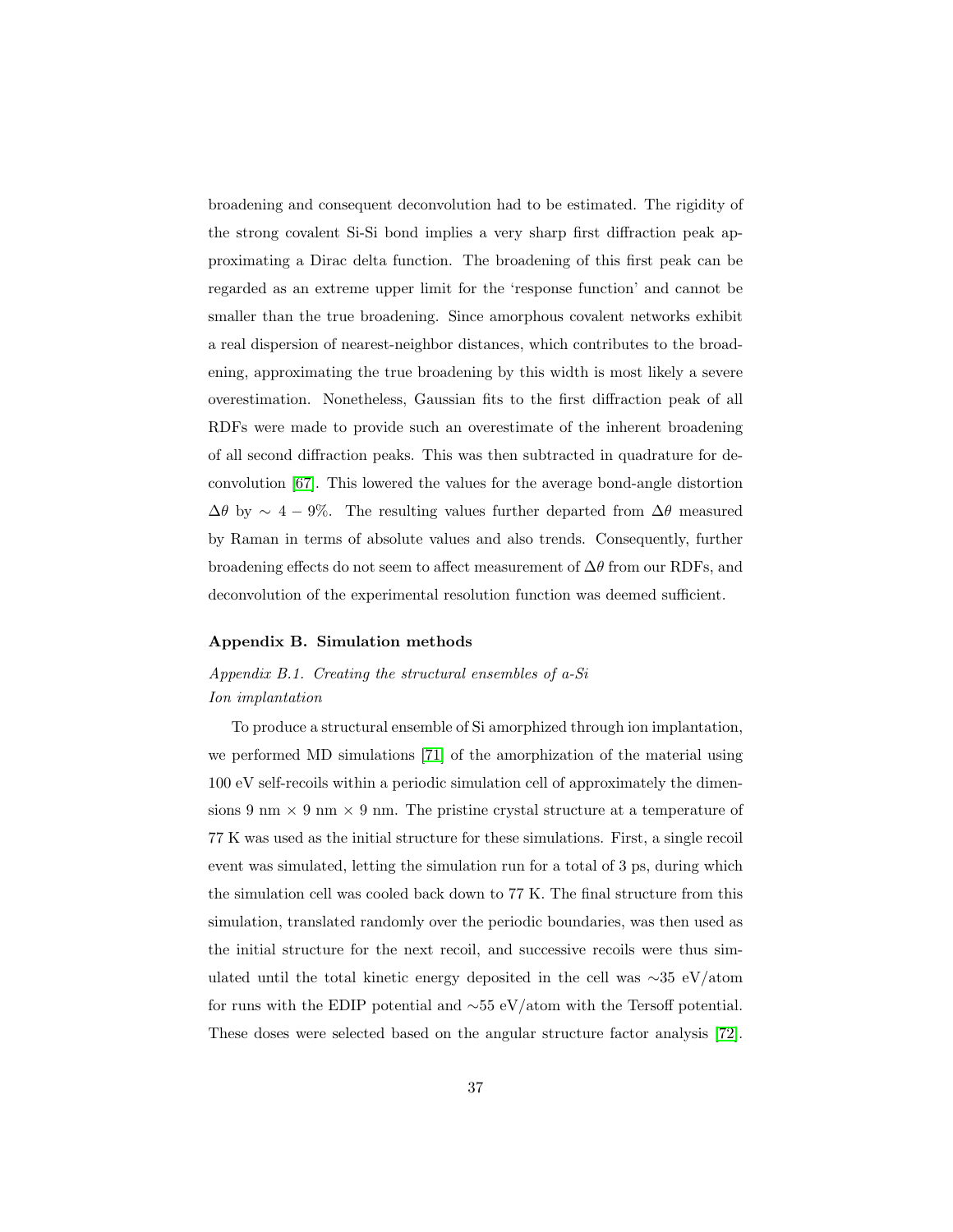The structure was considered to be amorphous when this factor did not change anymore with increasing dose. Comparison with an average experimental value of amorphization dose obtained from several different ion irradiation studies of about 12 eV/atom [\[73\]](#page-29-1) shows that these simulated doses are consistent with dose levels where also experimentally Si is fully amorphized. A lower number of recoils was sufficient to accomplish amorphization for EDIP than for Tersoff, partly because of the lower threshold displacement energy of the former [\[74\]](#page-29-2). Using the interatomic-potential specific displacement energies  $E_d$  of 16 eV and 19 eV and the NRT-dpa equation [\[75\]](#page-29-3),  $N_{FP} = 0.8E_{damage}/2E_d$ , where  $N_{FP}$  is the number of Frenkel pairs produced by a recoil of kinetic energy  $E_{damage}$ , one finds displacements-per-atom (dpa) values of  $N_{FP} = 2.5$  and 2.1 for EDIP and Tersoff, respectively. We also used cells with a total energy deposition of  $\sim$ 10% of the above values to produce a separate line of structural ensembles in the manner detailed below. At these lower doses, some small amount of crystalline structure was still detectable in the cells. A total of 30 cells of a-Si were created using this method with each interatomic potential and ion dose. Next, the cells were annealed for a duration of 1 ns at 723 K and subsequently slowly cooled back down to 77 K. We also used cells prior to annealing to produce a separate set of ensembles, in the way detailed below. The Berendsen thermostat and barostat [\[76\]](#page-29-4) were used to control the temperature and to relax the dimensions of the orthogonal simulation box in order to attain zero total pressure in all MD runs throughout the work.

An ensemble of structures was then generated for each potential, dose, and heat treatment. For each structure, two simulation cells were chosen at random among the 30 generated. The two cells were rotated randomly in steps of  $90^{\circ}$ in all dimensions, translated randomly over the periodic boundaries, and then joined along one face of each cell to produce a stacked structure of dimensions  $9 \text{ nm} \times 9 \text{ nm} \times 18 \text{ nm}$ . Conjugate gradient relaxation [\[77\]](#page-29-5) was then used to relax the newly formed stacked structure, as unphysically close atom pairs are prone to form in such a joining procedure. Finally, using another MD simulation, the cell was brought from a temperature of 0 K to 77 K at a rate of 0.01 K/fs and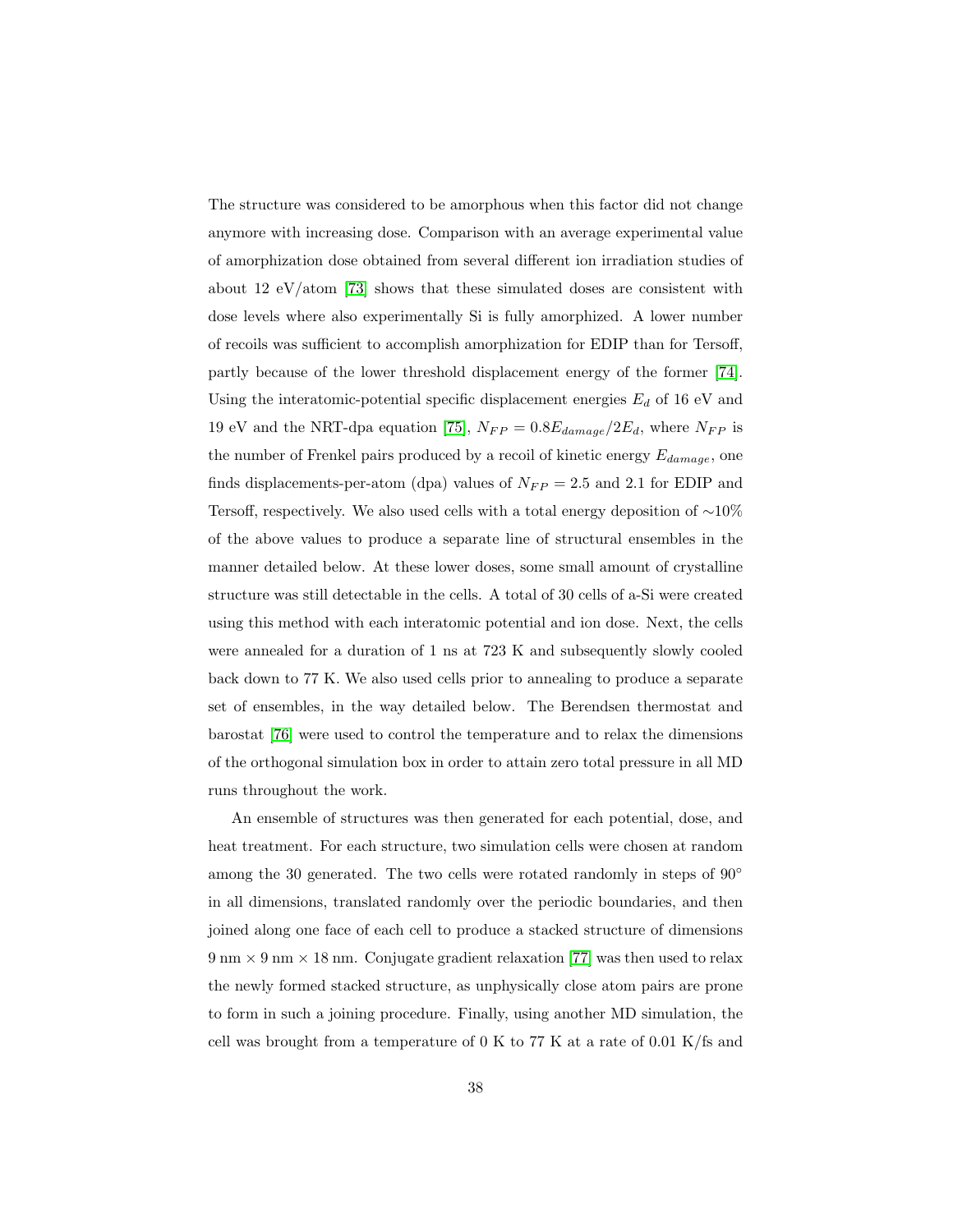then held at 77 K for a duration of 50 ps. The entire procedure was repeated until an ensemble of 200 structures of implanted a-Si had been produced using each interatomic potential, implantation dose, and either with or without the 1 ns annealing procedure following the implantation. The only ensemble to match the experimental SRO and density data to a satisfactory degree was the one constructed from the full dose of implantation with the 1 ns annealing run, using the EDIP potential.

### Quenching from the melt

Next, we simulated amorphization of Si by melting and quenching. Starting from a configuration of silicon atoms that was constructed by selecting points randomly in space using only the constraint that a distance smaller than 1.8 Å between any two atoms was prohibited, we first equilibrated a liquid cell of 9 nm  $\times$  9 nm  $\times$  9 nm at  $T = 2000$  K by running a simulation of 50 ps of duration at that temperature. Then, the system was quenched down to 77 K at a rate 0.01 K/fs, and finally kept at that temperature for 60 ps. A total of 200 structures were created with this simulation setup for each interatomic potential. As with the implanted ensembles, we then proceeded to join and relax 200 randomly chosen pairs of simulation cells to create an ensemble of 200 structures of the dimensions 9 nm  $\times$  9 nm  $\times$  18 nm using each interatomic potential.

#### Bond-switching Monte Carlo

We then proceeded to create an ensemble of structures by starting from a set of perfect CRN models and then further relaxing the networks through MD. To create the CRN models, we employed the bond-switching Monte Carlo algorithm of Wooten, Winer, and Weaire [\[29\]](#page-24-7), as implemented for the simplified Si-Si Keating potential by von Alftan et al. [\[31\]](#page-24-9) In this procedure, we first created a total of 200 annealed CRN structures of the dimensions  $3 \text{ nm} \times 3 \text{ nm}$  $\times$  19 nm, using the same annealing parameters as in Ref. [\[31\]](#page-24-9) Then, using the EDIP and the Tersoff potential in turn, each CRN structure was further relaxed by bringing the cell from a temperature of 0 K to 77 K at a rate of 0.01 K/fs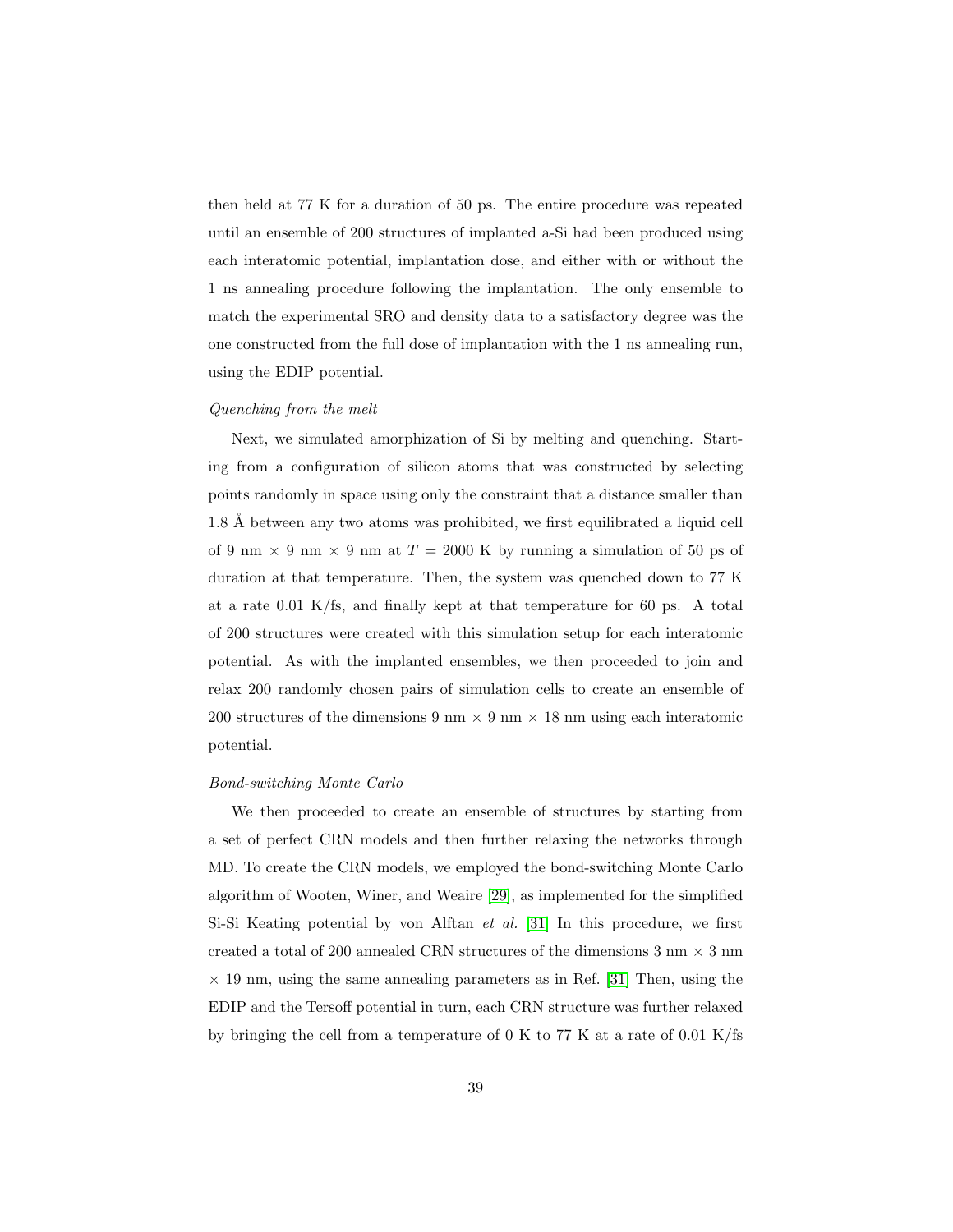and then keeping the system at 77 K for a duration of 50 ps. Using this method, 200 structures were created for each interatomic potential.

#### Paracrystalline model

Finally, we created the following two paracrystalline ensembles. Through cutting out uniformly distributed spherical regions in the WWWMD EDIP and WWWMD Tersoff structures and subsequently inserting into each of these voids a randomly rotated perfectly ordered dc-Si crystallite of diameter ∼1 nm, a set of 200 paracrystalline structures with ∼10% of the total volume being crystalline was created for each potential. We then relaxed each structure using conjugate gradients and MD, analogously to the approach for our implanted and meltquenched simulation cells. The resulting grains inside the amorphous structure are indeed highly distorted, yet bearing a clear resemblance to dc-Si.

An example of a structure in the Implanted EDIP ensemble and the WWWMD Tersoff ensemble is visualized in Fig. [B.7.](#page-39-0)



<span id="page-39-0"></span>Figure B.7: Visualization [\[102\]](#page-32-2) of a structure in the Implanted EDIP (a) and the WWWMD Tersoff (b) ensemble.

#### Appendix B.2. Analyzing the atomistic models

For quantifying the SRO characteristics of the created atomistic models of a-Si, we first computed the pair-distribution function  $g(r) = \rho(r)/(N/V)$  [\[41\]](#page-25-8) for each structure in each ensemble, where  $\rho(r)$  is the average number density of atoms at radius  $r$  from any given atom, and  $N/V$  is the total number density of the structure. We then averaged  $g(r)$  over all structures in each ensemble.